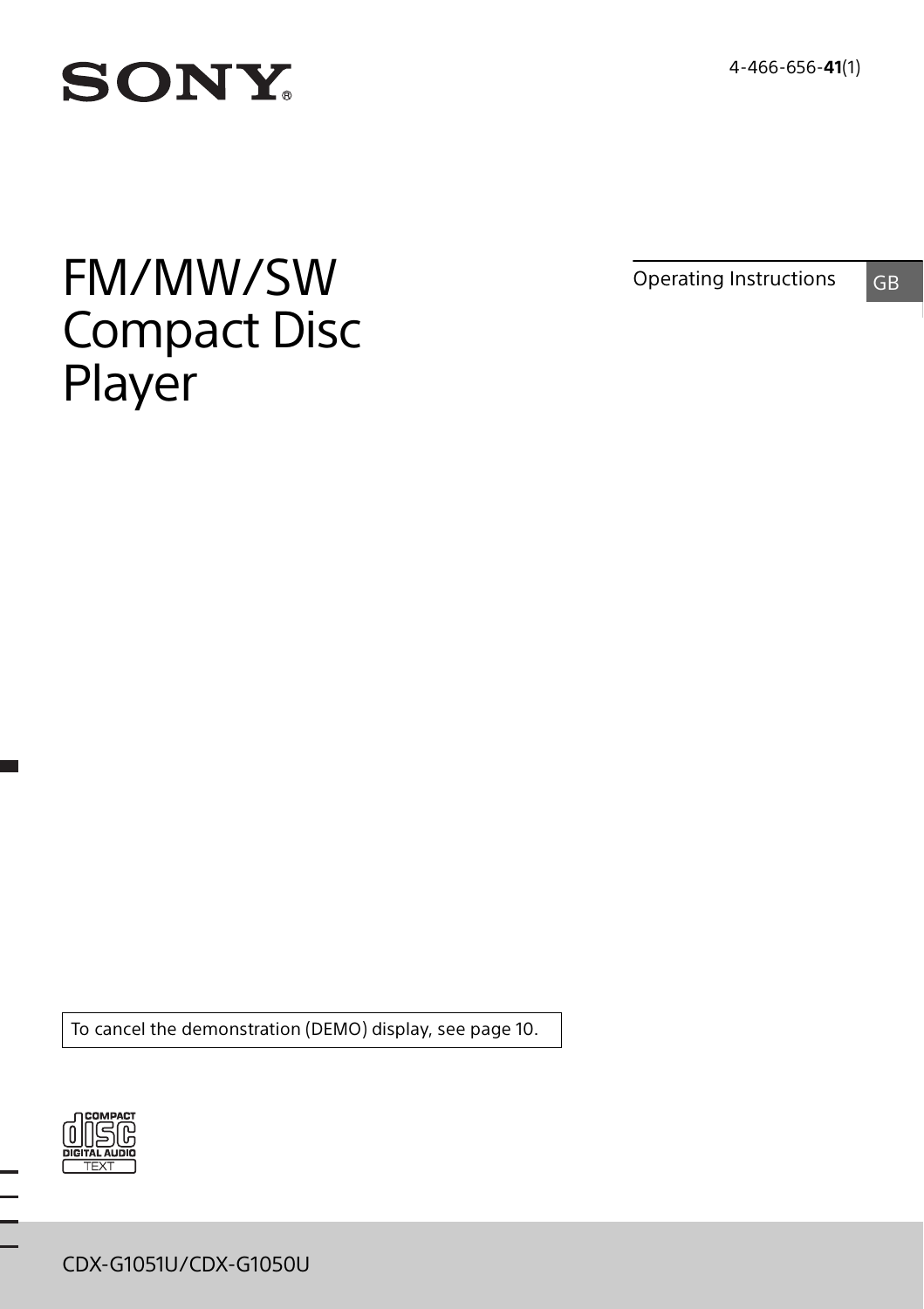Be sure to install this unit in the dashboard of the car for safety.

For installation and connections, see the supplied installation/connections manual.

Laser Diode Properties

- Emission Duration: Continuous
- Laser Output: Less than 53.3 μW

(This output is the value measurement at a distance of 200 mm from the objective lens surface on the Optical Pick-up Block with 7 mm aperture.)

#### **Note on the lithium battery**

Do not expose the battery to excessive heat such as direct sunlight, fire or the like.

#### **Warning if your car's ignition has no ACC position**

Be sure to set the AUTO OFF function [\(page 10\)](#page-9-1). The unit will shut off completely and automatically in the set time after the unit is turned off, which prevents battery drain. If you do not set the AUTO OFF function, press and hold OFF until the display disappears each time you turn the ignition off.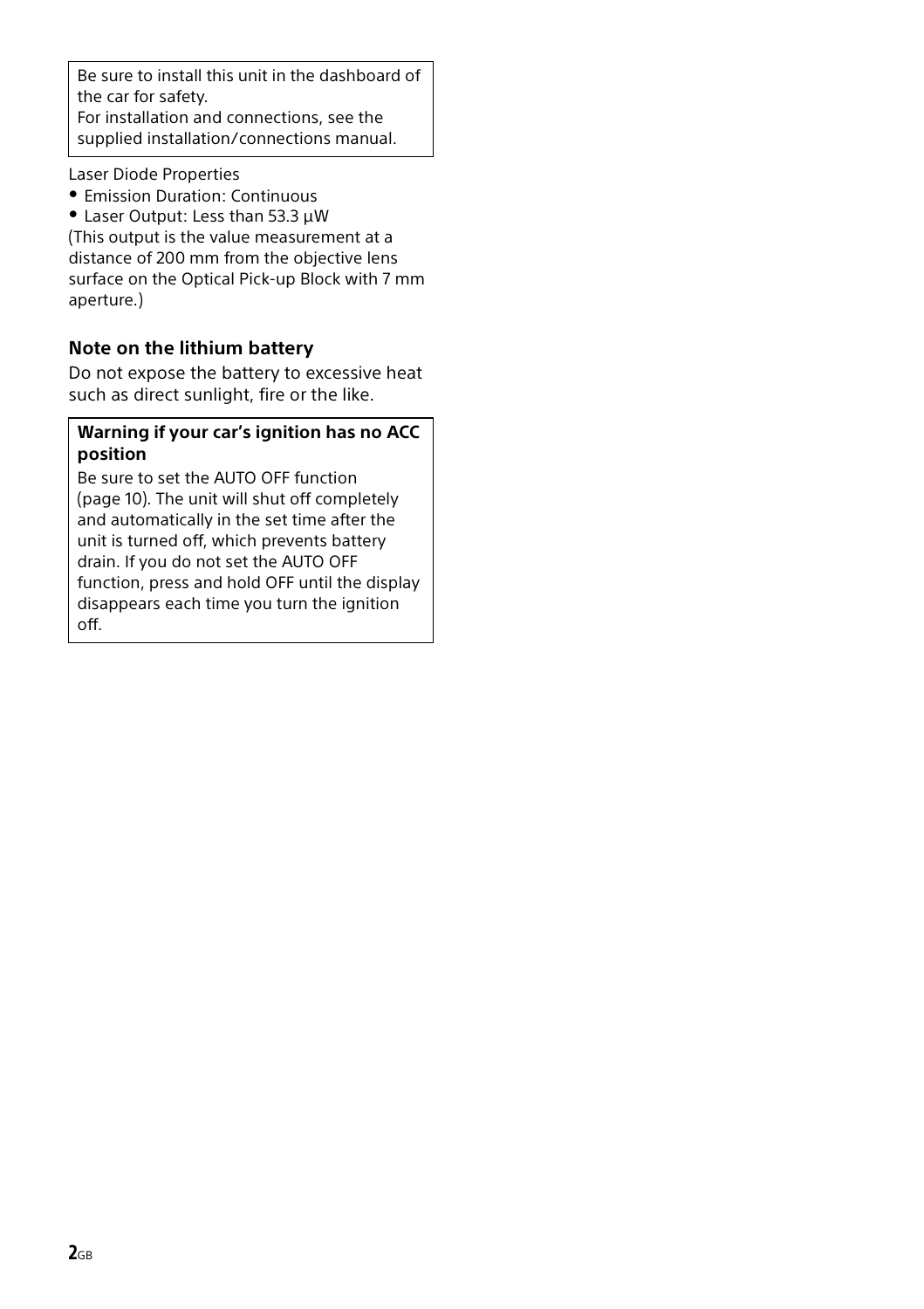## Table of Contents

| Guide to Parts and Controls4 |  |
|------------------------------|--|
|------------------------------|--|

## **[Getting Started](#page-4-0)**

## **[Listening to the Radio](#page-6-0)**

| Using Radio Data System (RDS). 8 |  |
|----------------------------------|--|

## **[Playback](#page-7-1)**

| Playing a Disc8                |
|--------------------------------|
| Playing a USB Device 8         |
| Searching and Playing Tracks 9 |

## **[Settings](#page-9-2)**

| Canceling the DEMO Mode 10 |  |
|----------------------------|--|
| Basic Setting Operation 10 |  |
|                            |  |
|                            |  |
|                            |  |
|                            |  |
| DISPLAY Setup 11           |  |

## **[Additional Information](#page-11-0)**

| Maintenance 13     |  |
|--------------------|--|
|                    |  |
| Troubleshooting 14 |  |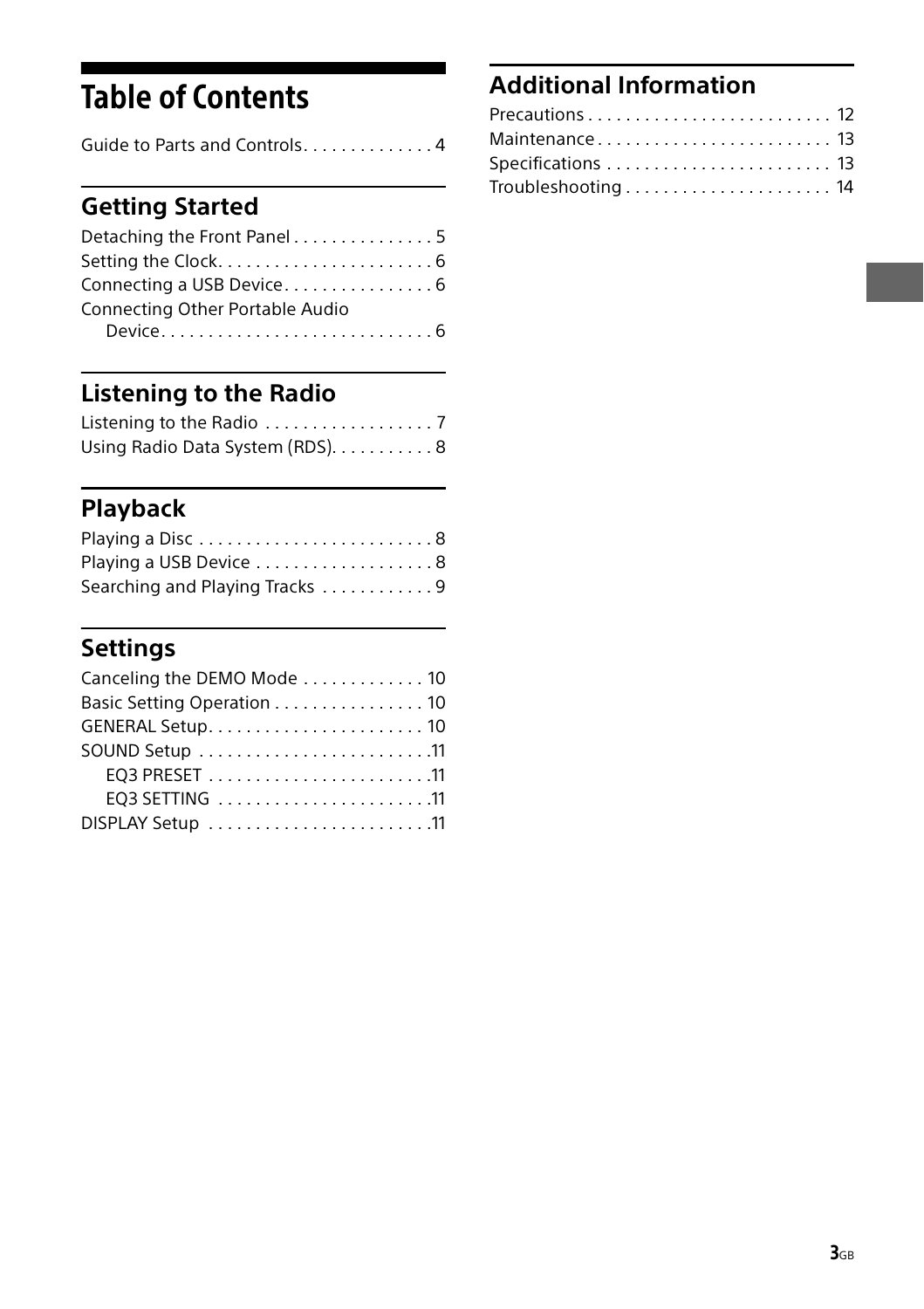## <span id="page-3-0"></span>Guide to Parts and Controls

### Main unit



The number  $3/\sqrt{ }$  (repeat) button has a tactile dot.

#### **SRC (source)**

Turn on the power.

Change the source.

#### **-OFF**

Press and hold for 1 second to turn off the power.

Press and hold for more than 2 seconds to turn off the power and the display. If the unit is turned off and the display disappears, it is unable you to operate with the remote.

**Front panel release button**

#### **SEEK +/–**

Tune in radio stations automatically. Press and hold to tune manually.

#### **/ (prev/next) / (reverse/ fast-forward)**

**Control dial**

Rotate to adjust the volume.

#### **ENTER**

Enter the selected item.

#### **MENU**

Open the setup menu.

- **Receptor for the remote commander**
- **Disc slot**
- **Display window**
- $\boxed{8} \triangleq$  (disc eject)
- **(browse) [\(page 9\)](#page-8-1)** Enter the browse mode during playback.
- **(back)** Return to the previous display. **MODE ([page 7\)](#page-6-2)**
- **PTY (program type)** Select PTY in RDS.
- **Number buttons (1 to 6)** Receive stored radio stations. Press and hold to store stations.

#### **ALBUM /**

Skip an album for audio device. Press and hold to skip albums continuously.

 **(repeat) SHUF (shuffle) PAUSE**

- **DSPL (display)** Change display items. **-SCRL (scroll)**
	- Press and hold to scroll a display item.
- **AUX input jack**
- **USB port**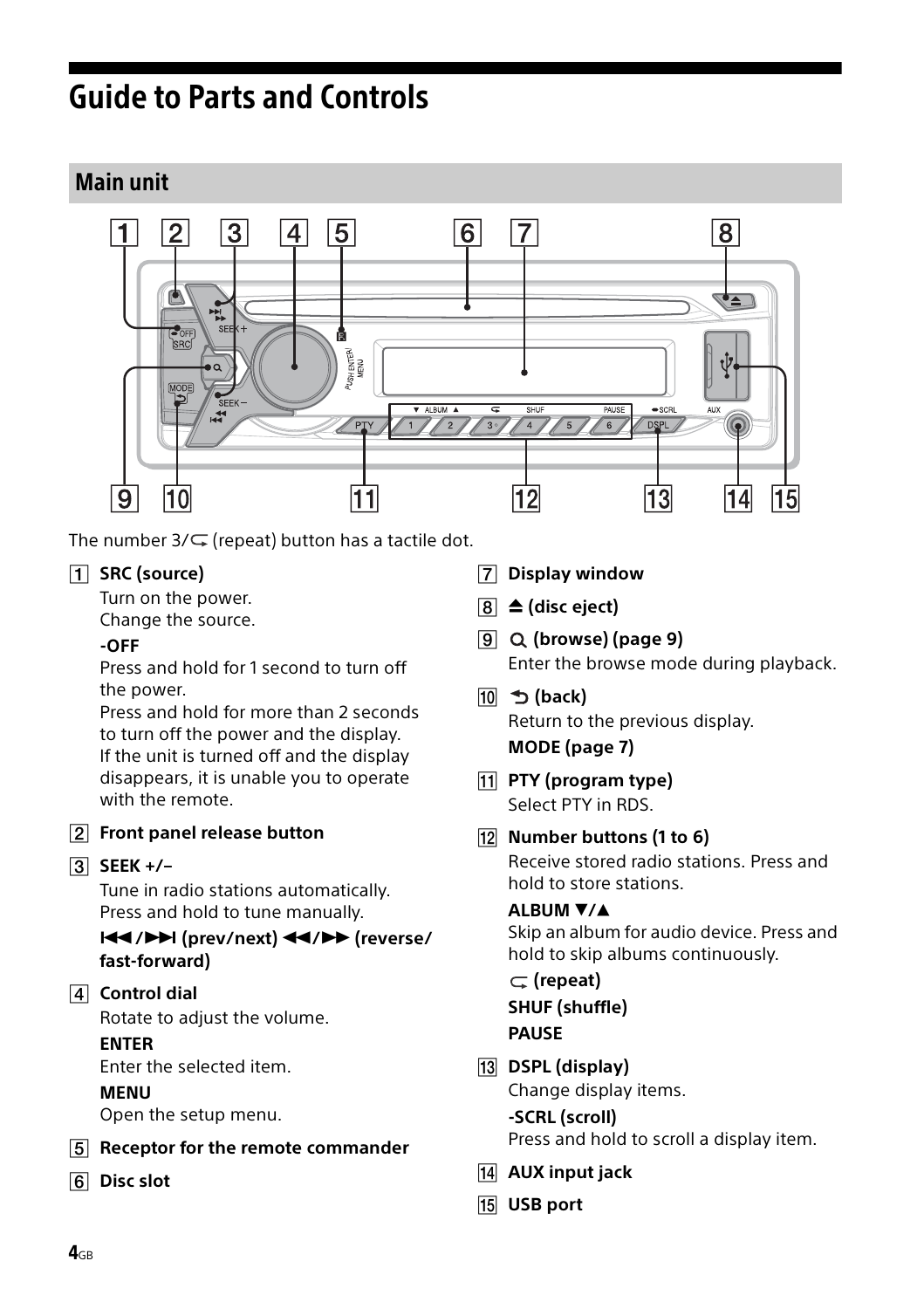### RM-X211 Remote



The VOL (volume) + button has a tactile dot.

Remove the insulation film before use.



#### **ATT (attenuate)**

Attenuate the sound. Press again to cancel the attenuated sound.

**17 SOUND** 

Open the SOUND menu directly.

#### **-MENU**

Press and hold to open the setup menu.

#### **()/ (+)/ (–)/ ()/ENTER** Setup items, etc. can be operated by  $\leftarrow$ /  $\mathbf{\hat{f}}/\mathbf{\downarrow}/\mathbf{\rightarrow}$ .

**VOL (volume) +/–**

## <span id="page-4-0"></span>Getting Started

## <span id="page-4-1"></span>Detaching the Front Panel

You can detach the front panel of this unit to prevent theft.

- **1** Press and hold OFF  $(1)$ . The unit is turned off.
- 2 Press the front panel release button , then remove the panel by pulling it towards you.



#### <span id="page-4-2"></span>**Caution alarm**

If you turn the ignition switch to the OFF position without detaching the front panel, the caution alarm will sound for a few seconds. The alarm will only sound if the built-in amplifier is used.

## Attaching the front panel

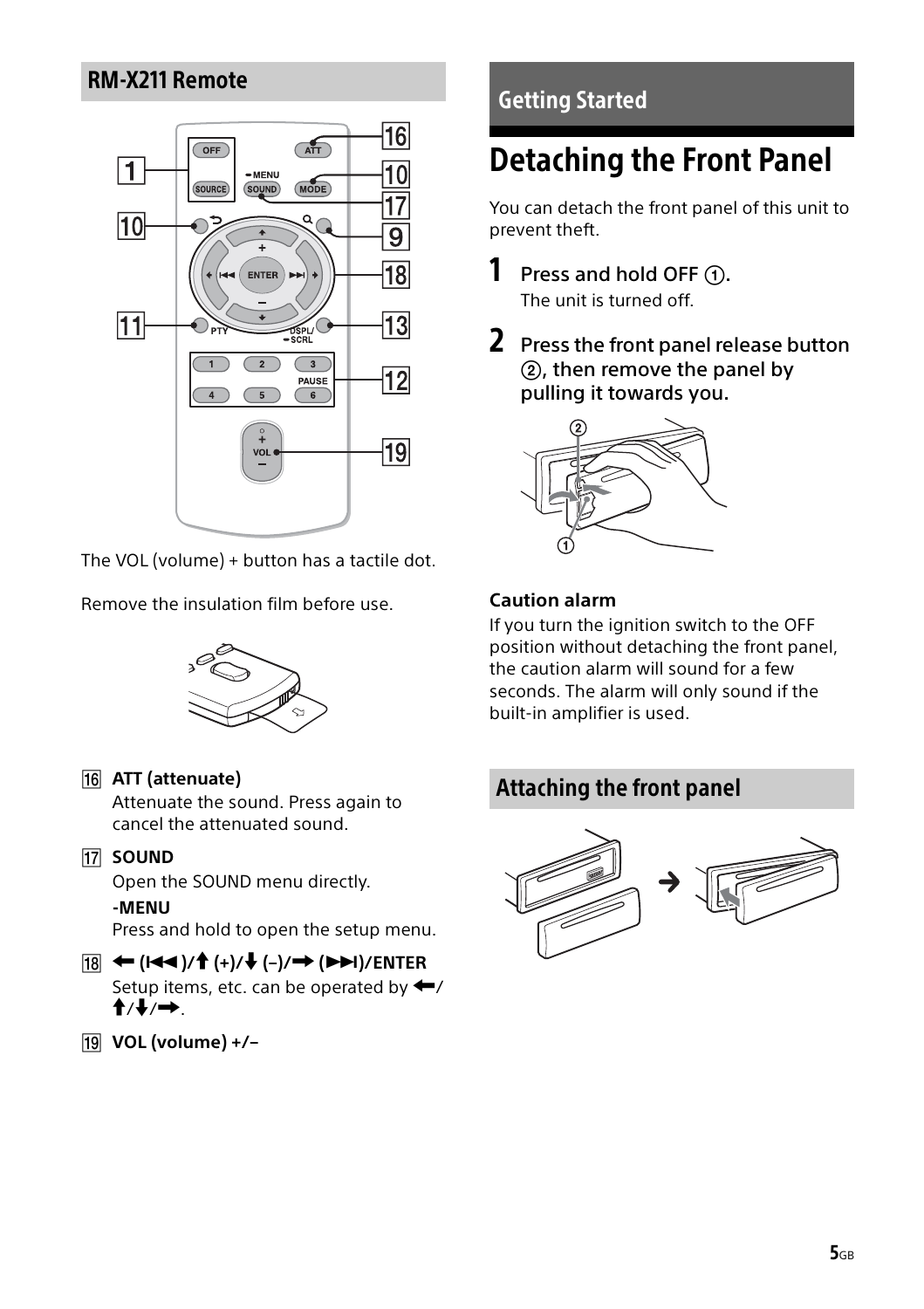## <span id="page-5-0"></span>Setting the Clock

- 1 Press MENU, rotate the control dial to select [GENERAL], then press it.
- 2 Rotate the control dial to select [CLOCK-ADJ], then press it. The hour indication flashes.
- **3** Rotate the control dial to set the hour and minute.

To move the digital indication, press SEEK  $+/-$ .

4 After setting the minute, press MENU.

The setup is complete and the clock starts.

To display the clock, press DSPL.

## <span id="page-5-1"></span>Connecting a USB Device

- Turn down the volume on the unit.
- 2 Connect the USB device to the unit.



## <span id="page-5-2"></span>Connecting Other Portable Audio Device

- $1$  Turn off the portable audio device.
- 2 Turn down the volume on the unit.
- **3** Connect the portable audio device to the AUX input jack (stereo mini jack) on the unit with a connecting cord\* (not supplied).

\* Be sure to use a straight type plug.



4 Press SRC to select [AUX].

### **To match the volume level of the connected device to other sources**

Start playback of the portable audio device at a moderate volume, and set your usual listening volume on the unit. Press MENU and rotate the control dial. Select [SOUND] → [AUX VOL] ([page 11\)](#page-10-4).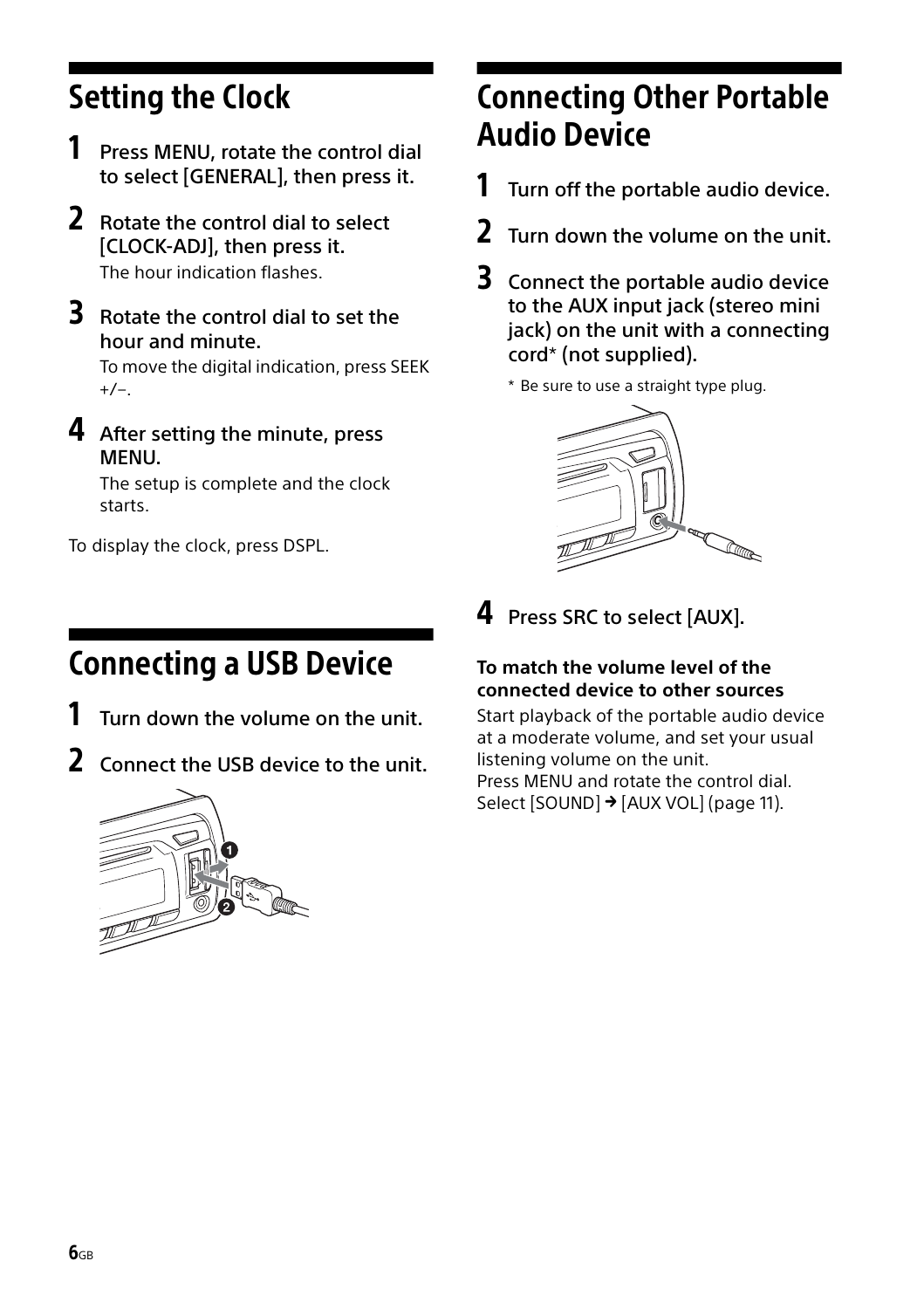## <span id="page-6-0"></span>Listening to the Radio

## <span id="page-6-1"></span>Listening to the Radio

To listen to the radio, press SRC to select [TUNER].

### <span id="page-6-2"></span>Storing automatically (BTM)

- **1** Press MODE to change the band (FM1, FM2, FM3, MW, SW1 or SW2).
- 2 Press MENU, rotate the control dial to select [GENERAL], then press it.
- 3 Rotate the control dial to select [BTM], then press it.

The unit stores stations in order of frequency on the number buttons.

### Tuning

**1** Press MODE to change the band (FM1, FM2, FM3, MW, SW1 or SW2).

## 2 Perform tuning.

#### To tune manually

Press and hold SEEK +/– to locate the approximate frequency, then press SEEK +/– repeatedly to fine adjust to the desired frequency.

#### To tune automatically

Press SEEK +/–.

Scanning stops when the unit receives a station. Repeat this procedure until the desired station is received.

### Storing manually

**1** While receiving the station that you want to store, press and hold a number button (1 to 6) to display [MEM].

### Receiving the stored stations

**1** Select the band, then press a number button (1 to 6).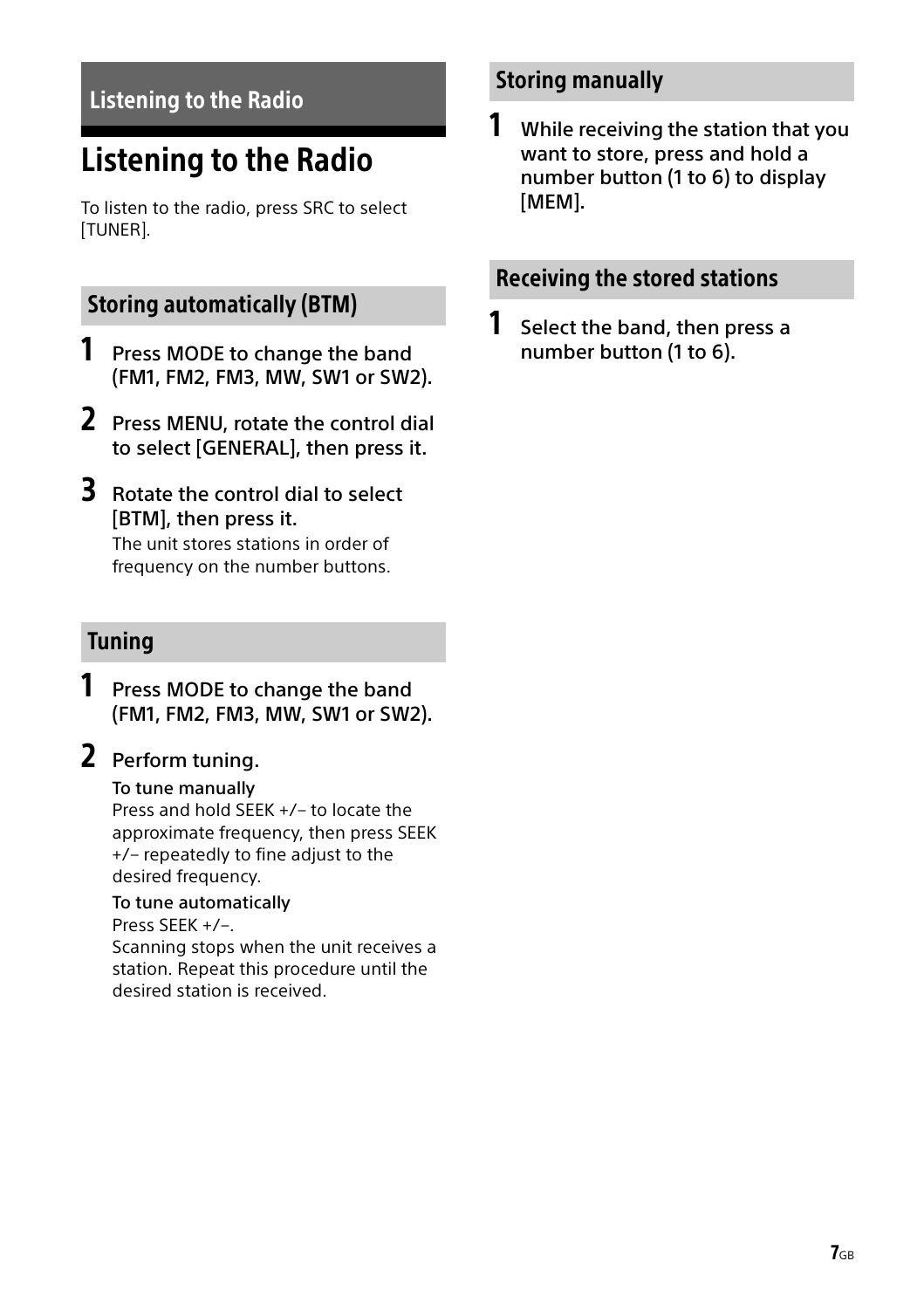## <span id="page-7-0"></span>Using Radio Data System (RDS)

## Selecting program types (PTY)

Use PTY to display or search for a desired program type.

- Press PTY during FM reception.
- 2 Rotate the control dial until the desired program type appears, then press it.

The unit starts to search for a station broadcasting the selected program type.

### **Type of programs**

**NEWS** (News), **AFFAIRS** (Current Affairs), **INFO** (Information), **SPORT** (Sports), **EDUCATE** (Education), **DRAMA** (Drama), **CULTURE** (Culture), **SCIENCE** (Science), **VARIED** (Varied), **POP M** (Pop Music), **ROCK M** (Rock Music), **EASY M** (M.O.R. Music), **LIGHT M** (Light classical), **CLASSICS** (Serious classical), **OTHER M** (Other Music), **WEATHER** (Weather), **FINANCE** (Finance), **CHILDREN** (Children's program), **SOCIAL A** (Social Affairs), **RELIGION** (Religion), **PHONE IN** (Phone In), **TRAVEL** (Travel), **LEISURE** (Leisure), **JAZZ** (Jazz Music), **COUNTRY** (Country Music), **NATION M** (National Music), **OLDIES** (Oldies Music), **FOLK M** (Folk Music), **DOCUMENT** (Documentary)

## Setting clock time (CT)

The CT data from the RDS transmission sets the clock.

### **1** Set [CT-ON] in GENERAL setup [\(page 10\)](#page-9-6).

## <span id="page-7-1"></span>Playback

## <span id="page-7-2"></span>Playing a Disc

**1** Insert the disc (label side up).



Playback starts automatically.

## <span id="page-7-3"></span>Playing a USB Device

MSC (Mass Storage Class)-type USB devices (such as a USB flash drive, digital media player, Android™ phone) compliant with the USB standard can be used.

Depending on the digital media player or Android phone, setting the USB connection mode to MSC is required.

#### Notes

- For details on the compatibility of your USB device, visit the support site ([page 16\)](#page-15-0).
- Playback of the following MP3/WMA files is not supported.
	- $-$  lossless compression files
	- copyright-protected files
	- $-$  DRM (Digital Rights Management) files
	- Multi-channel audio files

### **1** Connect a USB device to the USB port [\(page 6](#page-5-1)).

Playback starts.

If a device is already connected, to start playback, press SRC to select [USB].

Adjust the volume on this unit.

#### **To stop playback**

Press and hold OFF for 1 second.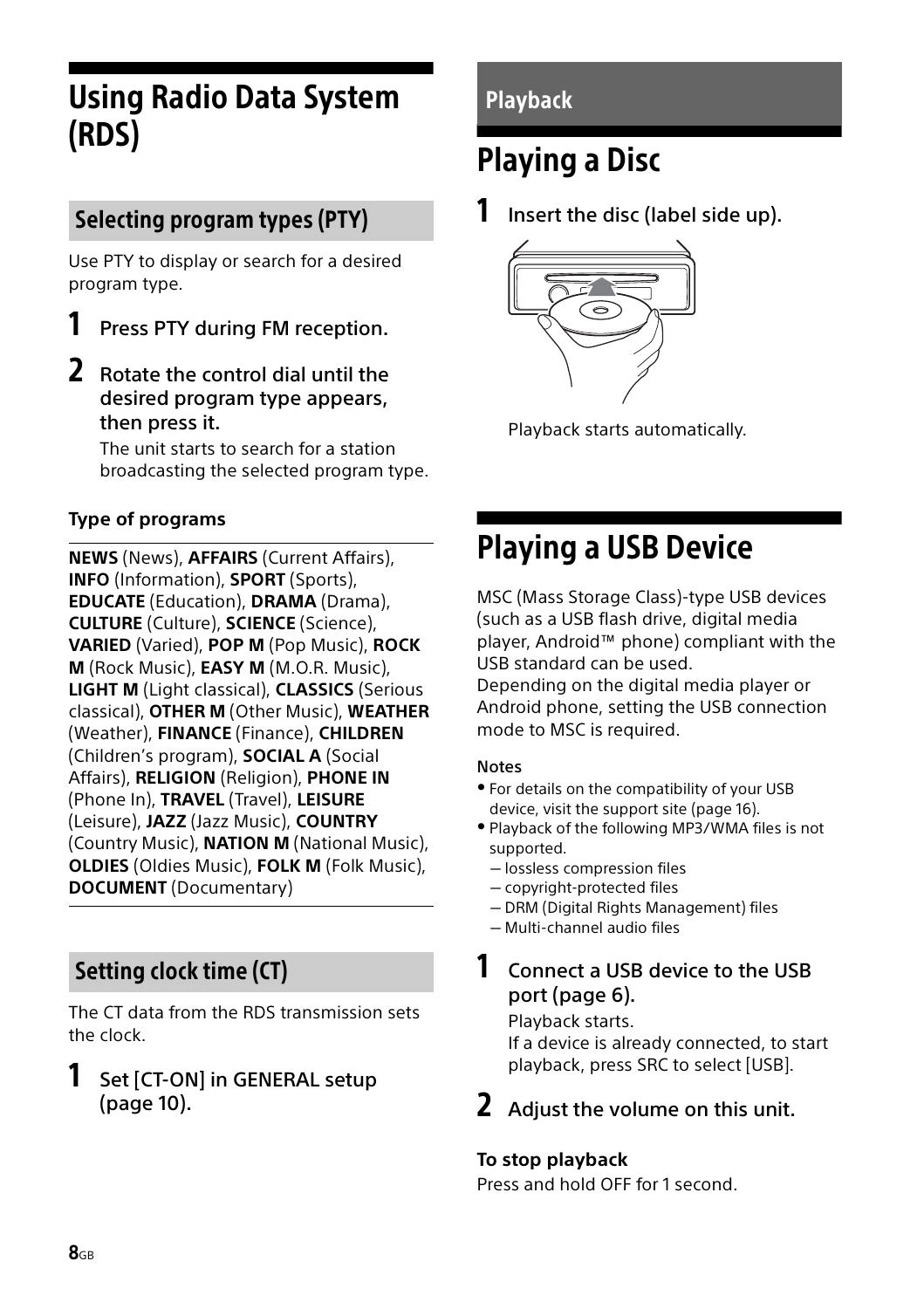#### **To remove the device**

Stop playback, then remove the device.

## <span id="page-8-0"></span>Searching and Playing **Tracks**

## Repeat play and shuffle play

- **1** During playback, press  $\subseteq$  (repeat) for repeat play, or SHUF for shuffle play.
- **2** Press  $\subseteq$  (repeat) or SHUF repeatedly to select the desired repeat or shuffle play mode.

Playback in selected play mode may take time to start.

Available play modes differ depending on the selected sound source.

## <span id="page-8-1"></span>Searching a track by name (Quick-BrowZer™)

**1** During CD or USB playback, press  $Q$  (browse)\* to display the list of search categories.

When the track list appears, press  $\triangle$ (back) repeatedly.

- $*$  During playback, press  $Q$  (browse) for more than 2 seconds to directly return to the beginning of the category list.
- 2 Rotate the control dial to select the desired search category, then press it to confirm.
- **3** Repeat step 2 to search the desired track. Playback starts.

### **To exit the Quick-BrowZer mode**

Press Q (browse).

## Searching by skip items (Jump mode)

- **1** Press  $Q$  (browse)
- 2 Press SEEK +.
- **3** Rotate the control dial to select the item.

The list is jumped in steps of 10% of the total number of items.

4 Press ENTER to return to the Quick-BrowZer mode.

The selected item appears.

5 Rotate the control dial to select the desired item, then press it. Playback starts.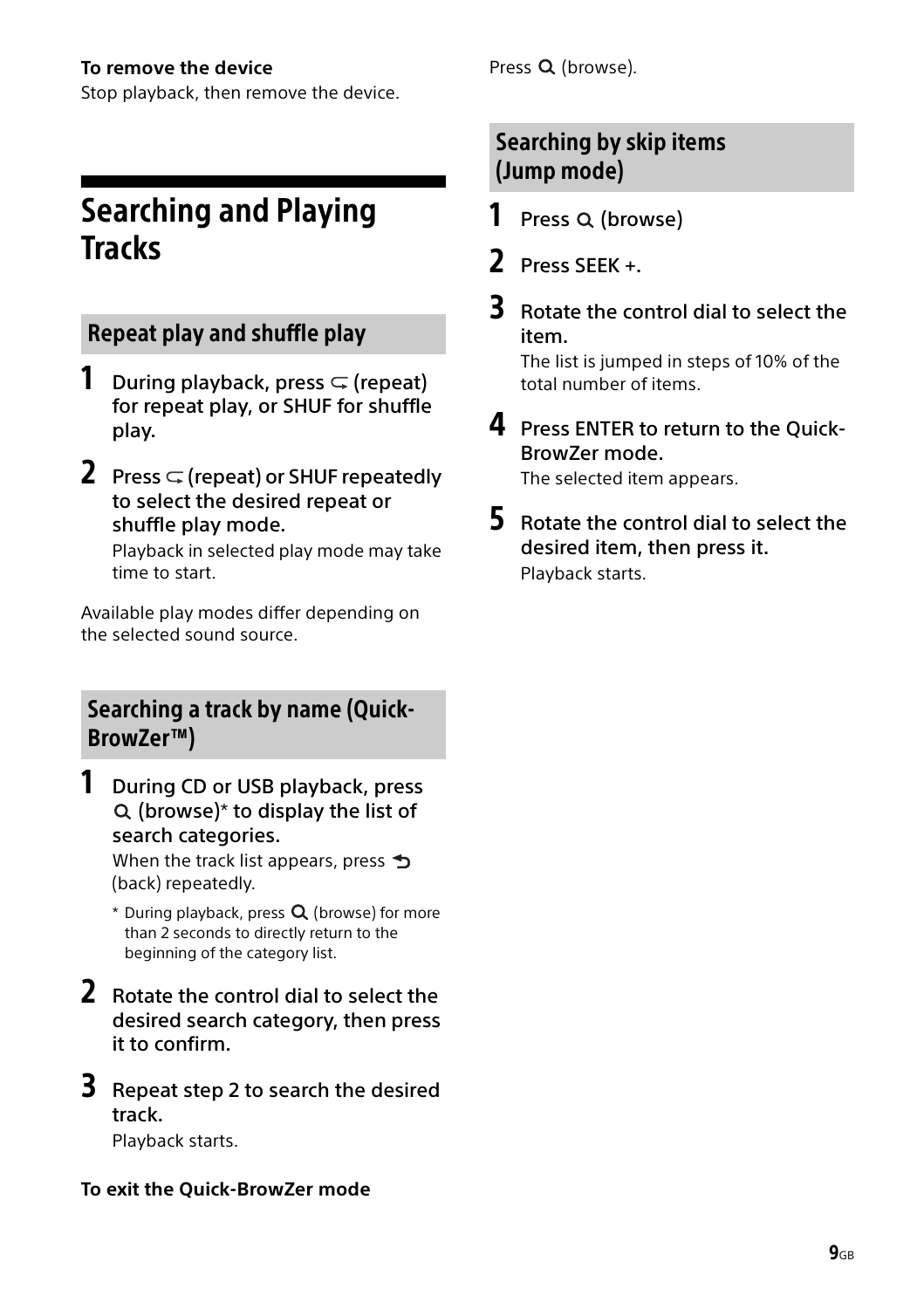## <span id="page-9-3"></span><span id="page-9-0"></span>Canceling the DEMO Mode

You can cancel the demonstration display which appears while this unit is turned off.

- 1 Press MENU, rotate the control dial to select [DISPLAY], then press it.
- 2 Rotate the control dial to select [DEMO], then press it.
- 3 Rotate the control dial to select [DEMO-OFF], then press it. The setting is complete.

### $4$  Press  $\triangle$  (back) twice.

The display returns to normal reception/ play mode.

## <span id="page-9-2"></span>Settings GENERAL Setup

<span id="page-9-5"></span>**CLOCK-ADJ** (Clock Adjust) ([page 6](#page-5-0))

**CAUT ALM** (Caution Alarm) Activates the caution alarm: [ON], [OFF] [\(page 5](#page-4-2)). (Available only when the unit is

#### **BEEP**

Activates the beep sound: [ON], [OFF].

#### <span id="page-9-1"></span>**AUTO OFF**

turned off.)

Shuts off automatically after a desired time when the unit is turned off: [NO], [30S] (30 seconds), [30M] (30 minutes), [60M] (60 minutes).

#### **AUX-A** (AUX Audio)

Activates the AUX source display: [ON], [OFF]. (Available only when the unit is turned off.)

#### <span id="page-9-6"></span>**CT** (Clock Time)

Activates the CT function: [ON], [OFF].

**BTM** [\(page 7](#page-6-2))

## <span id="page-9-4"></span>Basic Setting Operation

You can set items in the menu to the following procedure. The following items can be set depending on the source and setting.

## 1 Press MENU.

2 Rotate the control dial to select the setup category, then press it.

Setup categories are follows:

- GENERAL setup [\(page 10](#page-9-5))
- SOUND setup ([page 11\)](#page-10-0)
- DISPLAY setup [\(page 11\)](#page-10-3)
- **3** Rotate the control dial to select the options, then press it.

#### **To return to the previous display** Press  $\triangle$  (back).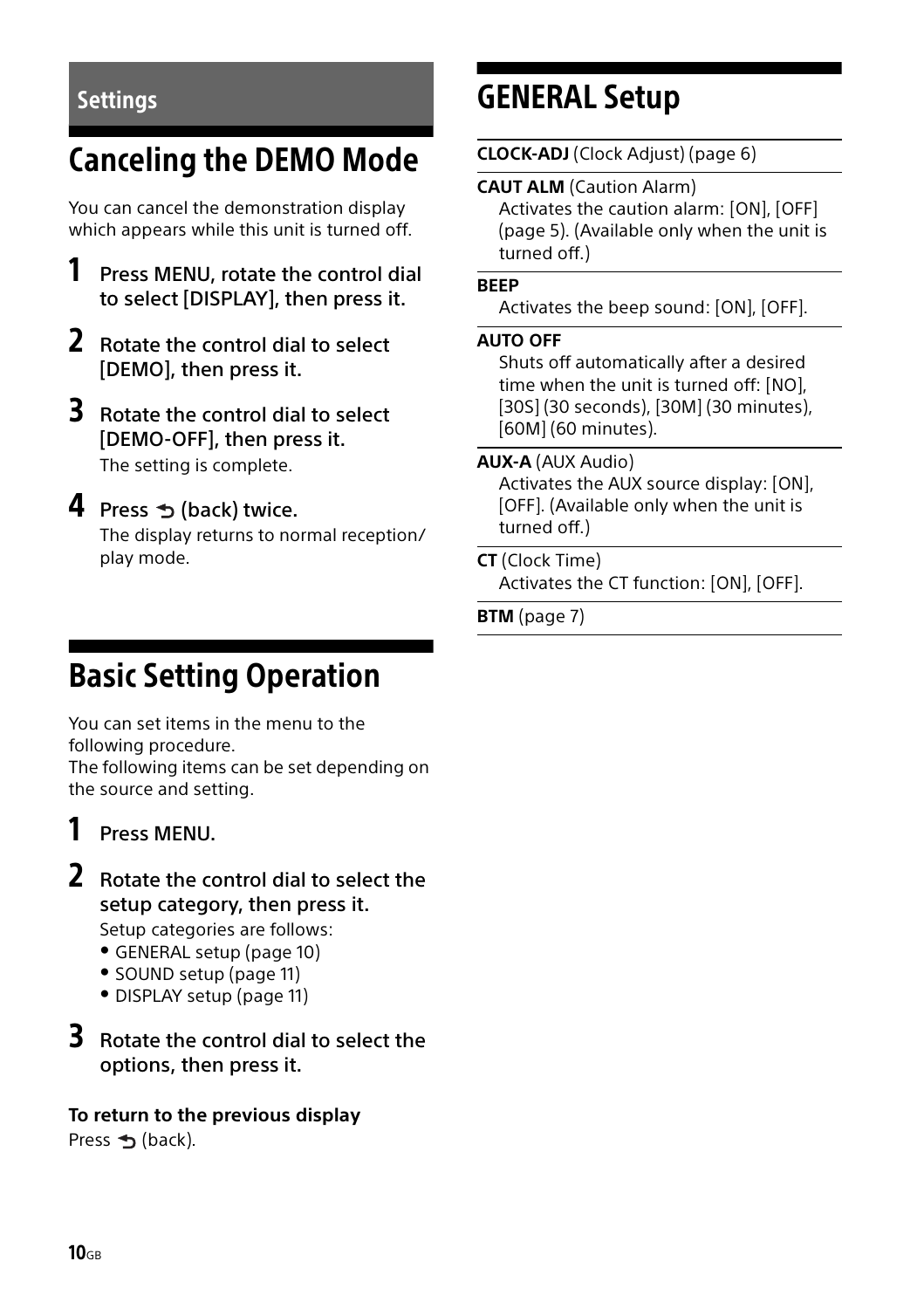#### <span id="page-10-1"></span>**EQ3 PRESET**

Selects an equalizer curve from the following equalizer curves or off: [XPLOD], [VOCAL], [EDGE], [CRUISE], [SPACE], [GRAVITY], [CUSTOM], [OFF]. The equalizer curve setting can be memorized for each source.

#### <span id="page-10-2"></span>**EQ3 SETTING**

Sets [CUSTOM] of EQ3. Selects the equalizer settings: [LOW], [MID], [HIGH]. To restore the factory-set equalizer curve, press and hold ENTER before the setting is complete.

#### **BALANCE**

Adjusts the sound balance: [RIGHT-15] – [CENTER] – [LEFT-15].

#### **FADER**

Adjusts the relative level: [FRONT-15] – [CENTER] – [REAR-15].

**LOUDNESS** (Dynamic Loudness) Reinforces bass and treble for clear sound at low volume levels: [ON], [OFF].

**SW LEVEL** (Subwoofer Level) Adjusts the subwoofer volume level: [+2 dB] - [0 dB] - [-2 dB].

<span id="page-10-4"></span>**AUX VOL** (AUX Volume Level) Adjusts the volume level for each connected auxiliary device: [+18 dB] - [0 dB] - [-8 dB]. This setting negates the need to adjust the volume level between sources.

## <span id="page-10-0"></span>SOUND Setup DISPLAY Setup

#### <span id="page-10-7"></span><span id="page-10-3"></span>**DEMO** (Demonstration)

Activates the demonstration: [ON], [OFF].

#### <span id="page-10-6"></span>**BLK OUT** (Black Out)

Turns off the illumination automatically for any source (e.g., during radio reception/ CD playback, etc.) if no operation is performed for 5 seconds: [ON], [OFF]. To turn the light back on, press any button on the unit or the remote commander.

#### <span id="page-10-5"></span>**DIMMER**

Changes the display brightness: [ON], [OFF].

#### **AUTO SCR** (Auto Scroll)

Scrolls long items automatically: [ON], [OFF].

#### **M.DISPLAY** (Motion Display) Shows moving patterns: [ON], [OFF].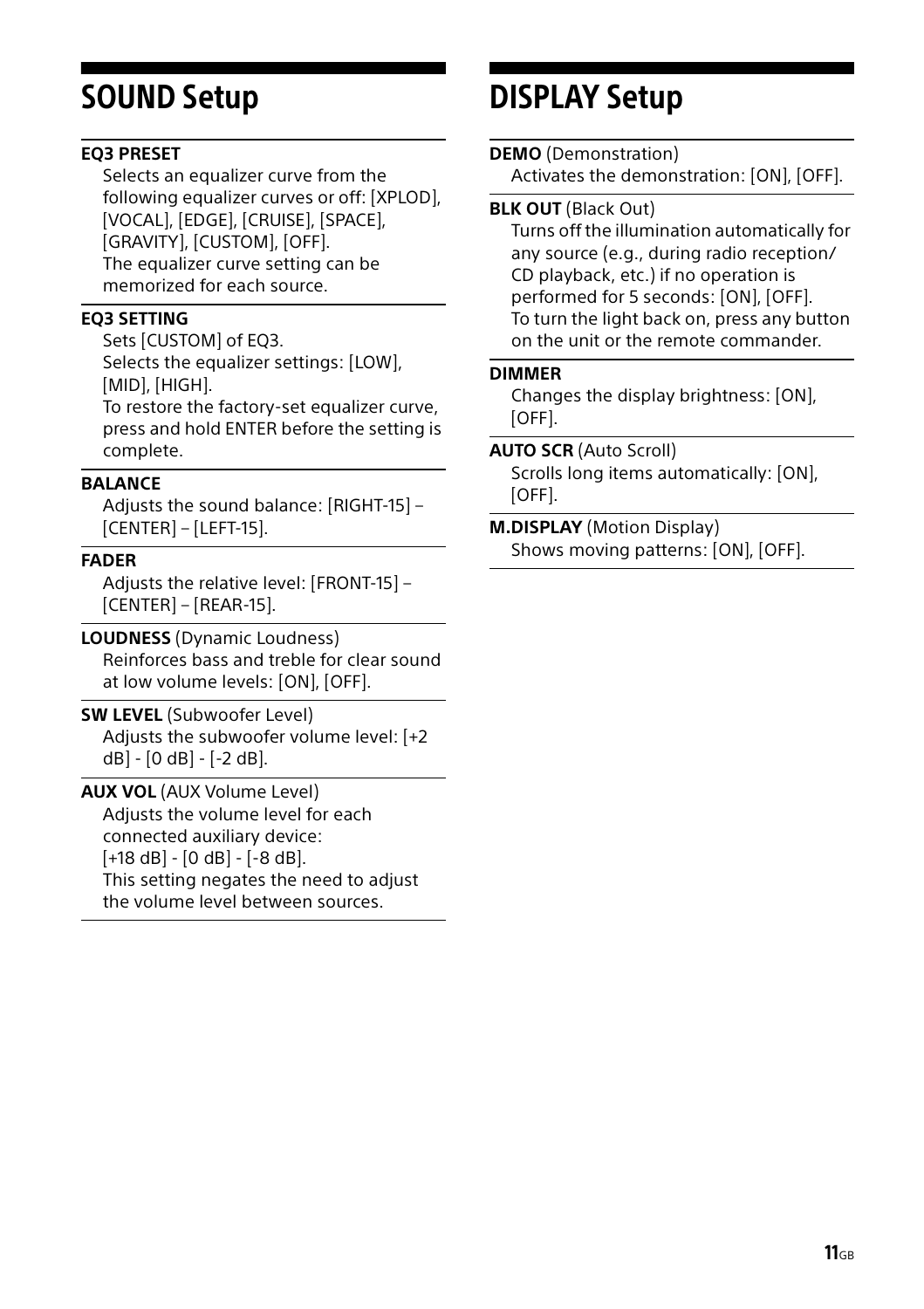## <span id="page-11-0"></span>Additional Information

## <span id="page-11-1"></span>**Precautions**

- Cool off the unit beforehand if your car has been parked in direct sunlight.
- Do not leave the front panel or audio devices brought in inside the car, or it may cause malfunction due to high temperature in direct sunlight.
- Power antenna (aerial) extends automatically.

#### **Moisture condensation**

Should moisture condensation occur inside the unit, remove the disc and wait for about an hour for it to dry out; otherwise the unit will not operate properly.

#### **To maintain high sound quality**

Do not splash liquid onto the unit or discs.

## Notes on discs

- Do not expose discs to direct sunlight or heat sources such as hot air ducts, nor leave it in a car parked in direct sunlight.
- Before playing, wipe the discs with a cleaning cloth from the center out. Do not use solvents such as benzine, thinner, commercially available cleaners.



- This unit is designed to play back discs that conform to the Compact Disc (CD) standard. DualDiscs and some of the music discs encoded with copyright protection technologies do not conform to the Compact Disc (CD) standard, therefore, these discs may not be playable by this unit.
- Discs that this unit CANNOT play
	- $-$  Discs with labels, stickers, or sticky tape or paper attached. Doing so may cause a malfunction, or may ruin the disc.
- Discs with non-standard shapes (e.g., heart, square, star). Attempting to do so may damage the unit.
- $-8$  cm (3  $1/4$  in) discs.

### <span id="page-11-2"></span>**Notes on CD-R/CD-RW discs**

- The maximum number of: (CD-R/CD-RW only)
	- $-$  folders (albums): 150 (including root folder)
	- $-$  files (tracks) and folders: 300 (may less than 300 if folder/file names contain many characters)
	- $-$  displayable characters for a folder/file name: 32 (Joliet)/64 (Romeo)
- If the multi-session disc begins with a CD-DA session, it is recognized as a CD-DA disc, and other sessions are not played back.
- Discs that this unit CANNOT play CD-R/CD-RW of poor recording quality.
	- CD-R/CD-RW recorded with an incompatible recording device.
	- CD-R/CD-RW which is finalized incorrectly.
	- CD-R/CD-RW other than those recorded in music CD format or MP3 format conforming to ISO9660 Level 1/Level 2, Joliet/Romeo or multi-session.

## Playback order of MP3/WMA files



If you have any questions or problems concerning your unit that are not covered in this manual, consult your nearest Sony dealer.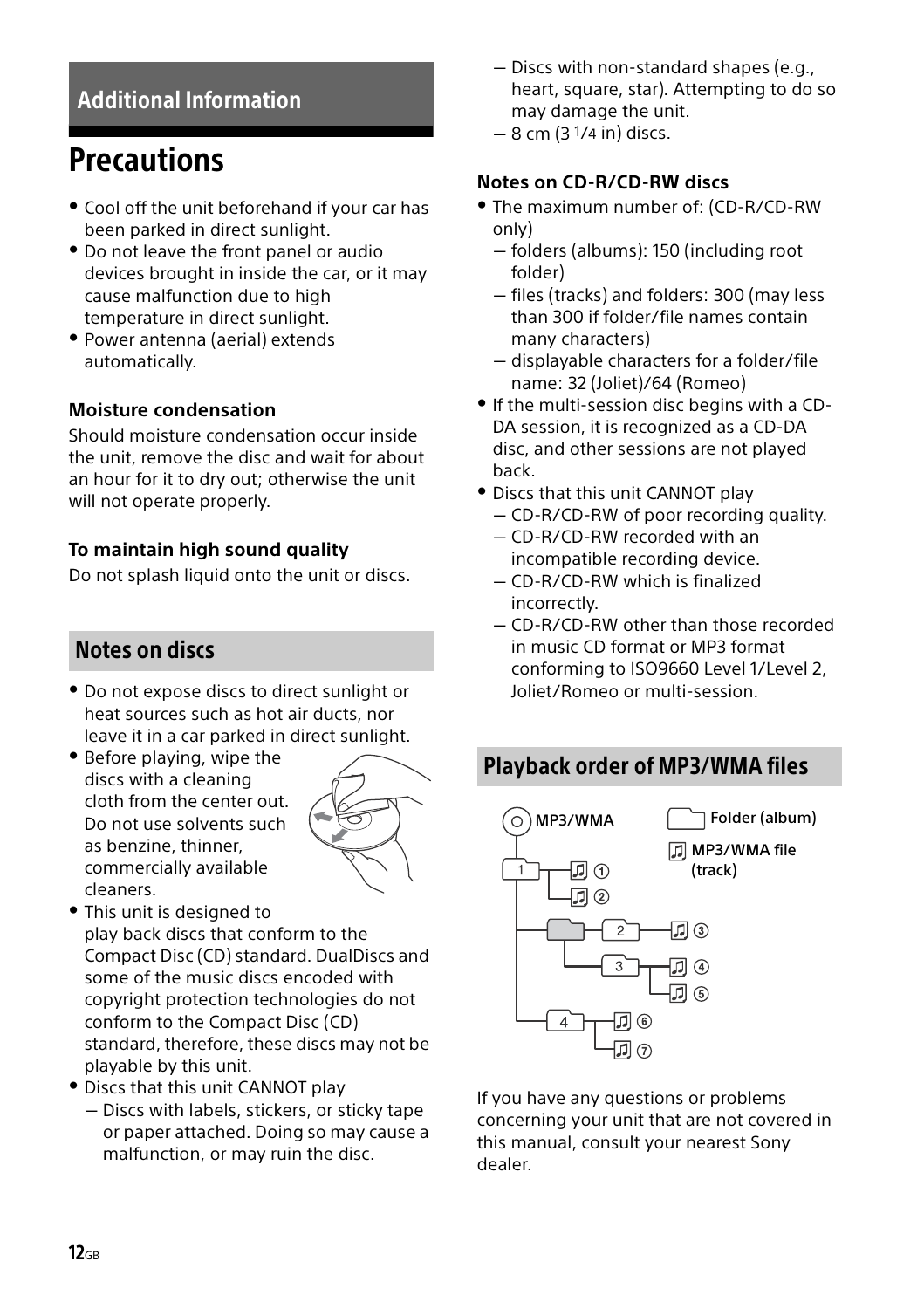## <span id="page-12-0"></span>**Maintenance**

#### **Replacing the lithium battery of the remote commander**

When the battery becomes weak, the range of the remote commander becomes shorter. Replace the battery with a new CR2025 lithium battery. Use of any other battery may present a risk of fire or explosion.

+ side up

#### Notes on the lithium battery

- Keep the lithium battery out of the reach of children. Should the battery be swallowed, immediately consult a doctor.
- Wipe the battery with a dry cloth to assure a good contact.
- Be sure to observe the correct polarity when installing the battery.
- Do not hold the battery with metallic tweezers, otherwise a short-circuit may occur.

#### **WARNING**

Battery may explode if mistreated. Do not recharge, disassemble, or dispose of in fire.

#### <span id="page-12-2"></span>**Cleaning the connectors**

The unit may not function properly if the connectors between the unit and the front panel are not clean. In order to prevent this, detach the front panel [\(page 5](#page-4-1)) and clean the connectors with a cotton swab. Do not apply too much force. Otherwise, the connectors may be damaged.





#### Notes

- For safety, turn off the ignition before cleaning the connectors, and remove the key from the ignition switch.
- Never touch the connectors directly with your fingers or with any metal device.

## <span id="page-12-1"></span>Specifications

#### Tuner section

#### **FM**

Tuning range: 87.5 – 108.0 MHz Antenna (aerial) terminal: External antenna (aerial) connector Intermediate frequency: 25 kHz Usable sensitivity: 8 dBf Selectivity: 75 dB at 400 kHz Signal-to-noise ratio: 80 dB (stereo) Separation: 50 dB at 1 kHz Frequency response: 20 – 15,000 Hz **MW**

Tuning range: 531 – 1,602 kHz Antenna (aerial) terminal: External antenna (aerial) connector Intermediate frequency: 9,124.5 kHz or 9,115.5 kHz/4.5 kHz Sensitivity: 26 μV

#### **SW**

Tuning range: SW1: 2,940 – 7,735 kHz SW2: 9,500 – 18,135 kHz (except for 10,140 – 11,575 kHz) Antenna (aerial) terminal: External antenna (aerial) connector Intermediate frequency: 9,124.5 kHz or 9,115.5 kHz/4.5 kHz Sensitivity: 26 μV

#### CD Player section

Signal-to-noise ratio: 95 dB Frequency response: 10 – 20,000 Hz Wow and flutter: Below measurable limit Corresponding codec:

MP3 (.mp3), and WMA (.wma)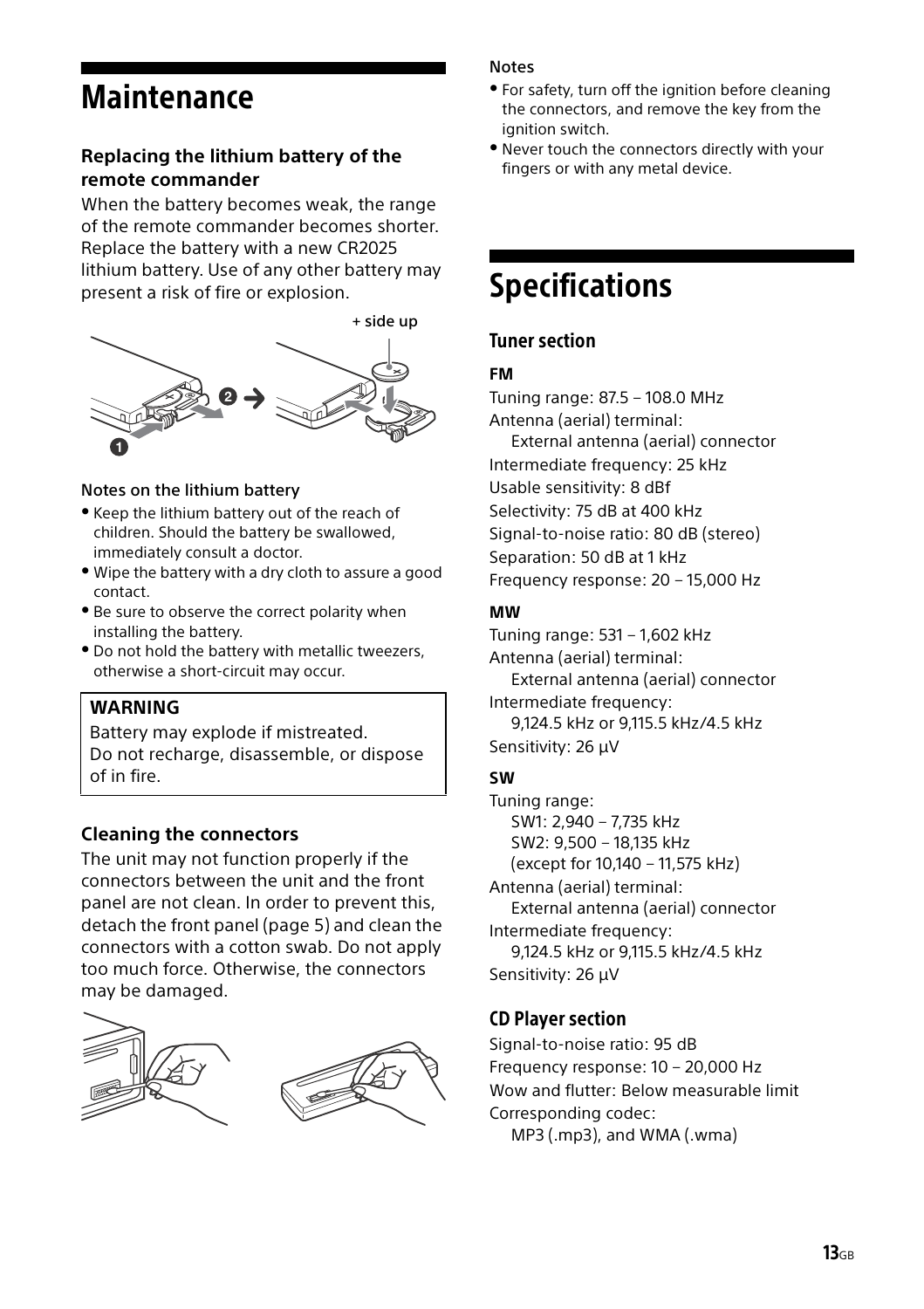#### USB Player section

Interface: USB (Full-speed) Maximum current: 500 mA The maximum number of recognizable data: folders (albums): 128 files (tracks) per folder: 512 Corresponding codec:

MP3 (.mp3), and WMA (.wma)

#### Power amplifier section

Output: Speaker outputs Speaker impedance: 4 – 8 ohms Maximum power output: 55 W  $\times$  4 (at 4 ohms)

#### General

Outputs:

Audio outputs terminal (rear, sub) Power antenna (aerial)/Power amplifier control terminal (REM OUT)

Inputs:

Remote controller input terminal Antenna (aerial) input terminal AUX input jack (stereo mini jack) USB port

Power requirements: 12 V DC car battery (negative ground (earth))

Dimensions:

Approx. 178 mm × 50 mm × 177 mm  $(71/8 in \times 2 in \times 7 in)$  (w/h/d)

Mounting dimensions: Approx. 182 mm × 53 mm × 160 mm  $(71/4 in \times 21/8 in \times 65/16 in) (w/h/d)$ 

Mass: Approx. 1.2 kg (2 lb 11 oz)

Package contents: Main unit (1) Remote commander (1) : RM-X211 Parts for installation and connections (1 set)

Your dealer may not handle some of the above listed accessories. Please ask the dealer for detailed information.

Design and specifications are subject to change without notice.

## **Copyrights**

Quick-BrowZer is a trademark of Sony Corporation

Windows Media is either a registered trademark or trademark of Microsoft Corporation in the United States and/or other countries.

This product is protected by certain intellectual property rights of Microsoft Corporation. Use or distribution of such technology outside of this product is prohibited without a license from Microsoft or an authorized Microsoft subsidiary.

MPEG Layer-3 audio coding technology and patents licensed from Fraunhofer IIS and Thomson.

Android is a trademark of Google Inc. Use of this trademark is subject to Google Permissions.

## <span id="page-13-0"></span>**Troubleshooting**

The following checklist will help you remedy problems you may encounter with your unit. Before going through the checklist below, check the connection and operating procedures.

For details on using the fuse and removing the unit from the dashboard, refer to the installation/connections manual supplied with this unit.

If the problem is not solved, visit the support site [\(page 16](#page-15-0)).

### General

#### **No power is being supplied to the unit.**

- $\rightarrow$  If the unit is turned off and the display disappears, the unit cannot be operated with the remote commander. Turn on the unit.
	-

#### **No sound.**

 $\rightarrow$  The position of the fader control [FADER] is not set for a 2-speaker system.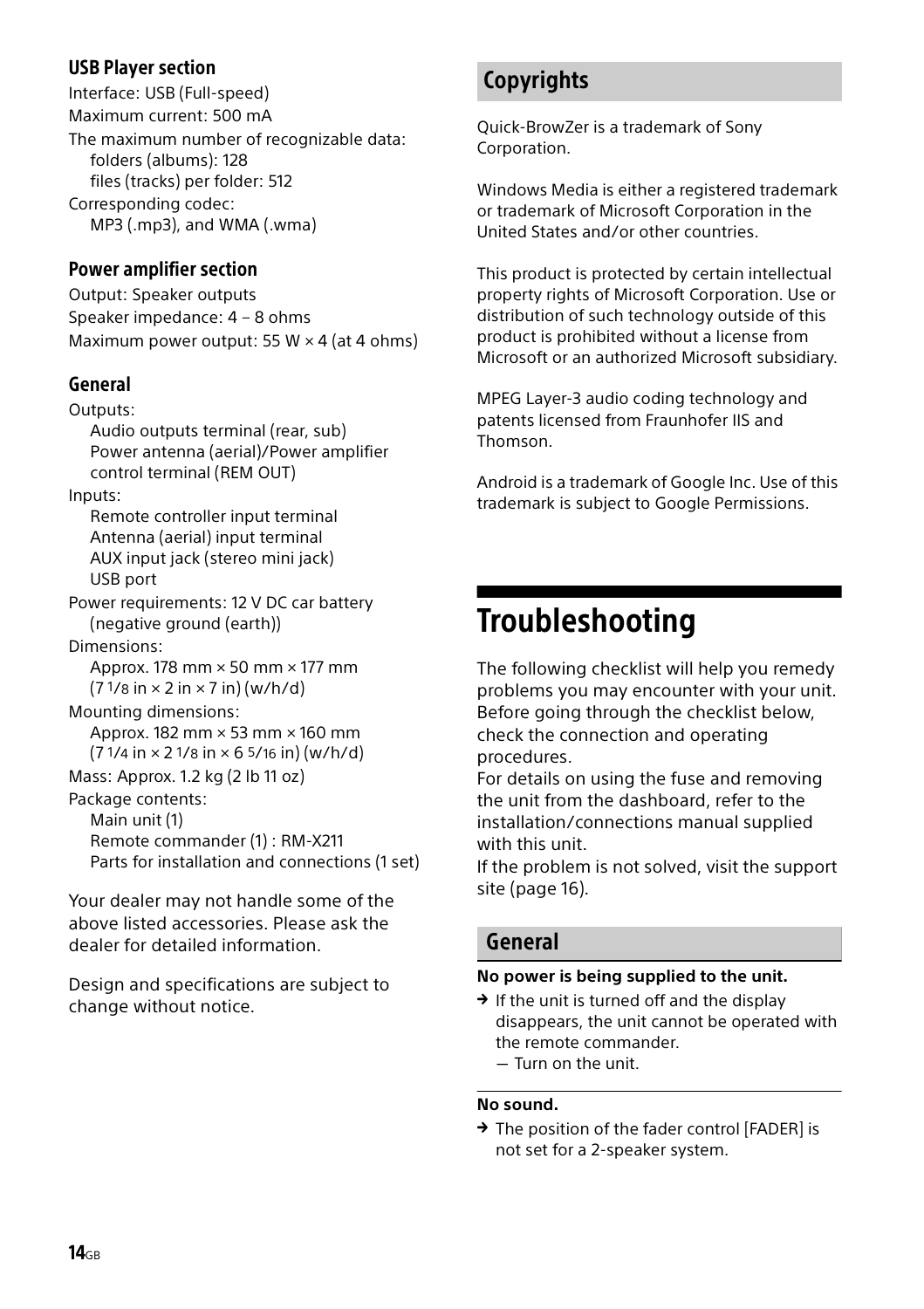#### **No beep sound.**

 $\rightarrow$  An optional power amplifier is connected and you are not using the built-in amplifier.

#### **The contents of the memory have been erased.**

 $\rightarrow$  The power supply lead or battery has been disconnected or not connected properly.

#### **Stored stations and correct time are erased. The fuse has blown.**

#### **Makes a noise when the position of the ignition is switched.**

 $\rightarrow$  The leads are not matched correctly with the car's accessory power connector.

#### **During playback or reception, the demonstration mode starts.**

- $\rightarrow$  If no operation is performed for 5 minutes with [DEMO-ON] set, the demonstration mode starts.
	- Set [DEMO-OFF] [\(page 11\)](#page-10-7).

#### **The display disappears from/does not appear in the display window.**

- $\rightarrow$  The dimmer is set to [DIM-ON] [\(page 11\)](#page-10-5).
- $\rightarrow$  The display disappears if you press and hold OFF.
	- Press OFF on the unit until the display appears.
- $\rightarrow$  The connectors are dirty ([page 13](#page-12-2)).

#### **The display disappears while the unit is operating.**

 $\rightarrow$  The Black Out function is set to on ([page 11\)](#page-10-6).

#### **The operation buttons do not function. The disc will not eject.**

→ Press DSPL and → (back)/MODE for more than 2 seconds to reset the unit. The contents stored in memory are erased. For your safety, do not reset the unit while you are driving.

#### Radio reception

#### **Stations cannot be received. The sound is hampered by noises.**

- $\rightarrow$  The connection is not correct.
	- $-$  If your car has built-in radio antenna (aerial) in the rear/side glass, connect an REM OUT lead (blue/white striped) or accessory power supply lead (red) to the

power supply lead of a car's antenna (aerial) booster.

- Check the connection of the car antenna (aerial).
- $-$  If the auto antenna (aerial) will not extend, check the connection of the power antenna (aerial) control lead.

#### **Preset tuning is not possible.**

 $\rightarrow$  The broadcast signal is too weak.

#### RDS

#### **PTY displays [- - - - - - - -].**

- $\rightarrow$  The current station is not an RDS station.
- RDS data has not been received.
- $\rightarrow$  The station does not specify the program type.

### CD playback

#### **The disc does not play back.**

- $\rightarrow$  Defective or dirty disc.
- → The CD-R/CD-RW is not for audio use [\(page 12\)](#page-11-2).

#### **MP3/WMA files cannot be played back.**

 $\rightarrow$  The disc is incompatible with the MP3/WMA format and version. For details on playable discs and formats, visit the support site.

#### **MP3/WMA files take longer to play back than others.**

- $\rightarrow$  The following discs take a longer time to start playback.
	- A disc recorded with a complicated tree structure.
	- A disc recorded in Multi Session.
	- $-$  A disc to which data can be added.

#### **The sound skips.**

 $\rightarrow$  Defective or dirty disc.

### USB playback

#### **You cannot play back items via a USB hub.**

 $\rightarrow$  This unit cannot recognize USB devices via a USB hub.

#### **A USB device takes longer to play back.**

 $\rightarrow$  The USB device contains files with a complicated tree structure.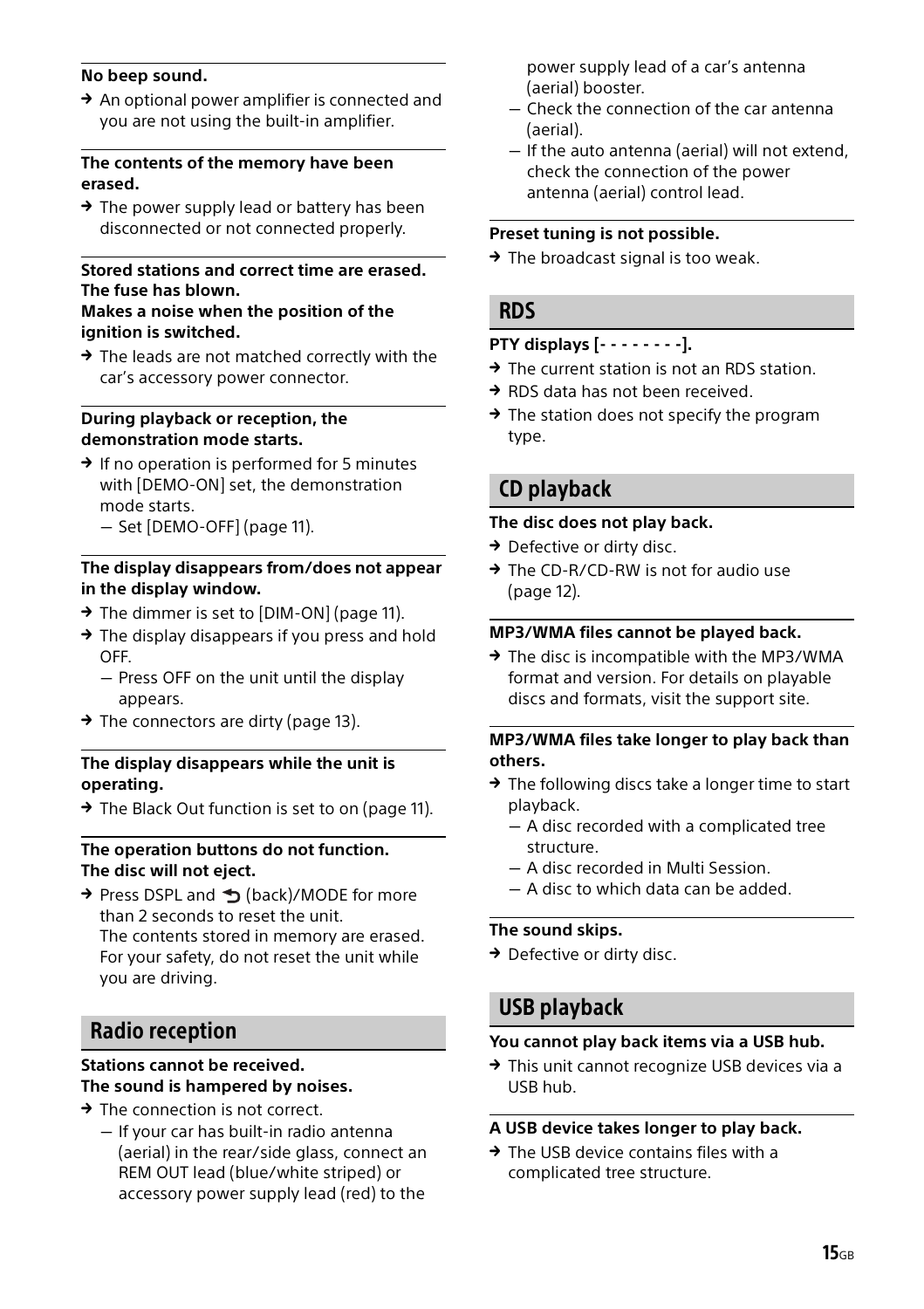#### **The sound is intermittent.**

 $\rightarrow$  The sound may be intermittent at a high-bitrate of more than 320 kbps.

#### Error displays/Messages

#### **ERROR**

- $\rightarrow$  The disc is dirty or inserted upside down. Clean or insert the disc correctly.
- $\rightarrow$  A blank disc has been inserted.
- $\rightarrow$  The disc cannot play due to a problem.  $-$  Insert another disc.
- → USB device was not automatically recognized. - Connect it again.
- $\rightarrow$  Press  $\triangle$  to remove the disc.

#### **HUB NO SUPRT** (hubs not supported)

→ USB hub is not supported on this unit.

#### **NO DEV** (no device)

- $\rightarrow$  [USB] is selected as source without a USB device connected. A USB device or a USB cable has been disconnected during playback.
	- $-$  Be sure to connect a USB device and USB cable.

#### **NO MUSIC**

- → The disc or USB device does not contain a music file.
	- $-$  Insert a music  $CD$
	- Connect a USB device with a music file in it.

#### **OVERLOAD**

- → USB device is overloaded.
	- Disconnect the USB device, then change the source by pressing SRC.
	- $-$  The USB device has a fault, or an unsupported device is connected.

## <span id="page-15-0"></span>**Support site**

If you have any questions or for the latest support information on this product, please visit the web site below:

## **http://www.sony-asia.com/section/support http://www.sony-asia.com/caraudio/**

#### **PUSH EJT** (push eject)

- $\rightarrow$  The disc cannot be ejected.
	- $-$  Press  $\triangle$  (eject).

#### **READ**

- $\rightarrow$  The unit is reading all track and album information on the disc.
	- Wait until reading is complete and playback starts automatically. Depending on the disc structure, it may take more than a minute.

#### **USB NO SUPRT** (USB not supported)

→ The connected USB device is not supported. - For details on the compatibility of your USB device, visit the support site.

#### **[ ] or []**

 $\rightarrow$  During reverse or fast-forward, you have reached the beginning or the end of the disc and you cannot go any further.

#### **[ ]**

 $\rightarrow$  The character cannot be displayed.

If these solutions do not help improve the situation, consult your nearest Sony dealer. If you take the unit to be repaired because of CD playback trouble, bring the disc that was used at the time the problem began.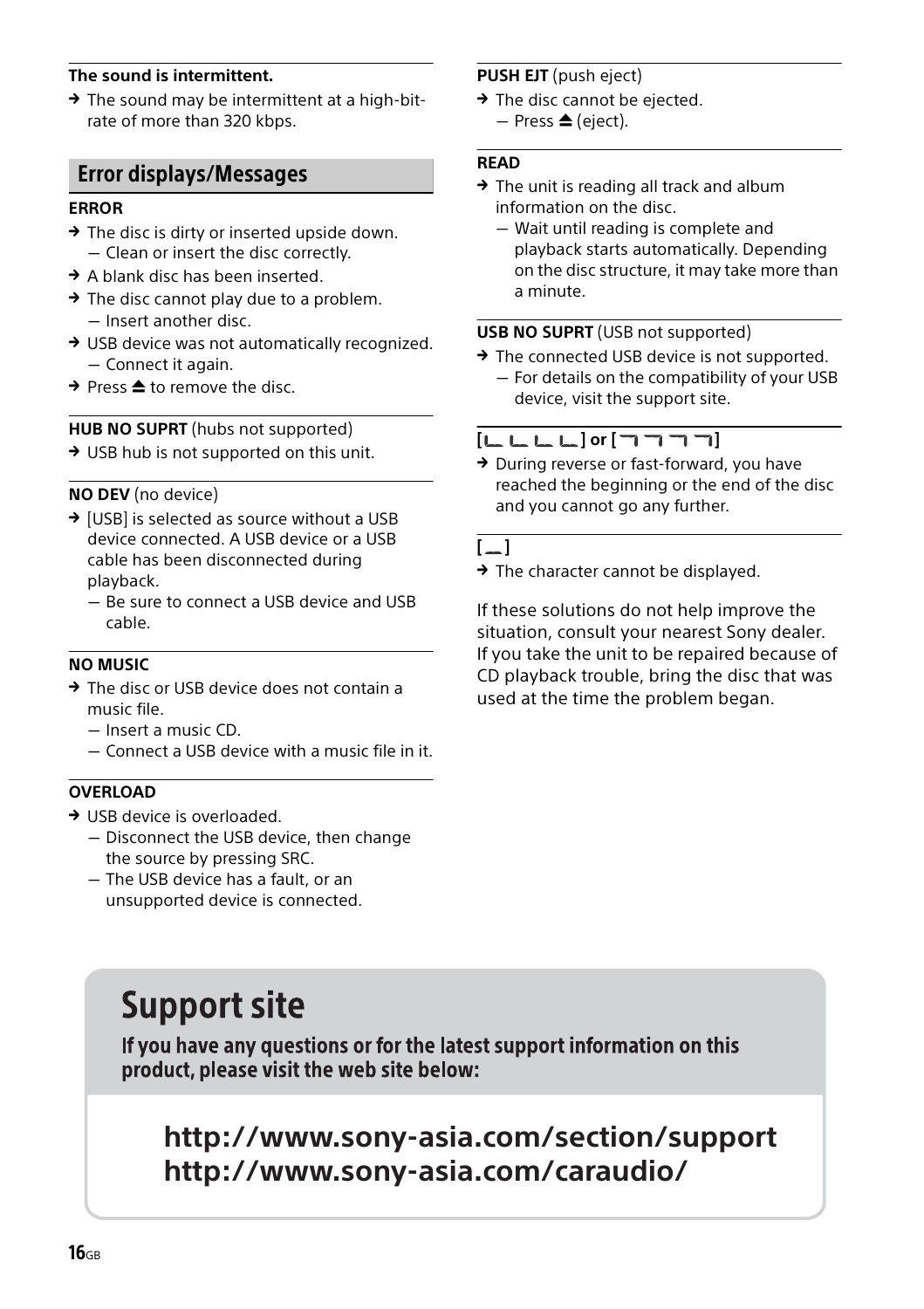#### **صدا متناوب است.**

 صدا ممکن است در نرخ بیت بالای بیش از 320 کیلو بیت بر ثانیه متناوب باشد.

#### **منایش ها/پیام های خطا**

#### **ERROR**

- دیسک کثیف است یا وارونه وارد شده است.
- دیسک را پاک کنید یا درست وارد کنید.
	- یک دیسک خالی وارد شده است.
- دیسک بدلیل یک مشکل منی تواند پخش شود. یک دیسک دیگر وارد کنید.
- دستگاه USB بطور خودکار شناسایی نشده است. دوباره متصل منایید.
	- را فشار دهید تا دیسک را خارج کنید.

#### **SUPRT NO HUB) هاب ها پشتیبانی منی شود.)**

هاب USB بر روی این واحد پشتیبانی منی شود.

#### **DEV NO) دستگاهی نیست)**

- بدون اینکه یک دستگاه USB متصل شود، [USB [بعنوان منبع انتخاب شده است. یک دستگاه USB یا یک کابل USB در طول پخش قطع شده است.
	- مطمئن شوید که یک دستگاه USB و کابل USB را متصل کنید.

#### **NO MUSIC**

- دیسک یا دستگاه USB شامل فایل موسیقی نمی باشد.
	- یک CD موسیقی وارد کنید.
- یک دستگاه USB با یک فایل موسیقی در آن را متصل کنید.

#### **OVERLOAD**

- دستگاه USB بار اضافی دارد.
- دستگاه USB را قطع کرده، سپس منبع را با فشار دادن SRC تعویض مایید.
- دستگاه USB یک مشکل دارد، یا یک دستگاه پشتیبانی نشده متصل شده است.

#### **EJT PUSH) بیرون انداخنت با فشار)**

- دیسک منی تواند خارج شود.
- ) بیرون انداخنت) را فشار دهید.

#### **READ**

- واحد متام اطلاعات قطعه ها و آلبوم های روی دیسک را می خواند.
- صبر کنید تا خواندن متام شود و پخش بطور خودکار شروع شود. بسته به ساختار دیسک، ممکن است بیشتر از یک دقیقه طول بکشد.

#### **(نشده پشتیبانی** USB**) USB NO SUPRT**

- دستگاه USB متصل، پشتیبانی نشده است.
- برای جزئیات در مورد سازگاری دستگاه USB خود، از سایت پشتیبان بازدید فرمایید.

### **[ ] یا [ ]**

 در طول معکوس یا سریع-جلو، شام به ابتدا یا انتهای دیسک رسیده اید و منی توانید جلوتر بروید.

#### **[ ]**

حرف منی تواند منایش داده شود.

اگر این راه حل ها برای اصلاح وضعیت کمک منی کنند، با فروشنده Sony خود مشورت کنید. اگر بدلیل مشکل پخش CD واحد را برای تعمیر ببرید، دیسکی که در

زمان شروع مشکل استفاده کردید را همراه داشته باشید.

سایت یشتیبانی اگر هر گونه سوالی دارید یا برای آگاهی از جدیدترین اطلاعات در مورد این محصول، از وب سایت زیر

## **http://www.sony-asia.com/section/support http://www.sony-asia.com/caraudio/**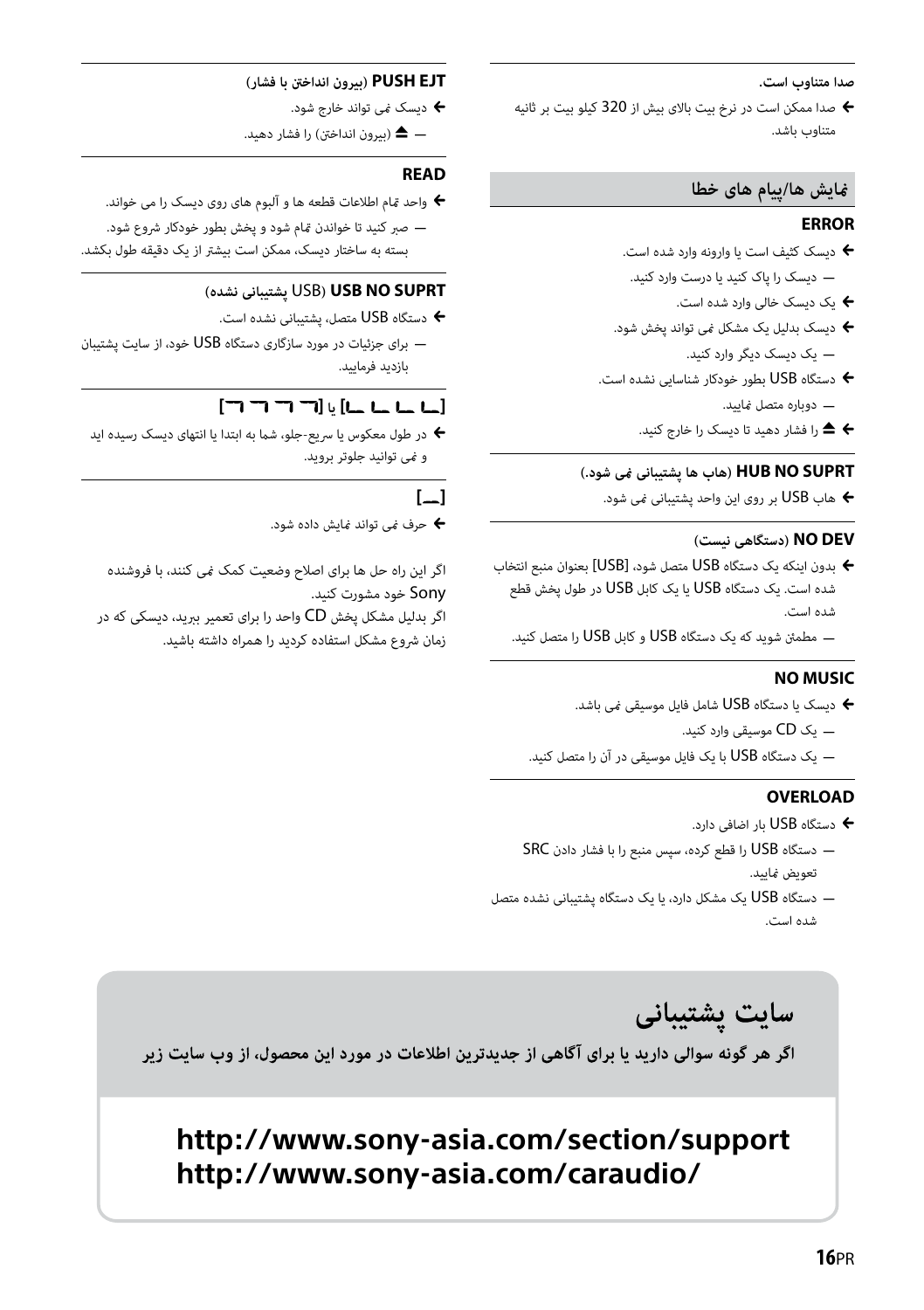**صدای بوق نیست.**

یک آمپلی فایر اختیاری متصل شده و شما از آمپلی فایر درونی استفاده  $\blacklozenge$ منی کنید.

#### **محتویات حافظه پاک شده است.**

سیم تامین نیرو یا باطری قطع شده یا به درستی متصل نشده است.

**ایستگاه های ذخیره شده و زمان درست پاک شده اند.**

**فیوز پریده است.**

**صدایی ایجاد می کند مانند هنگامیکه وضعیت احتراق سوئیچ خورده است.**

 سیم ها به درستی با لوازم یدکی اتصال دهنده نیروی ماشین تطبیق نیافته اند.

**در طول پخش یا دریافت، حالت منایش شروع می شود.**

 اگر برای 5 دقیقه هیچ عملی انجام نشود با تنظیم [DEMO-ON]، حالت نمایش شروع می شود. ] OFF-DEMO [را تنظیم کنید (صفحه 11).

**صفحه منایش از پنجره صفحه منایش محو می شود یا بر آن ظاهر منی شود.**

- تار کننده روی [ON-DIM) [صفحه 11) تنظیم شده است.
- صفحه منایش محو می شود اگر OFF را فشار دهید و نگه دارید.
- OFF را روی واحد فشار دهید تا اینکه صفحه منایش ظاهر شود.
	- اتصالات کثیف هستند (صفحه 13).

#### **صفحه منایش محو می شود درحالیکه واحد در حال عملکرد است.**

عملکرد خاموشی روی روشن تنظیم شده است (صفحه 11).

#### **دکمه های عملکرد عمل منی کنند. دیسک خارج نخواهد شد.**

 DSPL و (عقب)/MODE را برای بیش از 2 ثانیه فشار دهید تا واحد ری ست شود. محتویات ذخیره شده در حافظه پاک شدند. برای امنیت خود، درحالیکه رانندگی می کنید واحد را ری ست نکنید.

#### **دریافت رادیو**

**ایستگاه ها منی توانند دریافت شوند. صدا با نویز مختل شده است.**

- اتصال صحیح نیست.
- اگر ماشین شام آننت (آننت هوایی) رادیوی داخلی در شیشه پشت/ کناری دارد، یک سیم REM OUT (آبی/سفید خط دار) یا یک سیم تامین برق یدکی (قرمز) به سیم تامین نیروی تقویت کننده آننت (آننت هوایی) ماشین متصل کنید.

اتصال آننت (آننت هوایی) ماشین را بررسی کنید.

 اگر آننت (آننت هوایی) خودکار بیرون نیاید، اتصال سیم کنترل نیروی آننت (آننت هوایی) را بررسی کنید.

**موج یابی از پیش تعیین شده ممکن نیست.**

سیگنال پخش بسیار ضعیف است.

#### **RDS**

- **PTY] - - - - [را منایش می دهد.**
- ایستگاه کنونی یک ایستگاه RDS نیست.
	- داده های RDS دریافت نشده اند.
- ایستگاه نوع برنامه را مشخص منی کند.

### **پخش CD**

- **دیسک پخش منی شود.**
- دیسک معیوب یا کثیف است.
- RW-CD/R-CD برای استفاده صوتی نیست (صفحه 12).

#### **فایل های WMA3/MP منی توانند پخش شوند.**

 دیسک با فرمت و نسخه WMA3/MP ناسازگار است. برای جزئیات در مورد دیسک ها و فرمت های قابل پخش، از سایت پشتیبان بازدید فرمایید.

#### **فایل های WMA3/MP نسبت به بقیه مدت بیشتری طول می کشد تا پخش شوند.**

- دیسک های زیر مدت بیشتری طول می کشد تا پخش شوند. یک دیسک که با ساختار درختی پیچیده ضبط شده است.
	- یک دیسک که چند جلسه ای ضبط شده است.
	- یک دیسک که اطلاعات می تواند به آن اضافه شود.

#### **صدا پرش دارد.**

دیسک معیوب یا کثیف است.

### **پخش USB**

#### **شام منی توانید آیتم ها را توسط هاب USB پخش کنید.**

 این واحد منی تواند دستگاه های USB را توسط هاب USB شناسایی کند.

#### **یک دستگاه USB مدت بیشتری طول می کشد تا پخش شود.**

دستگاه USB شامل فایل هایی با ساختار درختی پیچیده است.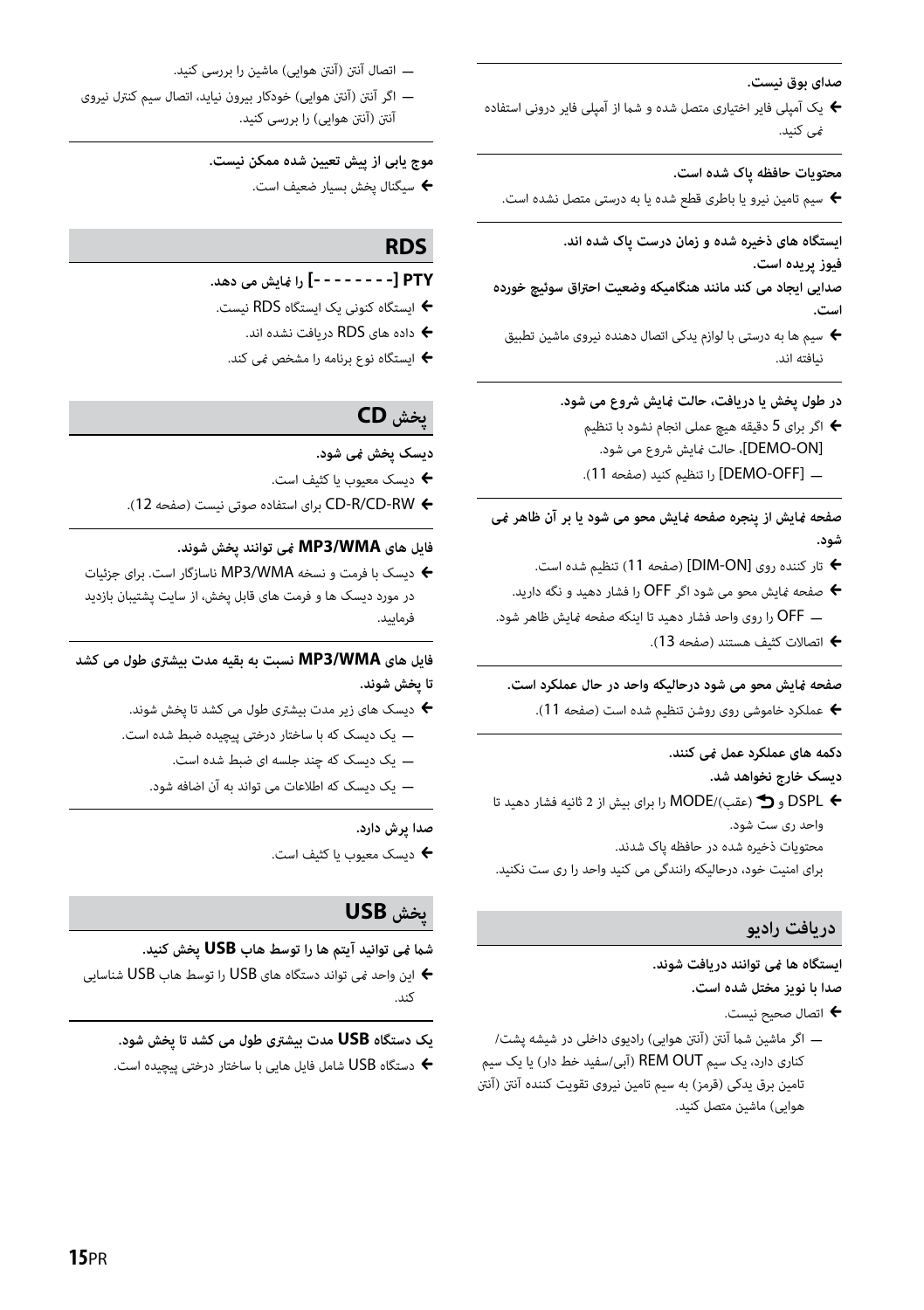#### **قسمت پخش USB**

مبدل: USB) سرعت-کامل) حداکرث جریان: mA 500 حداکرث تعداد داده قابل شناسایی: فولدرها (آلبوم ها): 128 رمزگذاری ها (قطعه ها) در هر فولدر: 512 کدک متناظر: (.wma) WMA (.mp3) MP3

#### **بخش افزایش نیرو**

خروجی: خروجی بلندگو آمپدانس بلندگو: 4 – 8 اهم حداکرث خروجی نیرو: 55 وات × 4 (در 4 اهم)

#### **کلیات**

خروجی ها: ترمینال خروجی های صدا (پشت، زیر) آننت نیرو/انتهای کنترل کننده نیروی آمپلی فایر (OUT REM( ورودی ها: ترمینال ورودی کنترل کننده از راه دور ترمینال آننت ورودی فیش ورودی AUX) فیش کوچک استریو) درگاه USB نیازمندی های نیرو: DC V 12 باطری ماشین (منفی زمین (خاک)) ابعاد: حدود 178 میلیمتر x 50 میلیمتر x 177 میلیمتر (عرض/ارتفاع/عمق) ابعاد پایه: حدود 182 میلیمتر x 53 میلیمتر x 160 میلیمتر (عرض/ارتفاع/عمق) وزن: حدود 1.2 کیلوگرم محتویات بسته: واحد اصلی (1) کنترل از راه دور (1): 211X-RM قطعات برای نصب و اتصالات (1 دست)

فروشنده شما ممکن است برخی از لوازم یدکی لیست شده در بالا را ارائه ندهد. لطفا از فروشنده بخواهید اطلاعات دقیق بدهد.

طراحی و مشخصات فنی می توانند بدون اطلاع تغییر یابند.

#### **حقوق نشر**

BrowZer-Quick یک علامت تجاری برای Corporation Sony می باشد.

Media Windows علامت تجاری ثبت شده یا علامت تجاری Corporation Microsoft در ایالات متحده و یا سایر کشورهاست.

این محصول با حقوق مالکیت اختراعات شرکت ماکروسافت Corporation Microsoft محافظت شده است. بدون اجازه Microsoft یا یکی از زیر مجموعه های Microsoft، هرگونه استفاده از این تکنولوژی یا تکثیر آن خارج از این محصول اکیدا ممنوع است.

فن آوری رمزگذاری صوتی MPEG Layer-3 و امتیازنامه های تحت مجوز از IIS Fraunhofer و Thomson.

Android یک علامت تجاری .Inc Google است. استفاده از این علامت تجاری، مشروط به مجوزهای Permissions Google است.

## **رفع مشکل**

لیست مقابله در زیر به شما کمک خواهد کرد مشکلاتی که ممکن است با واحد خود مواجه شوید را رفع کنید. قبل از استفاده از لیست مقابله، روندهای اتصالی و عملیاتی را بررسی کنید. برای جزئیات در مورد استفاده از فیوز و خارج کردن واحد از داشبورد، به دفترچه راهنمای نصب/اتصالات که با این واحد تامین شده مراجعه کنید. اگر مشکل حل نشد، به سایت پشتیبان (صفحه 16) مراجعه کنید.

#### **کلیات**

- **هیچ نیرویی برای واحد تامین منی شود.**
- اگر واحد خاموش شده است و صفحه منایش محو شد، واحد منی تواند با کنترل از راه دور عمل کند. واحد را روشن کنید.

#### **صدایی نیست.**

 وضعیت کنترل محو شدن [FADER [برای سیستم 2 بلندگو تنظیم نشده است.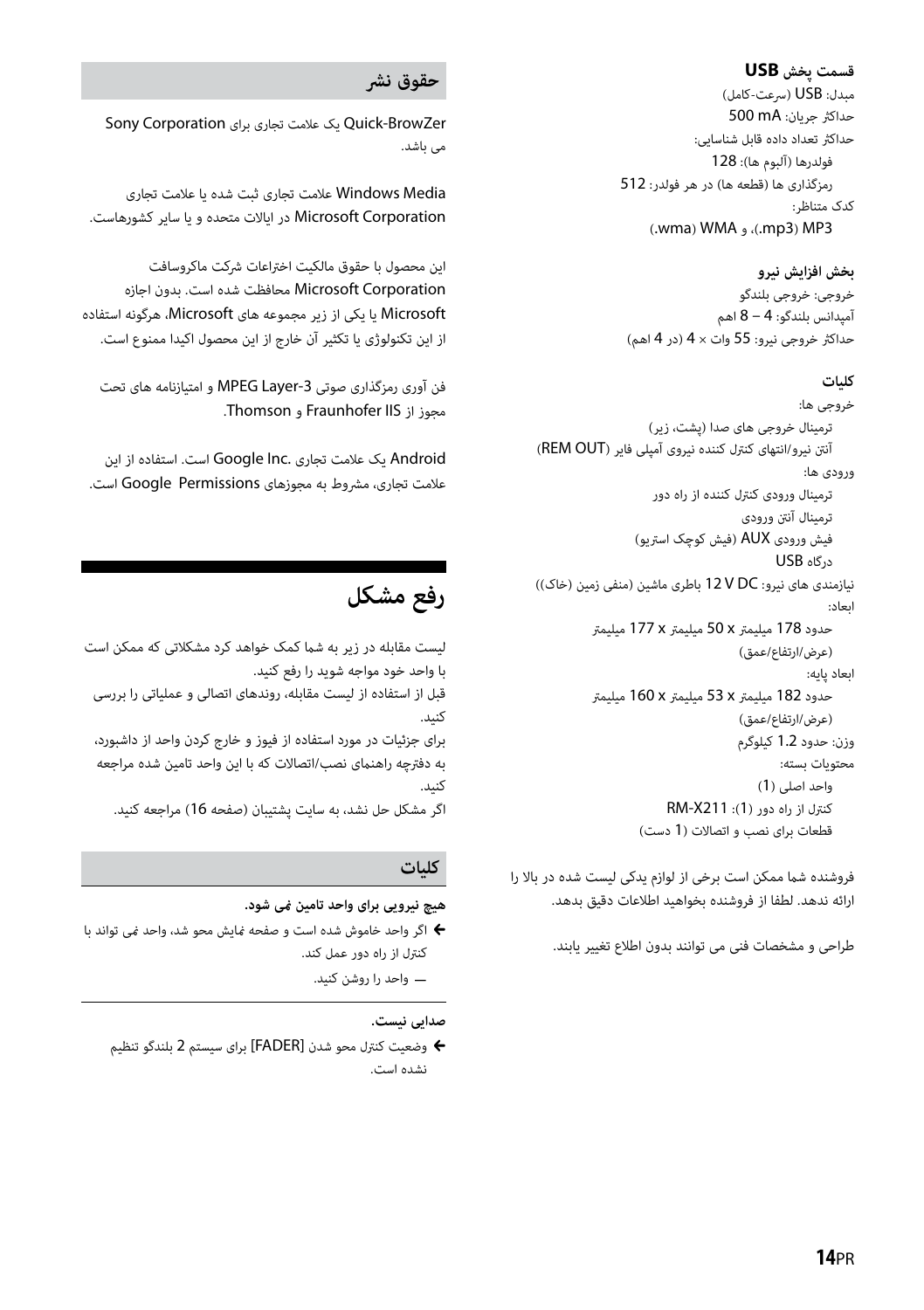## **نگهداری**

#### **تعویض باطری لیتیومی کنترل از راه دور**

هنگامیکه باطری ضعیف می شود، محدوده کنترل از راه دور کوتاهتر می شود. باطری را با یک باطری لیتیومی تازه 2025CR تعویض کنید. استفاده از باطری دیگر ممکن است ریسک آتش یا انفجار را داشته باشد.



#### **نکاتی در مورد باطری لیتیومی**

- باطری لیتیومی را خارج از دسترس کودکان نگه دارید. اگر باطری بلعیده شود، فورا با یک دکتر مشاوره کنید.
	- باطری را با یک پارچه خشک پاک کنید تا از اتصال درست مطمئن شوید.
- هنگام نصب باطری مطمئن شوید که متایل قطبی درست را رعایت می کنید.
- باطری را با انبرک فلزی نگیرید، وگرنه ممکن است یک مدار کوتاه ایجاد شود.

#### **هشدار**

باتری در صورت استعمال نادرست ممکن است منفجر شود. آن را دوباره شارژ نکنید، باز نکنید، یا در آتش دور نیندازید.

#### **متیز کردن اتصالات**

اگر اتصالات بني واحد و پانل جلويی متيز نباشند، واحد ممكن است درست عمل نكند. برای جلوگريی از اين، پانل جلويی را جدا كنيد (صفحه 5) و اتصالات را با يک جاروب پنبه ای متيز كنيد. نريوی زيادی به كار نبريد. وگرنه، اتصالات ممكن است آسيب ببينند.





#### **نکات**

- برای امنیت، قبل از متیز کردن اتصالات احتراق را خاموش کنید، و کلید را از سوئیچ احتراق خارج مایید.
	- هرگز اتصالات را مستقیام با دست خود یا یک وسیله آهنی لمس نکنید.

## **مشخصات فنی**

#### **بخش موج یابی**

#### **FM**

محدوده موج یابی: 87.5 – 108.0 مگاهرتز انتهای آننت (آننت هوایی): رابط آننت (آننت هوایی) خارجی فرکانس متوسط: 25 کیلوهرتز حساسیت قابل استفاده: dBf 8 حسن انتخاب: dB 75 در 400 کیلوهرتز نسبت سیگنال به نویز: dB 80) استریو) تفکیک: dB 50 در 1 کیلوهرتز واکنش فرکانس: 20 – 15,000 هرتز

#### **MW**

محدوده موج یابی: 531 - 1,602 کیلوهرتز انتهای آننت (آننت هوایی): رابط آننت (آننت هوایی) خارجی فرکانس متوسط: 9,124.5 کیلوهرتز یا 9,115.5 کیلوهرتز4.5/ کیلوهرتز حساسیت: μV 26

#### **SW**

محدوده موج یابی: 1SW: 2,940 – 7,735 کیلوهرتز 2SW: 9,500 – 18,135 کیلوهرتز (بجز برای 10,140 – 11,575 کیلوهرتز) انتهای آننت (آننت هوایی): رابط آننت (آننت هوایی) خارجی فرکانس متوسط: 9,124.5 کیلوهرتز یا 9,115.5 کیلوهرتز4.5/ کیلوهرتز حساسیت: μV 26

#### **قسمت پخش CD**

نسبت سیگنال به نویز: dB 95 واکنش فرکانس: 10 – 20,000 هرتز برخورد و لرزش: کمتر از حد قابل اندازه گیری رمزگذاری متناظر: (.wma) WMA (.mp3) MP3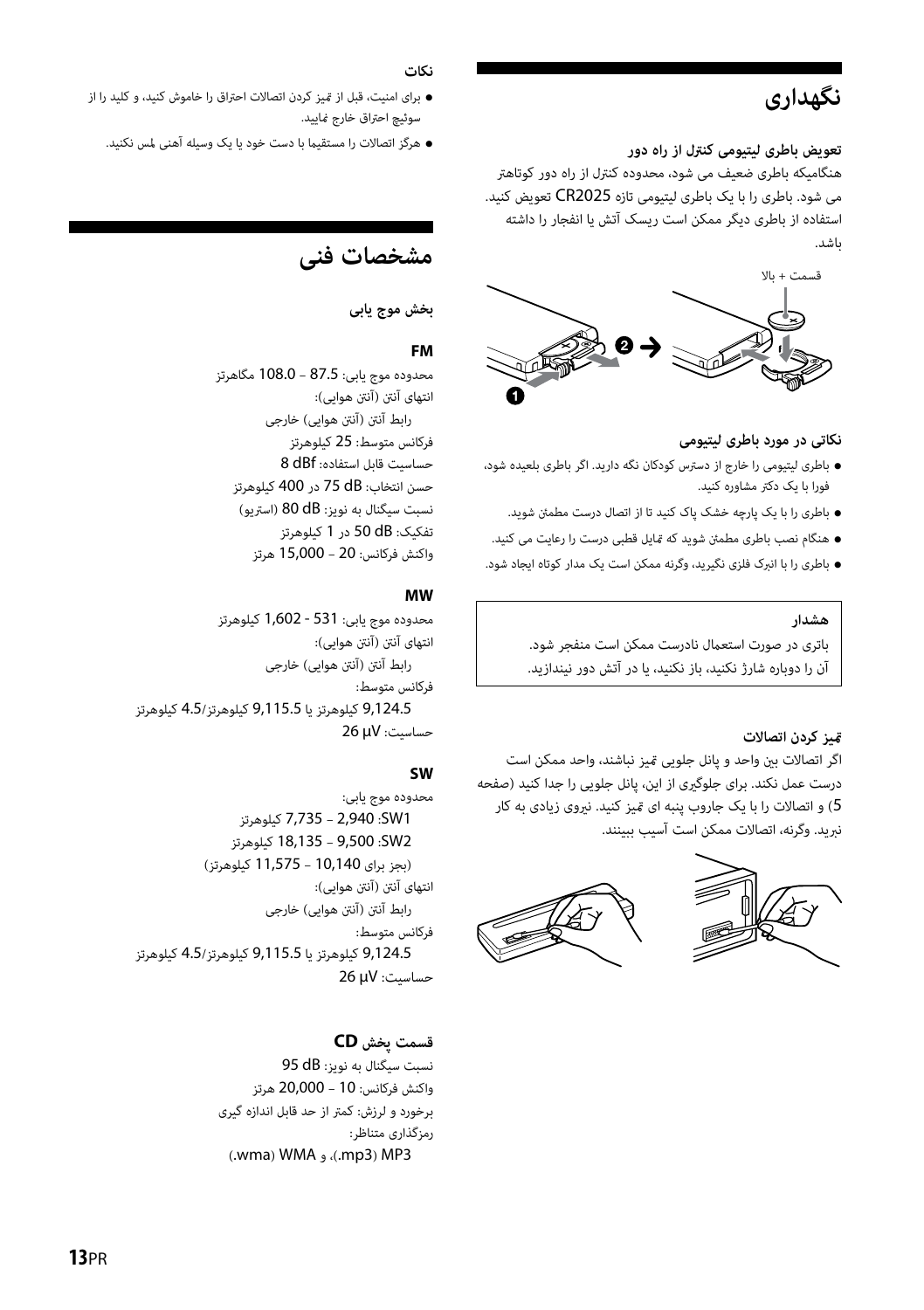#### **اطلاعات اضافی**

## **احتیاط ها**

- واحد را قبلا خنک کنید اگر ماشین شام در نورخورشید مستقیم پارک شده بوده است.
- پانل جلویی یا دستگاه های صوتی که به داخل ماشین آوردید را آنجا رها نکنید، وگرنه ممکن است موجب عملکرد نادرست بدلیل دمای بالا در نورخورشید مستقیم گردد.
	- آننت (آننت هوایی) نیرو بطور خودکار توسعه می یابد.

#### **تجمع رطوبت**

اگر تجمع رطوبت در داخل واحد اتفاق بیفتد، دیسک را خارج کنید و حدود یک ساعت صبر کنید تا کاملا خشک شود؛ در غیر این صورت واحد به خوبی عمل نخواهد کرد.

#### **برای نگه داشنت کیفیت صدای بالا**

بر روی واحد یا دیسک مواد مایع نریزید.

#### **نکاتی در مورد دیسک ها**

- ديسک ها را در مقابل نور مستقيم خورشيد يا منابع حرارتی مانند مجرای هوای گرم و همچنني در ماشينی كه در نور مستقيم خورشيد پارک شده قرار ندهيد.
	- قبل از پخش، دیسک ها را با دستامل لاروبی از وسط به کنار پاک کنید. از محلول هایی مانند بنزین، تیرن و پاک کننده های تجاری در دسترس را استفاده نکنید.
		- این واحد برای پخش دیسک هایی طراحی شده که با استاندارد دیسک فشرده (CD ( مطابقت دارند. دیسک های دوسویه

و برخی دیسک های موسیقی که با تکنولوژی حامیت حق نشر رمزگزاری شده اند با استاندارد دیسک فشرده (CD (مطابقت ندارند، بنابراین، این دیسک ها ممکن است با این واحد قابل پخش نباشند.

- دیسک هایی که این واحد منی تواند پخش کند.
- دیسک هایی که با نوشته، برچسب، یا نوار یا کاغذ چسبنده ضمیمه شده اند. این کار ممکن است باعث عملکرد نادرست، یا خرابی دیسک شود.
- دیسک هایی با شکل غیر استاندارد (مانند، قلب، مربع، ستاره). انجام این کار ممکن است به واحد آسیب بزند.
	- دیسک های 8 سانتیمتری.

#### **نکاتی در مورد دیسک های RW-CD/R-CD**

- (CD-R/CD-RW فقط (:تعداد حداکرث
- فولدرها (آلبوم ها): 150 (با احتساب فولدر ریشه)
- فایل ها (قطعه ها) و فولدرها: 300 (احتمالا کمتر از 300 اگر نام فولدر/فایل ها حروف زیادی داشته باشند)
	- حروف قابل منایش برای نام فولدر/فایل: 32 (جولیت)64/ (رومئو)
	- اگر دیسک چند جلسه ای با یک جلسه DA-CD شروع شود، به عنوان یک دیسک DA-CD شناخته شده، و سایر جلسات پخش منی شوند.
		- دیسک هایی که این واحد منی تواند پخش کند
		- .نامرغوب ضبط کیفیت با CD-R/CD-RW
		- RW-CD/R-CD که با دستگاه ضبط ناسازگار ضبط شده.
			- RW-CD/R-CD که بطور نادرست به پایان رسیده.
- RW-CD/R-CD بجز آنهایی که با فرمت CD موسیقی یا قالب 3MP مطابق با 2 Level1/ Level 9660ISO، جولیت/رومئو یا چند جلسه ای ضبط شده اند.

## **ترتیب پخش فایل های WMA3/MP**



اگر شما سوالی یا مشکلی در مورد واحد خود دارید که در این دفترچه راهنام مشمول ندشده، با نزدیک ترین فروشنده Sony خود مشورت کنید.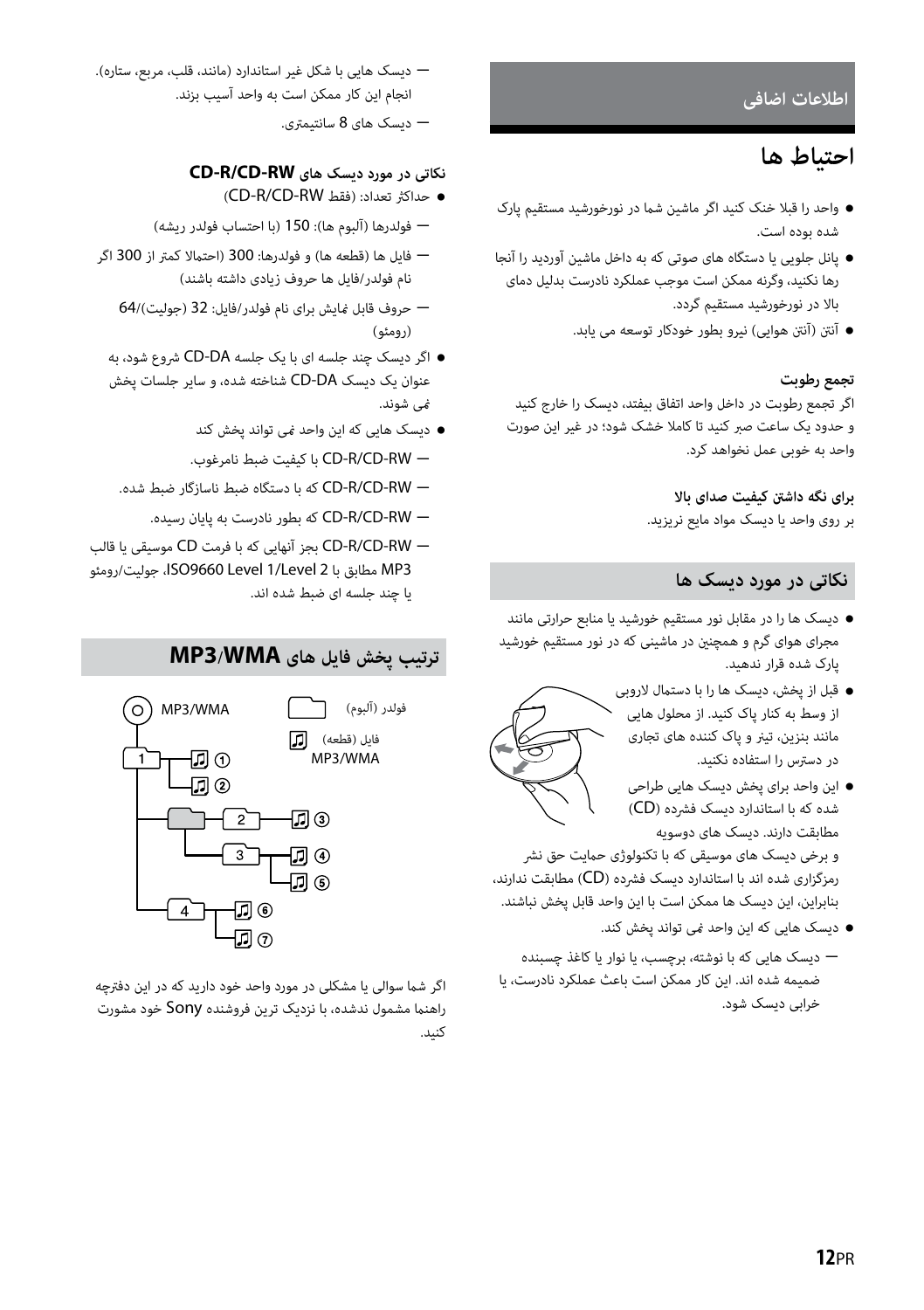## **تنظیم SOUND**

#### **EQ3 PRESET**

یک منحنی برابر کننده از میان منحنی های برابر کننده زیر انتخاب می کند یا خاموش: [XPLOD[،] VOCAL[،] EDGE[، .[OFF] ،[CUSTOM] ،[GRAVITY] ،[SPACE] ،[CRUISE]

تنظیم منحنی برابر کننده می تواند برای هر منبعی به خاطر سپرده شود.

#### **EQ3 SETTING**

[CUSTOM [برای 3EQ تنظیم می کند. تنظیامت برابر کننده را انتخاب می کند: [LOW[،] MID[، .[HIGH]

برای برگرداندن منحنی برابر کننده تنظیم کارخانه به حال پیش فرض، ENTER را فشار دهید و نگه دارید قبل از اینکه تنظیم کامل شود.

#### **BALANCE**

توازن صدا را تنظیم می کند: [RIGHT-15] -.[LEFT-15]

#### **FADER**

میزان متناسب را تنظیم می کند: [-15FRONT [-] CENTER [- .[REAR-15]

#### **LOUDNESS**) صدای بلند پویا)

برای صدای شفاف در سطح صدای کم صدای بم و سه لا را تقویت می کند: [ON[،] OFF[.

#### **LEVEL SW**) میزان ساب ووفر)

میزان صدای ساب ووفر را تنظیم می کند: [dB +2– [ .[-2 dB] – [0 dB]

#### (AUX صدای میزان (**AUX VOL**

میزان صدای هر دستگاه کمکی را تنظیم می کند:  $[-8 dB] - [0 dB] - [+18 dB]$ اين تنظيم نیاز به تنظيم ميزان صدای بني منابع را از بین می برد.

## **تنظیم DISPLAY**

#### **DEMO**) منایش)

منایش را فعال می کند: [ON[،] OFF [.

#### (خاموشی (**BLK OUT**

چراغ ها را بطور خودکار خاموش می کند برای هر منبعی (مانند، هنگام دریافت رادیو/پخش CD، و غیره) اگر هیچ عملیاتی برای 5 ثانیه انجام نشود: [ON[،] OFF[. برای اینکه دوباره چراغ ها را روشن کنید، دکمه ای را روی واحد یا کنترل از راه دور فشار دهید.

#### **DIMMER**

روشنایی صفحه منایش را تعویض می کند: [ON[،] OFF[.

#### **SCR AUTO**) پیامیش خودکار)

آیتم های بلند را بطور خودکار می پیامید: [ON[،] OFF[.

#### **M.DISPLAY** (مَایش حرکت)

الگوهای متحرک را نشان می دهد: [ON[،] OFF[.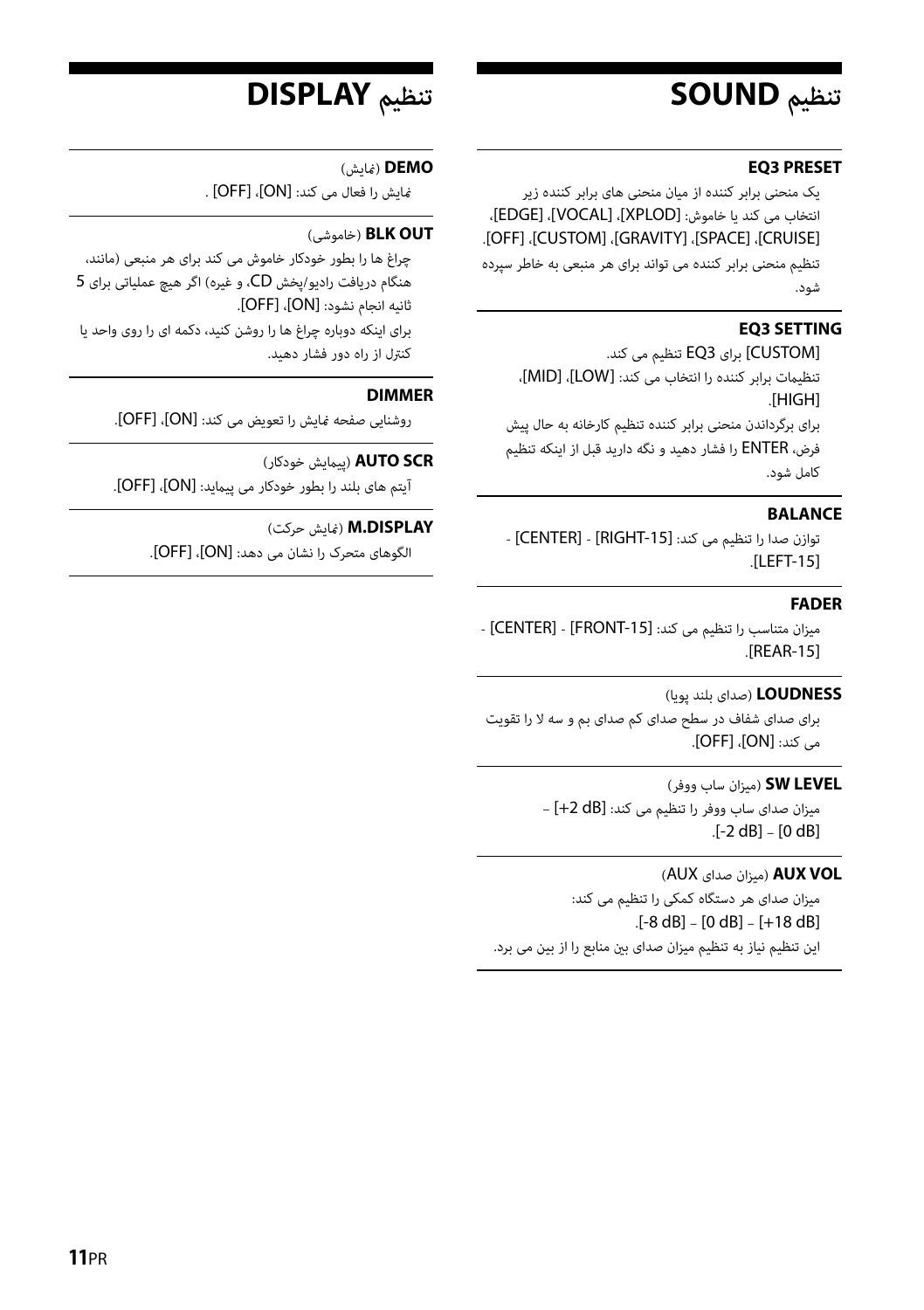**تنظیامت**

## **لغو حالت DEMO**

شما می توانید صفحه مایش که هنگام خاموش بودن دستگاه ظاهر می شود را لغو کنید.

- **1 MENU را فشار دهید، کنترل چرخان را بچرخانید تا [DISPLAY [را انتخاب کنید، سپس آنرا فشار دهید.**
- **2 کنترل چرخان را بچرخانید تا [DEMO [را انتخاب کنید، سپس آنرا فشار دهید.**
- **3 کنترل چرخان را بچرخانید تا [OFF-DEMO [را انتخاب کنید، سپس آنرا فشار دهید.**
	- **4 (عقب) را 2 بار فشار دهید.**

صفحه منایش به حالت دریافت/پخش معمولی باز میگردد.

## **عمل تنظیم ابتدایی**

شما می توانید آیتم های منو را با روند زیر تنظیم کنید. آیتم های زیر می توانند بسته به منبع و تنظیمات تنظیم شوند.

 **1 MENU را فشار دهید.**

 **2 کنترل چرخان را بچرخانید تا دسته تنظیم را انتخاب کنید، سپس آنرا فشار دهید.**

دسته ها را به صورت زیر تنظیم کنید:

- تنظیم GENERAL) صفحه 10)
	- تنظیم SOUND) صفحه 11)
	- تنظیم DISPLAY) صفحه 11)
- **3 کنترل چرخان را بچرخانید تا گزینه ها را انتخاب کنید، سپس آنرا فشار دهید.**

**برای بازگشت به صفحه منایش قبلی** (عقب) را فشار دهید.

## **تنظیم GENERAL**

**ADJ-CLOCK**) تنظیم ساعت) (صفحه 6)

#### **ALM CAUT**) هشدار احتیاط)

هشدار احتیاط را فعال می کند: [ON[،] OFF[.) صفحه 5). (فقط هنگامیکه واحد خاموش شده در دسترس است.)

#### **BEEP**

صدای بیب را فعال می کند: [ON[،] OFF[.

#### **AUTO OFF**

هنگامیکه واحد خاموش شده است پس از زمان دلخواه بطور اتوماتیک قطع می شود: [NO[،] S30 ) [30 ثانیه)، [M30) [30 دقیقه)، [M60) [60 دقیقه).

#### (رادیو AUX) **AUX-A**

صفحه منایش منبع AUX را فعال می کند: [ON[،] OFF[.) فقط هنگامیکه واحد خاموش شده در دسترس است.)

#### **CT**) زمان ساعت)

عملکرد CT را فعال می کند: [ON[،] OFF[.

#### **BTM**) صفحه 7)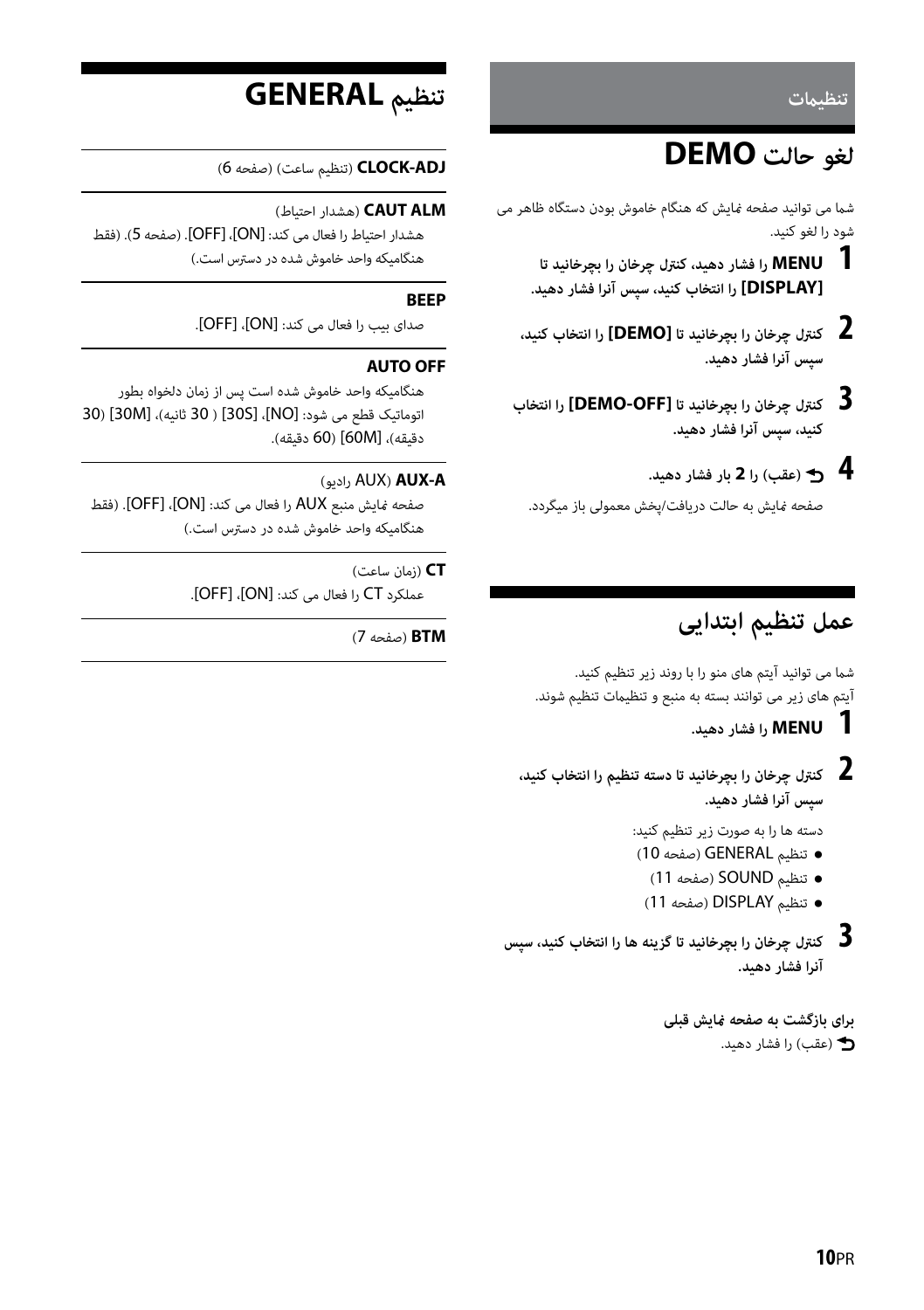## **جستجو و پخش قطعه ها**

### **پخش مکرر و پخش مخلوط**

- **1 در طول پخش، (تکرار) را برای پخش مکرر، یا SHUF را برای پخش مخلوط فشار دهید.**
- **2 (تکرار) یا SHUF را مکررا فشار دهید تا حالت دلخواه پخش مکرر یا مخلوط را انتخاب کنید.**

شروع پخش در حالت پخش انتخاب شده ممکن است مدتی طول بکشد.

حالت های پخش در دسترس بسته به منبع صدای انتخاب شده متفاوت هستند.

### **جستجوی یک قطعه با نام (Quick-BrowZer™)**

 **1 در طول پخش CD یا USB،) جستجو)**\* **را فشار دهید تا لیست جستجوی دسته ها منایان شود.** 

هنگامیکه لیست قطعه ها ظاهر می شود، (عقب) را مکررا فشار دهید.

- در طول پخش،  ${\bf Q}$  (جستجو) را برای بیش از 2 ثانیه فشار دهید تا  $^*$ مستقیام به ابتدای لیست دسته ها بازگردید.
- **2 کنترل چرخان را بچرخانید تا دسته جستجوی دلخواه را انتخاب کنید، سپس برای تایید آنرا فشار دهید.**
	- **3 مرحله 2 را تکرار کنید تا قطعه دلخواه را جستجو کنید.** پخش شروع می شود.

**برای خروج از حالت BrowZer-Quick** (جستجو) را فشار دهید.  ${\mathsf Q}$ 

**جستجو با پرش از آیتم ها (حالت پرش)**

- **1 (جستجو) را فشار دهید**
	- **2 + SEEK را فشار دهید.**
- **3 کنترل چرخان را بچرخانید تا آیتم را انتخاب کنید.** این لیست با گام 10% تعداد کل آیتم ها پرش کرده است.
- **4 ENTER را فشار دهید تا به حالت BrowZer-Quick بازگردید.**

آیتم انتخابی ظاهر می شود.

 **5 کنترل چرخان را بچرخانید تا آیتم دلخواه را انتخاب کنید، سپس آنرا فشار دهید.**

پخش شروع می شود.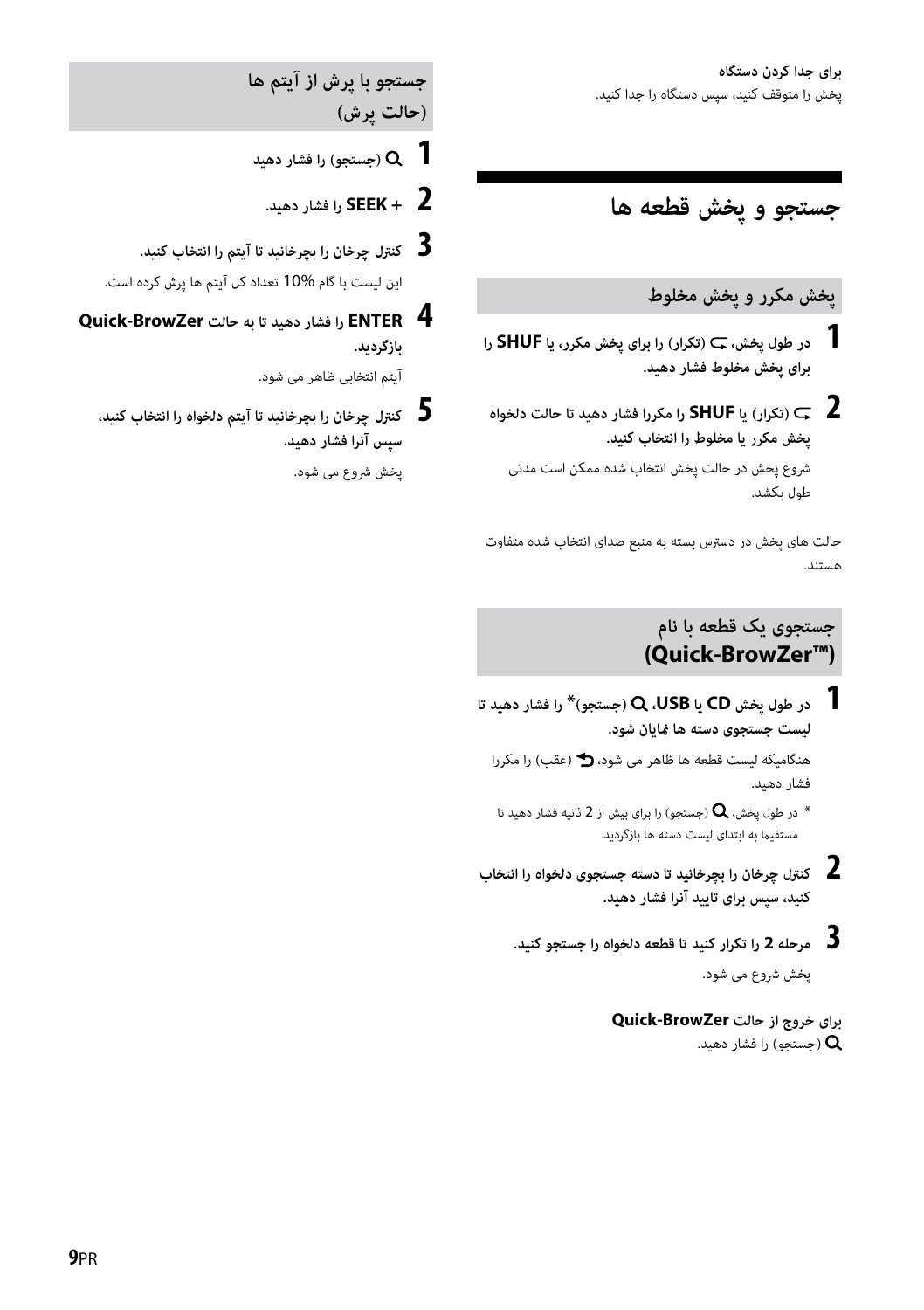**استفاده از سیستم داده های رادیویی (RDS)**

#### **انتخاب نوع برنامه (PTY(**

از PTY برای منایش یا جستجو برای یک نوع برنامه دلخواه استفاده کنید.

- **1 PTY را درطول دریافت FM فشار دهید.**
- **2 کنترل چرخان را بچرخانید تا اینکه نوع برنامه دلخواه منایان شود، سپس آنرا فشار دهید.**

واحد شروع به جستجو برای یک ایستگاه می مناید که نوع برنامه انتخابی را پخش می کند.

**نوع برنامه ها**

**NEWS**) اخبار)، **AFFAIRS**) امور جاری)، **INFO**) اطلاعات)، **SPORT**) ورزش)، **EDUCATE**) تحصیل)، **DRAMA**) منایشنامه)، **CULTURE**) فرهنگ)، **SCIENCE**) علم)، **VARIED**) متفرقه)، **EASY M** ،(راک موسیقی (**ROCK M** ،(پاپ موسیقی (**POP M** (موسیقی مور)، **M LIGHT**) کلاسیک مفرح)، **CLASSICS**) کلاسیک جدی)، **M OTHER**) سایر موسیقی ها)، **WEATHER**) آب و هوا)، **FINANCE**) اقتصاد)، **CHILDREN**) برنامه کودکان)، **SOCIAL A**) امور اجتامعی)، **RELIGION**) مذهب)، **IN PHONE**) برنامه تلفنی زنده)، **TRAVEL**) مسافرت)، **LEISURE**) تفریح)، **JAZZ** (موسیقی جاز)، **COUNTRY**) موسیقی کانتری)، **M NATION** (موسیقی ملی)، **OLDIES**) موسیقی قدیمی)، **M FOLK**) موسیقی محلی)، **DOCUMENT**) مستند)

### **تنظیم زمان ساعت (CT(**

اطلاعات CT از مخابره RDS، ساعت را تنظیم می کند.

 **1 [ON-CT [را در تنظیامت GENERAL تنظیم کنید (صفحه 10).**



**پخش یک دیسک**

 **1 دیسک را وارد کنید (طرف نوشته بالا باشد).**



پخش بطور خودکار شروع می شود.

## **پخش یک دستگاه USB**

دستگاه USB نوع MSC) کلاس ذخیره سازی حجیم) (مانند USB فلش درایو، مدیا پلیر دیجیتالی، تلفن AndroidTM (که با استاندارد USB مطابقند می توانند استفاده شوند. بسته به مدیا پلیر دیجیتال یا تلفن Android، تنظیم حالت اتصال USB بر روی MSC ضروری است.

#### **نکات**

- برای جزئیات در مورد سازگاری USB خود، از سایت پشتیبان (صفحه 16) بازدید کنید.
	- پخش فایل های WMA3/MP زیر پشتیبانی منی شوند.
		- فایل های فشرده بدون کسری
		- ے فایل های تحت حمایت حق نشر
		- فایل های DRM) مدیریت حقوق دیجیتالی)
			- فایل های صوتی چند-کانالی

#### **1 یک دستگاه USB را به درگاه USB متصل کنید (صفحه 6).**

پخش شروع می شود. اگر هم اکنون یک دستگاه متصل است، برای شروع پخش، SRC را فشار دهید تا [USB [را انتخاب کنید.

### **2 درجه صدا را روی این واحد تنظیم کنید.**

**برای توقف پخش** OFF را فشار دهید و برای 1 ثانیه نگه دارید.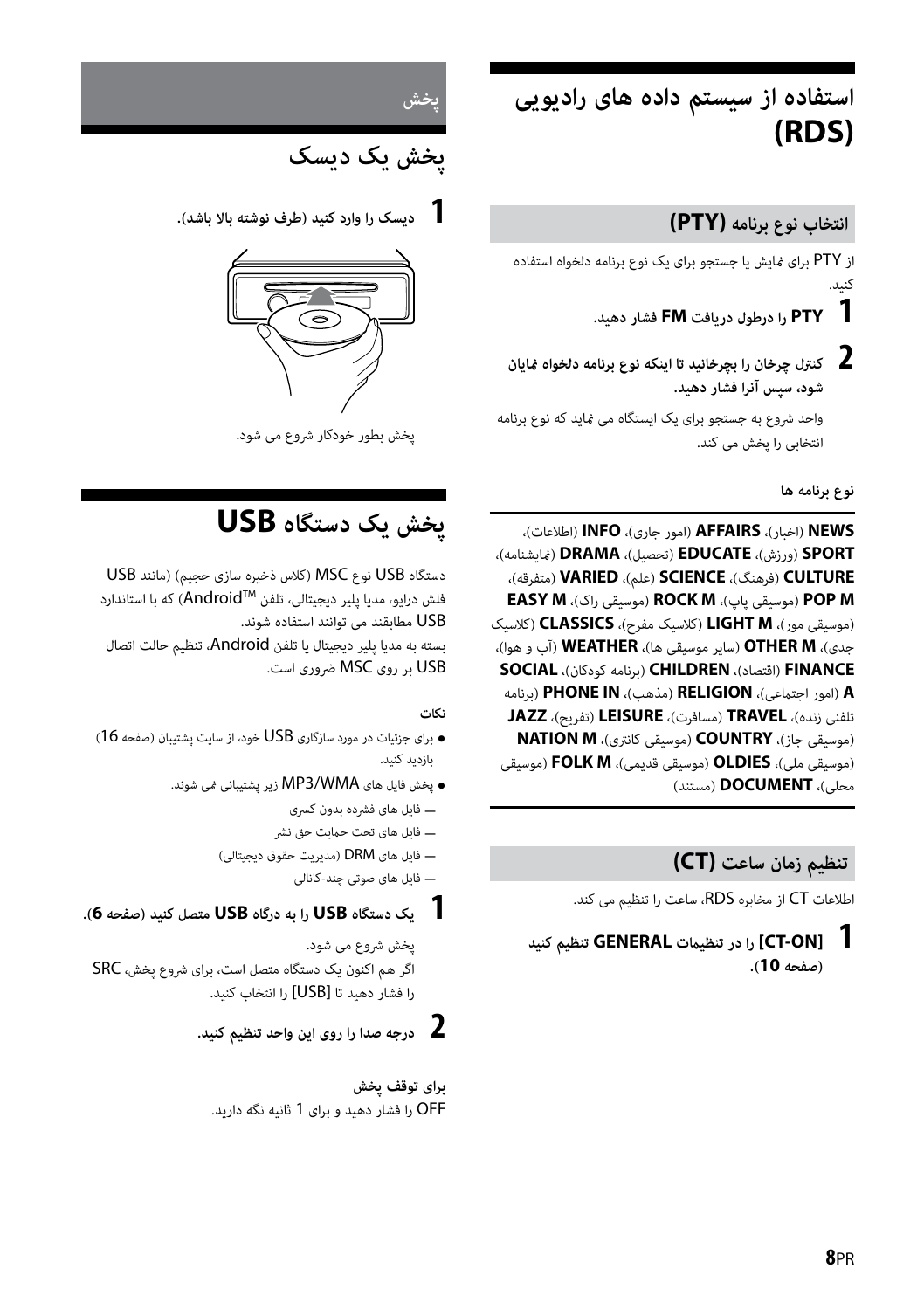**گوش دادن به رادیو**

## **گوش دادن به رادیو**

برای گوش دادن به رادیو، SRC را فشار دهید تا [TUNER [را انتخاب کنید.

#### **ذخیره کردن بطور خودکار (BTM(**

- **1 MODE را برای تعویض باند (1FM، 2FM، 3FM، MW، 1SW یا 2SW (فشار دهید.**
- **2 MENU را فشار دهید، کنترل چرخان را بچرخانید تا [GENERAL [را انتخاب کنید، سپس آنرا فشار دهید.**
- **3 کنترل چرخان را بچرخانید تا [BTM [را انتخاب کنید، سپس آنرا فشار دهید.** این واحد، ایستگاه ها را به ترتیب فرکانس بر روی دکمه های شامره ذخیره می کند.

#### **موج یابی**

- **1 MODE را برای تعویض باند (1FM، 2FM، 3FM، MW، 1SW یا 2SW (فشار دهید.**
	- **2 عمل موج یابی را انجام دهید.**

**برای موج یابی دستی** +/- SEEK را فشار دهید و نگه دارید تا فرکانس تقریبی را تعیین کند، سپس +/- SEEK را مکررا فشار دهید تا دقیقا با فرکانس دلخواه تنظیم شود.

**برای موج یابی خودکار** +/- SEEK را فشار دهید وقتی واحد یک ایستگاه را بیابد جستجو متوقف می شود. این روند را ادامه دهید تا اینکه ایستگاه دلخواه دریافت شود.

#### **ذخیره دستی**

 **1 درحالیکه ایستگاه مورد نظر را برای ذخیره دریافت می کنید، یک دکمه شامره (1 تا 6) را فشار دهید و نگه دارید تا [MEM [منایان شود.**

#### **دریافت ایستگاه های ذخیره شده**

 **1 باند را انتخاب کنید، سپس یک دکمه شامره (1 تا 6) را فشار دهید.**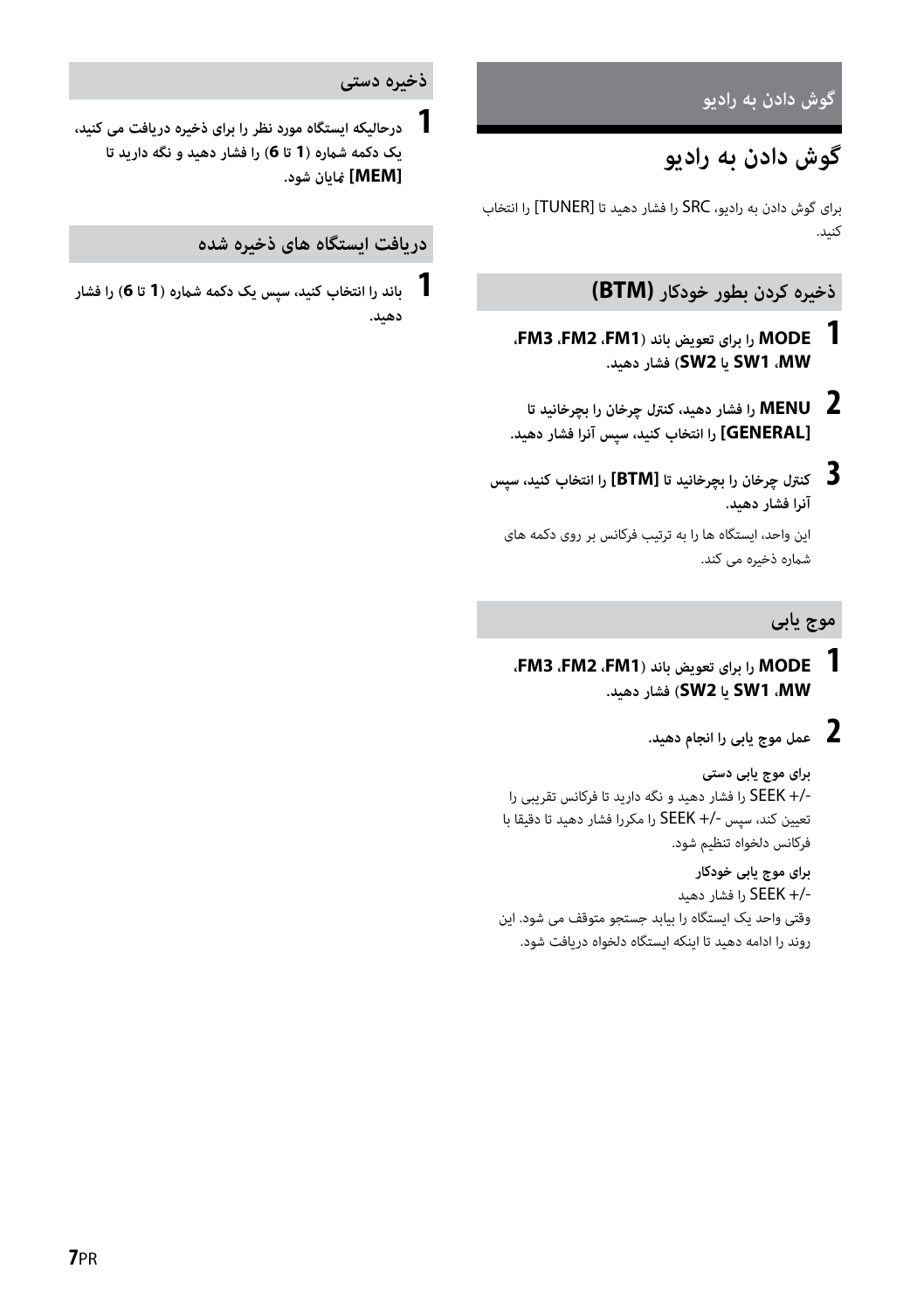## **تنظیم ساعت**

- **1 MENU را فشار دهید، کنترل چرخان را بچرخانید تا [GENERAL [را انتخاب کنید، سپس آنرا فشار دهید.**
- **2 کنترل چرخان را بچرخانید تا [ADJ-CLOCK [را انتخاب کنید، سپس آنرا فشار دهید.** نشانگر ساعت چشمک می زند.
- **3 کنترل چرخان را بچرخانید تا ساعت و دقیقه را تنظیم کنید.** برای جابجایی نشانگر رقمی، +/- SEEK را فشار دهید.
	- **4 پس از تنظیم دقیقه، MENU را فشار دهید.** تنظیم کامل شده و ساعت شروع به کار می کند.

برای نشان دادن ساعت، DSPL را فشار دهید.

## **اتصال دیگر دستگاه صوت قابل انتقال**

- **1 دستگاه صوت قابل انتقال را خاموش کنید.**
	- **2 درجه صدای واحد را کم کنید.**
- **3 دستگاه صوت قابل انتقال را توسط یک سیم اتصال**\* **(ضمیمه نشده) به فیش ورودی AUX) فیش کوچک استریو) بر روی واحد متصل کنید.**
	- \* اطمینان حاصل کنید که از دوشاخه نوع مستقیم استفاده می کنید.



## **اتصال یک دستگاه USB**

- **1 درجه صدای واحد را کم کنید.**
- **2 دستگاه USB را به واحد متصل کنید.**



 **4 SRC را فشار دهید تا [AUX [را انتخاب کنید.**

**برای تطبیق سطح صدای دستگاه متصل با سایر منابع** پخش دستگاه صوت قابل انتقال را با صدای میانگین شروع کنید، و درجه صدای معمول خود را بر روی واحد تنظیم کنید. MENU را فشار دهید و کنترل چرخان را بچرخانید. [SOUND [] VOL AUX [را انتخاب کنید (صفحه 11).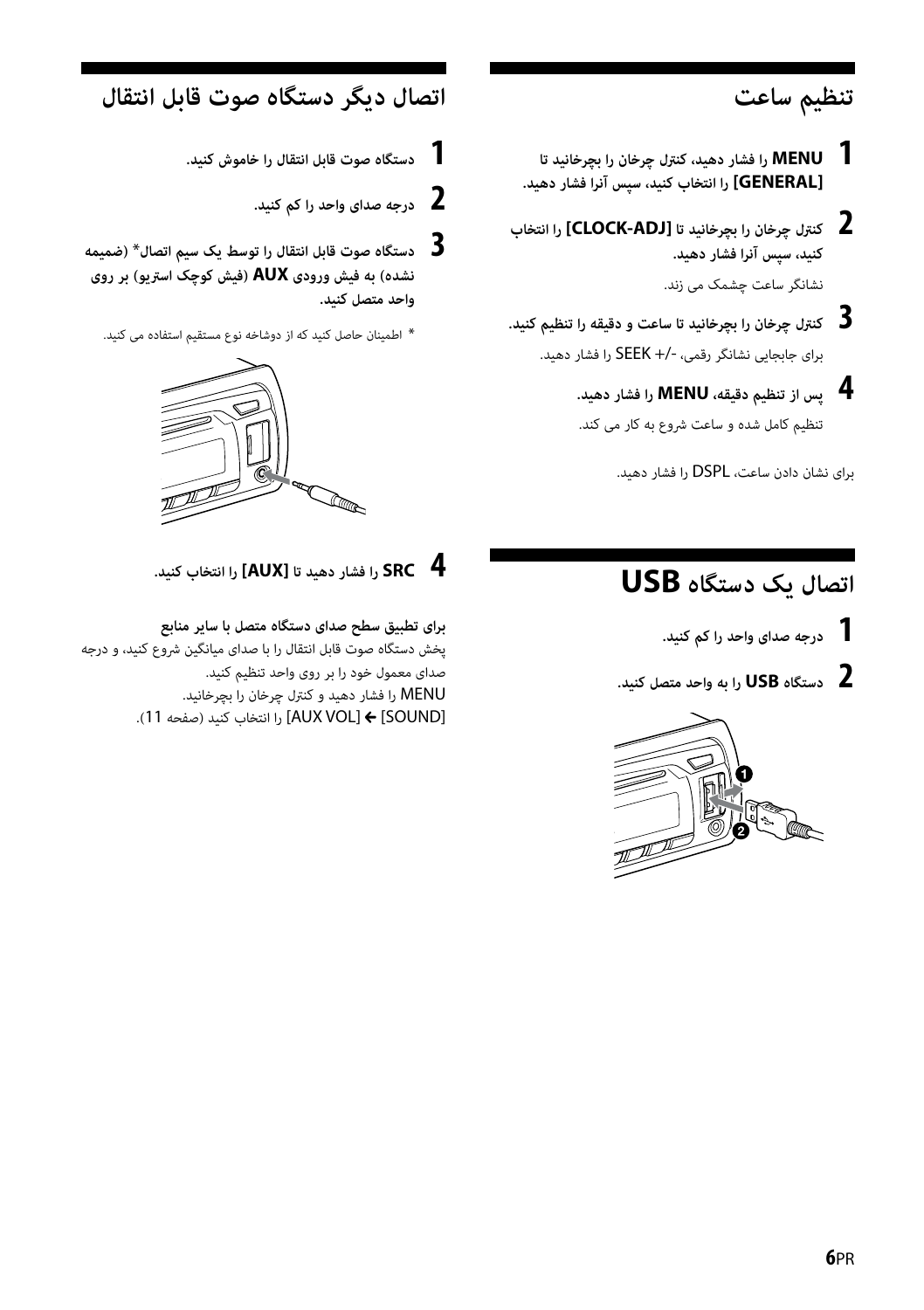### **RM-X211 ریموت**



دکمه + VOL) درجه صدا) یک نقطه لمسی دارد.

قبل از استفاده نوار روکش را بردارید.



- **ATT) تضعیف کردن)** تضعیف صدا. دوباره فشار دهید تا تضعیف صدا لغو شود.
	- **SOUND 17**

مستقیام منوی SOUND را باز می کند.

#### **MENU-**

فشار دهید و نگه دارید تا منوی تنظیم را باز کند.

- **← (** $\left(\frac{1}{4}$ )/ $\left(\frac{1}{4}\right)$ ( $\left(\frac{1}{4}\right)$ ( $\left(\frac{1}{4}\right)$ ( $\left(\frac{1}{4}\right)$  $\left(\frac{1}{4}\right)$  $\left(\frac{1}{4}\right)$  $\left(\frac{1}{4}\right)$  $\left(\frac{1}{4}\right)$  $\left(\frac{1}{4}\right)$  $\left(\frac{1}{4}\right)$  $\left(\frac{1}{4}\right)$  $\left(\frac{1}{4}\right)$  $\left(\frac{1}{4}\right)$  $\left(\frac{1}{4}\right)$  $\left(\frac{1}{4}\right)$  $\left(\frac$ آیتم های تنظیم، و غیره می توانند با /// عمل کنند.
	- **VOL) درجه صدا) +/-**

**نحوه شروع کار**

## **جداسازی پانل جلویی**

می توانید پانل جلویی این واحد را جدا کنید تا از سرقت جلوگیری شود.

 **1 OFF را فشار داده و نگه دارید.**

واحد خاموش شده است.

 **2 دکمه رهاکردن پانل جلویی را فشار داده ، سپس با کشیدن پانل به سمت خودتان آن را بردارید.**



#### **هشدار احتیاط**

اگر سوئیچ احتراق را به وضعیت OFF بچرخانید بدون جداسازی پانل جلویی، هشدار احتیاط برای چند ثانیه به صدا درمی آید. این هشدار تنها درصورتی به صدا درمی آید که آمپلی فایر درونی استفاده شود.



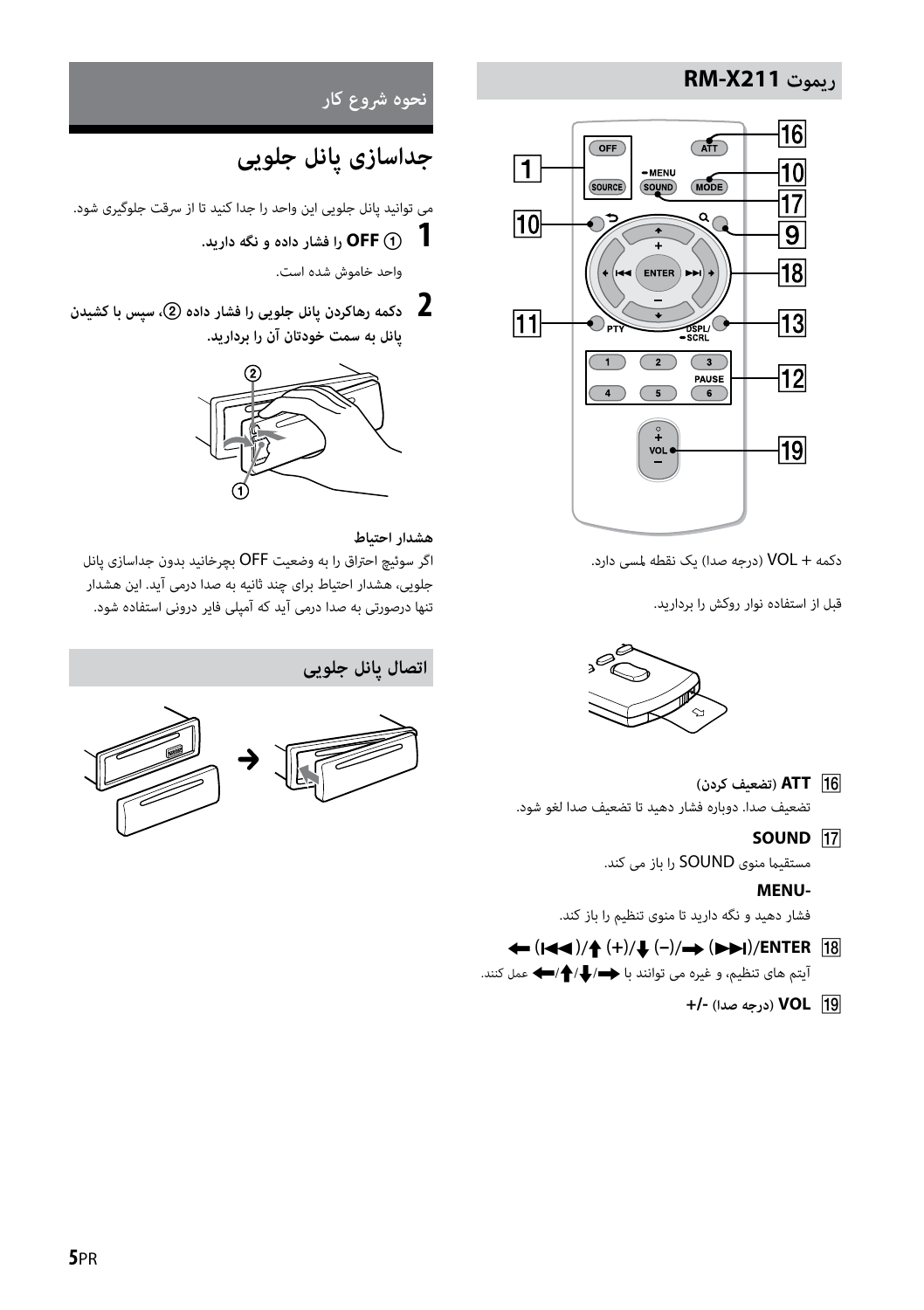## **راهنامی قطعات و کنترل ها**

**واحد اصلی**



دکمه شماره 3/<del>ب</del> (تکرار) یک نقطه لمسی دارد.

**(منبع (SRC**

دستگاه را روشن کنید. منبع را تعویض کنید.

#### **OFF-**

فشار دهید و یک ثانیه نگه دارید تا دستگاه خاموش شود. فشار دهید و بیش از 2 ثانیه نگه دارید تا دستگاه و صفحه منایش خاموش شوند. اگر واحد خاموش شده و صفحه منایش محو شود، منی توانید از ریموت استفاده کنید.

- **دکمه رهاکردن پانل جلویی**
	- **SEEK +/-**

تنظیم ایستگاه های رادیو بطورخودکار. برای تنظیم دستی فشار دهید و نگه دارید.

/**) بعد/قبل)** /**) سریع-به جلو/معکوس)**

 **کنترل چرخان**

برای تنظیم صدا بچرخانید.

#### **ENTER**

وارد آیتم انتخابی شوید.

### **MENU**

منوی تنظیم را باز کنید.

- **گیرنده فرمان از راه دور**
	- **جای دیسک**
	- **پنجره صفحه منایش**
- **) بیرون آوردن دیسک)**
- **) جستجو) (صفحه 9)** درطول پخش وارد حالت جستجو شوید.
	- **) عقب)** به صفحه غایش قبلی برگردید.

**MODE) صفحه 7)**

- **PTY) نوع برنامه)** PTY را در RDS انتخاب کنید.
- **دکمه های شامره (1 تا 6)** ایستگاه های رادیو ذخیره شده. فشار دهید و نگه دارید تا ایستگاه ذخیره شود.

#### **ALBUM**  $\Psi/\blacktriangle$

پرش از یک آلبوم برای دستگاه صدا. فشار دهید و نگه دارید تا از آلبوم ها بطور پیوسته پرش کند.

 **(تکرار)**

**SHUF) باهم مخلوط کردن)**

#### **PAUSE**

 **DSPL) صفحه منایش)** تعویض آیتم های صفحه منایش.

**-SCRL) پیامیش)** فشار دهید و نگه دارید تا یک آیتم صفحه منایش را بپیامید.

- **فیش ورودی AUX**
	- **USB درگاه**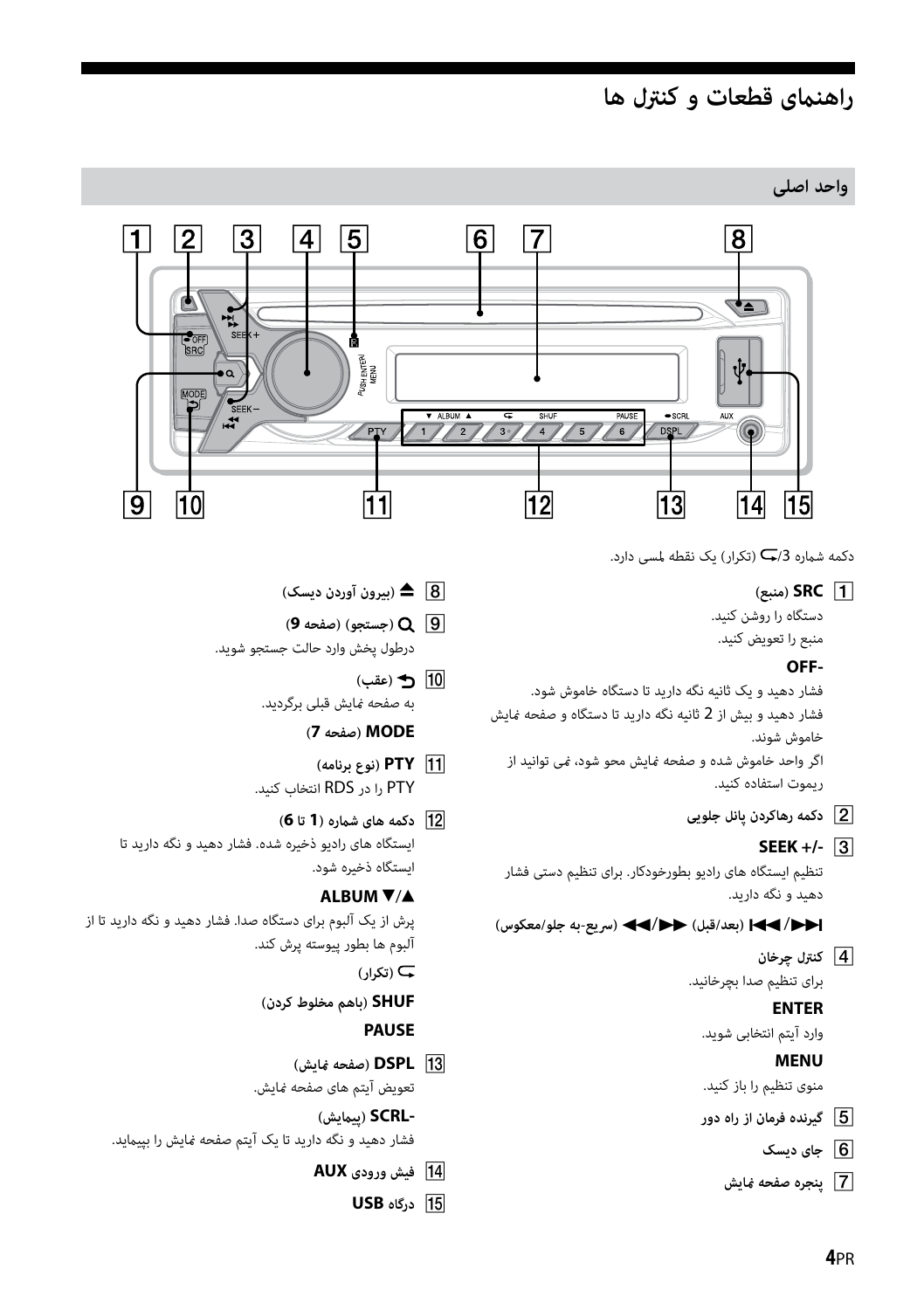## فهرست مطالب

|  |  | م منظم ای او است.<br>منابع اقطعات و اس |  |
|--|--|----------------------------------------|--|
|  |  |                                        |  |

## ۔<br>نحوہ شروع کار

## 

## پخش

### \_\_\_\_\_\_\_\_\_\_\_\_\_\_\_\_\_\_\_\_\_\_\_<br>تنظيمات

### اطلاعات اضافى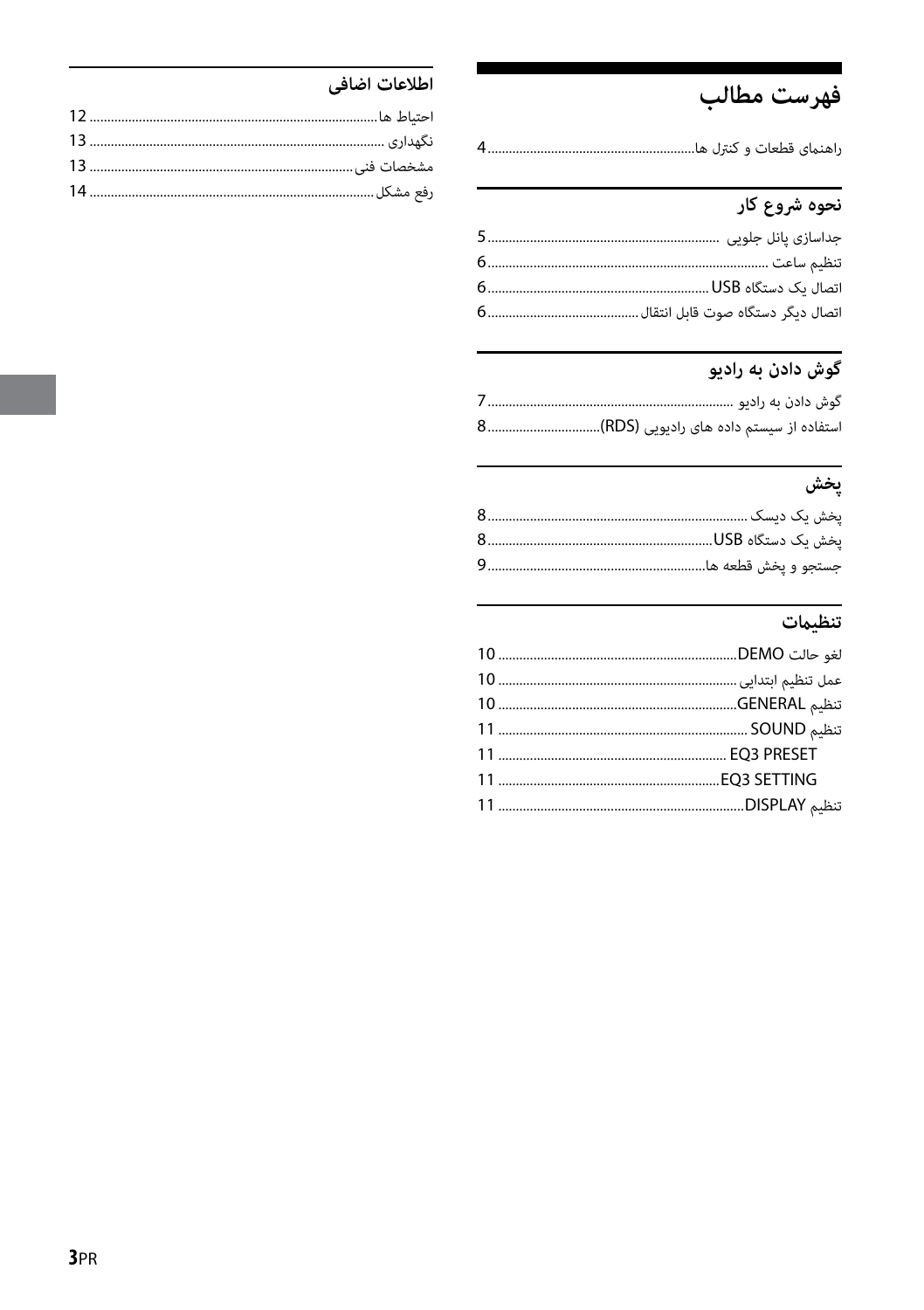حتما این دستگاه را برای ایمنی در داشبورد اتومبیل نصب کنید. برای نصب و اتصالات، دفترچه نصب/اتصالات ضمیمه شده را ملاحظه مایید.

ویژگی های دیود لیزر

- مدت انتشار: پیوسته
- خروجی لیزر: کمتر از 53.3 میکرو وات

(این خروجی، مقدار اندازه گیری شده در فاصله 200 میلی متری از سطح لنز شیئی روی بلوک پیک آپ نوری با روزنه 7 میلی متری است.)

#### **نکات در مورد باتری لیتیومی**

باتری را در معرض گرمای شدید مانند نور مستقیم خورشید، آتش یا مانند آن قرار ندهید.

#### **اخطار اگر احتراق ماشین شام موقعیت ACC ندارد**

اطمینان حاصل کنید که عمل OFF AUTO را تنظیم کنید (صفحه 10). پس از اینکه واحد خاموش شد، این واحد کاملا و بطور اتوماتیک در زمان مقرر قطع می شود که از تحلیل باطری جلوگیری می کند. اگر عمل OFF AUTO را تنظیم نکنید، OFF را فشار داده و نگه دارید تااینکه صفحه منایش محو شود هر بار که احتراق را خاموش می کنید.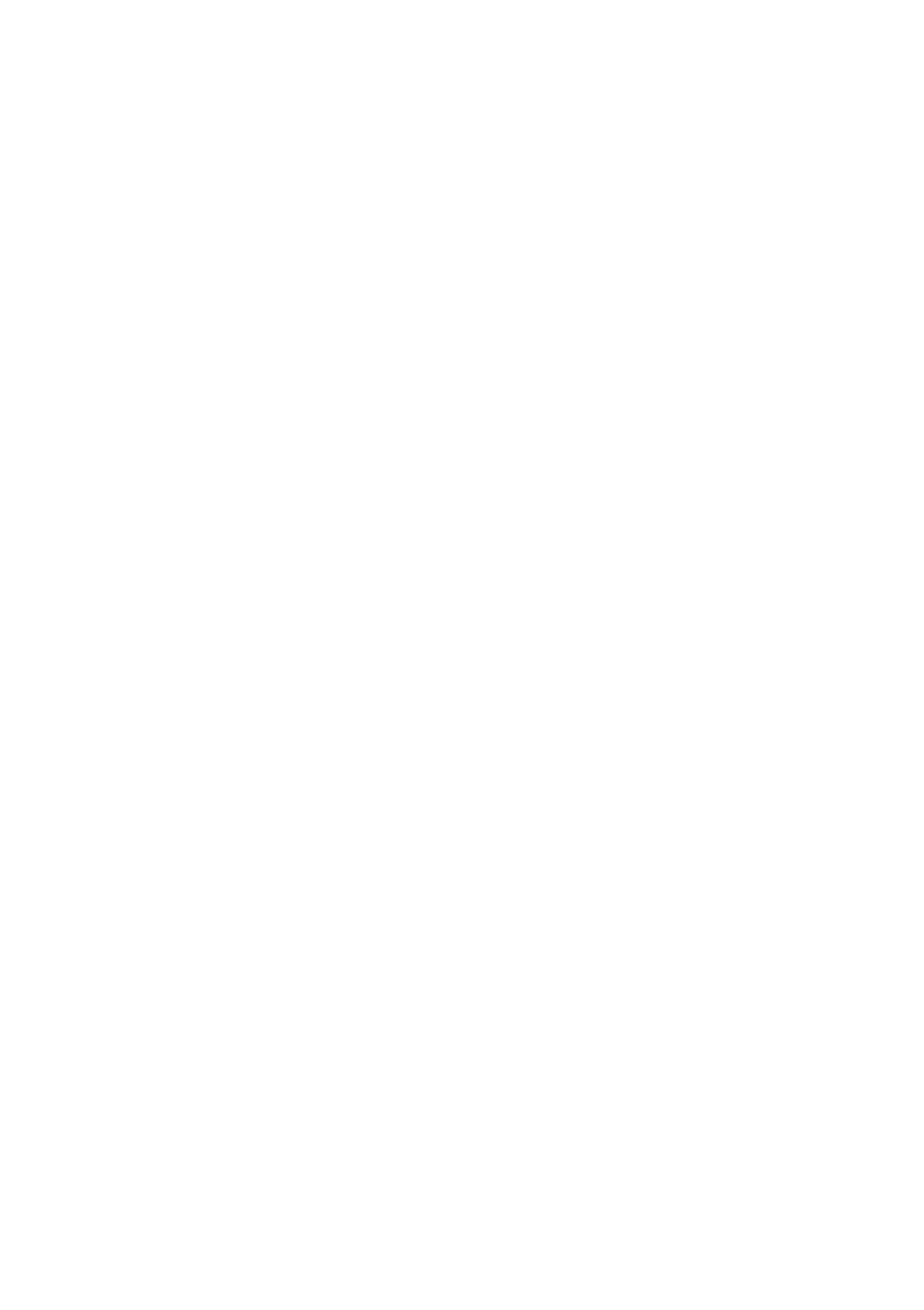#### **الصوت متقطع.**

♦ مكن للصوت أن يكون متقطعًا في معدًل بت مرتفع يزيد عن 320 ك ب/ث.

#### **عرض الأخطاء/الإخطارات**

#### **ERROR**

- الاسطوانة متسخة أو تم إدخالها في وضع مقلوب.
- ِ قم بتنظيف الاسطوانة أو أدخلها بطريقة صحيحة.
	- تم إدخال اسطوانة فارغة.
	- ♦ لا مِكن الاستماع للاسطوانة بسبب وجود مشكلة. ِ أدخل اسطوانة أخرى.
		- ّ مل يتم التعرف على وحدة USB ً تلقائيا. قم بتوصيلها مرة أخرى.
			-
			- اضغط لنزع الاسطوانة.

#### **SUPRT NO HUB) الوصلات المشتركة (الجامعية) غري مدعومة)**

هذه الوحدة لا تدعم وصلة USB المشتركة.

#### **DEV NO) لا يوجد جهاز (وحدة))**

- تم اختيار [USB [كمصدر ومل يتم توصيل وحدة USB. تم فصل وحدة USB أو كبل USB أثناء الاستامع للتسجيل.
	- تأكد من توصيل وحدة USB وكبل USB.

#### **NO MUSIC**

- الاسطوانة أو وحدة USB لا تحتوي على ملفات موسيقية.
	- ِ أدخل اسطوانة CD موسيقية.
- قم بتوصيل وحدة USB تحتوي على ملفات موسيقية.

#### **OVERLOAD**

- وحدة USB محمّلة بشكل زائد.  $\blacklozenge$
- افصل وحدة USB، ثم قم بتغيري المصدر عن طريق ضغط SRC.
	- وحدة USB معطلة، أو تم توصيل وحدة غري مدعومة.

#### **EJT PUSH) الضغط للإخراج)**

- لا ميكن إخراج الاسطوانة.
- اضغط ▲ (الإخراج).

#### **READ**

- تقوم الوحدة بقراءة جميع معلومات المقطوعات والألبومات الموجودة على الاسطوانة.
- ً انتظر لحني إمتام عملية القراءة وبدء الاستامع للتسجيل تلقائيا. ميكن ً لذلك أن يستغرق أكرث من دقيقة، وذلك تبعا لبنية الاسطوانة.

#### **(مدعومة غري** USB**) USB NO SUPRT**

- وحدة USB ّ الموصلة غري مدعومة.
- بخصوص التفاصيل حول توافق وحدة USB التي لديك، قم بزيارة موقع الدعم.

#### **[ ] أو [ ]**

 أثناء الترجيع أو التقديم السريع، وصلت إلى بداية أو نهاية الاسطوانة ولا ّ ميكنك التقدم أكرث.

#### **[ ]**

لا ميكن عرض رمز الكتابة.

إذا مل تساعد هذه الحلول على تحسني الوضع، قم باستشارة وكيل منتجات Sony الأقرب إليك.

إذا أخذت الوحدة لإصلاحها بسبب مشكلة في الاستامع لاسطوانة CD،

ِ أحضر الاسطوانة التي كانت مستخدمة عندما بدأت المشكلة.

## موقع الدعم إذا كانت لديك أية أسئلة أو للحصول على أحدث المعلومات الخاصة بالدعم لهذا المنتج، فيرجى زيارة موقع الويب أدناه:

## **http://www.sony-asia.com/section/support http://www.sony-asia.com/caraudio/**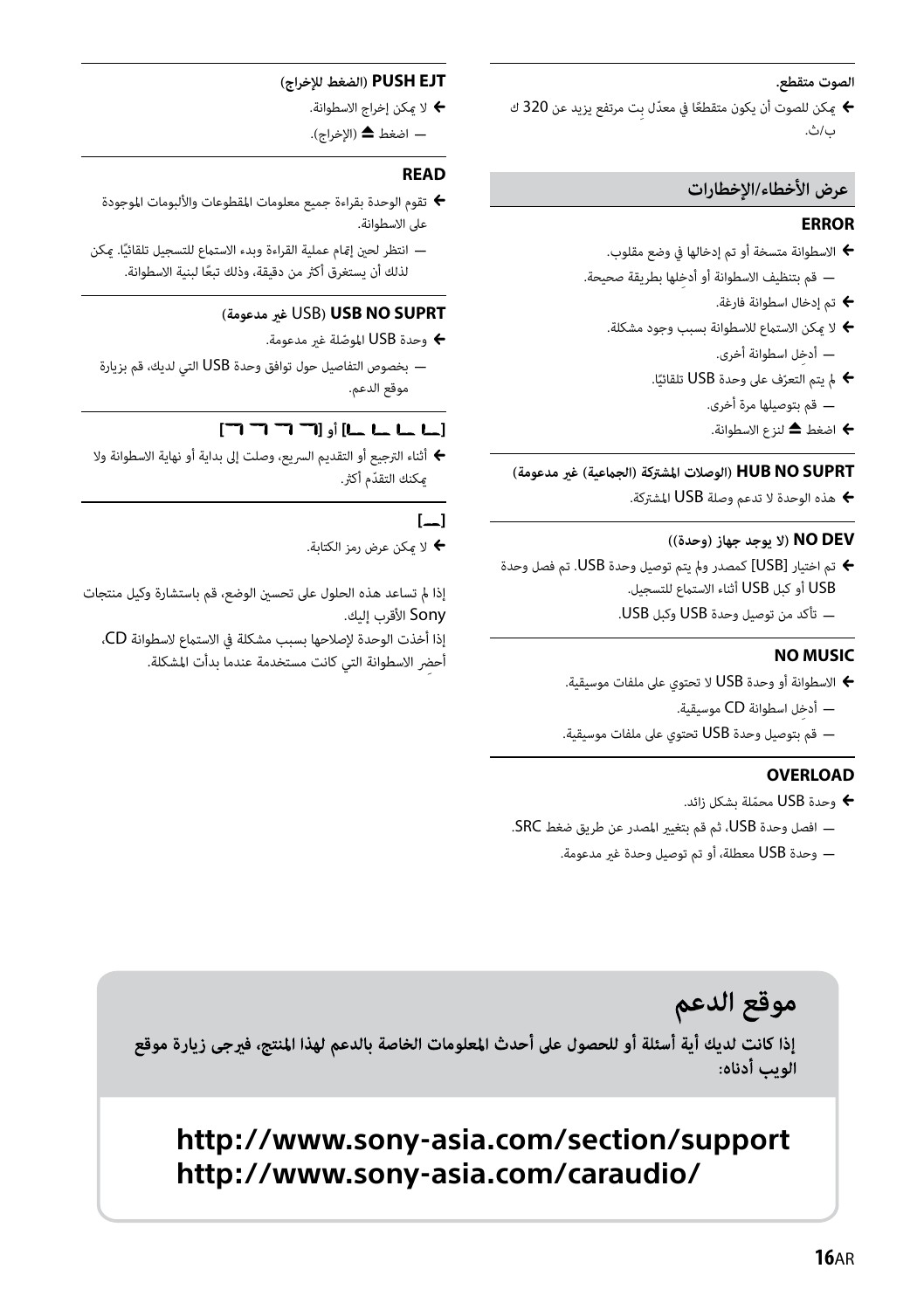#### **لا يصدر صوت نغامت التنبيه.**

♦ تم توصيل مضخّم قدرة اختياري وأنت لا تستخدم المضخّم المتضمّن في الوحدة.

#### **امنسحت محتويات الذاكرة.**

 تم فصل سلك إمداد القدرة (التيار) الكهربائية أو البطارية أو مل يتم توصيلهما بطريقة صحيحة.

#### **ّ تم مسح المحطات المخزنة والتوقيت الصحيح. احترق الفيوز.**

#### **ّ تصدر ضوضاء عند تحويل وضع سويتش تشغيل المحرك.**

 ّ الأسلاك غري مطابقة بطريقة صحيحة مع موصل القدرة الكهربائية للكماليات في السيارة.

#### **أثناء الاستامع للتسجيل أو استقبال البث، يبدأ تشغيل العرض الإيضاحي.**

 إذا انقضت 5 دقائق دون تنفيذ أي عملية تشــغيل مع كون [ON-DEMO [ّ مفع ًلا، يبدأ تشغيل وضع العرض الإيضاحي. قم بالإعداد على [OFF-DEMO) [صفحة 11).

#### **يختفي العرض من/لا يظهر في نافذة العرض.**

- ♦ المخفّت مُعدّ على الوضع [DIM-ON] (صفحة 11).
- يختفي العرض (عن الشاشة) إذا ضغطت OFF ً وأبقيته مضغوطا. اضغط OFF على الوحدة إلى أن تظهر الشاشة.
	- ّ الموصلات متسخة (صفحة 13).

#### **يختفي العرض (عن الشاشة) أثناء تشغيل الوحدة.**

♦ وظيفة التعتيم التام مُعدّة على وضع التشغيل (صفحة 11).

### **أزرار التشغيل لا تعمل.**

#### **لا يتم إخراج الاسطوانة.**

اضغط DSPL و $\bigoplus$  (العودة)/MODE لمدة تزيد عن ثانيتن لإعادة  $\blacklozenge$ إعداد (إعادة تهيئة) الوحدة. ّ تم مسح المحتويات المخزنة في الذاكرة. من أجل سلامتك، لا تعمد إلى تنفيذ عملية إعادة الإعداد أثناء قيادتك للسيارة.

#### **استقبال البث الإذاعي**

## **لا ميكن استقبال المحطات.**

**الضوضاء تحجب الصوت.**

- التوصيل غري صحيح.
- إذا كانت سيارتك مجهّزة بهوائي للراديو متضمّن في الزجاج الخلفي/ الجانبي، قم بتوصيل سلك REM OUT (مخطط باللونين الأزرق/ الأبيض) أو سلك إمداد القدرة الكهربائية للكامليات (أحمر) بطرف ّ توصيل القدرة الكهربائية الخاص مبعزز هوايئ السيارة.

 افحص توصيل هوايئ السيارة. — إذا تعذّر مدّ الهوائي التلقائى، افحص توصيل سلك التحكّم في الهوائي الآلي.

### **الموالفة المسبقة غري ممكنة.**

ً إشارة البث ضعيفة جدا.

#### **RDS**

#### **وظيفة PTY تعرض العلامة [- - - - - - - -].**

- المحطة الحالية ليست محطة RDS.
	- مل يتم استلام بيانات RDS.
	- ّ المحطة لا تحدد نوع البرنامج.

#### **الاستامع لتسجيلات اسطوانات CD**

#### **لا يتم الاستامع لتسجيلات الاسطوانة.**

- الاسطوانة تالفة أو متسخة.
- اسطوانة RW-CD/R-CD ليست للاستخدام الصويت (صفحة 12).

#### **لا ميكن الاستامع لتسجيلات ملفات WMA3/MP.**

 الاسطوانة غري متوافقة مع صيغة ونسخة إصدار WMA3/MP. بخصوص التفاصيل حول الاسطوانات والصيغ التي مكن الاستماع إليها، قم بزيارة موقع الدعم.

#### **ملفات WMA3/MP ً تستغرق وقتا أطول من غريها ليك يتم الاستامع لتسجيلاتها.**

- ♦ الاسطوانات التالية تستغرق وقتًا أطول لبدء الاستماع لتسجيلاتها.
	- الاسطوانات المسجلة ببنية (هيكل) هرمية معقدة.
		- الاسطوانات المسجلة بطريقة المراحل المتعددة.
			- الاسطوانات التي ميكن إضافة بيانات إليها.

#### **ّ تحدث تخطيات للصوت.**

الاسطوانة تالفة أو متسخة.

#### **الاستامع لتسجيلات USB**

#### **لا ميكنك الاستامع للتسجيل عبر وصلة USB مشتركة.**

ّ لا ميكن لهذه الوحدة أن متيز وحدات USB عبر وصلة USB مشتركة.

#### **وحدة USB ً تستغرق وقت ً ا طويلا ليك يتم الاستامع لتسجيلاتها.**

وحدة USB تحتوي على ملفات ذات بنية (هيكل) هرمية معقدة.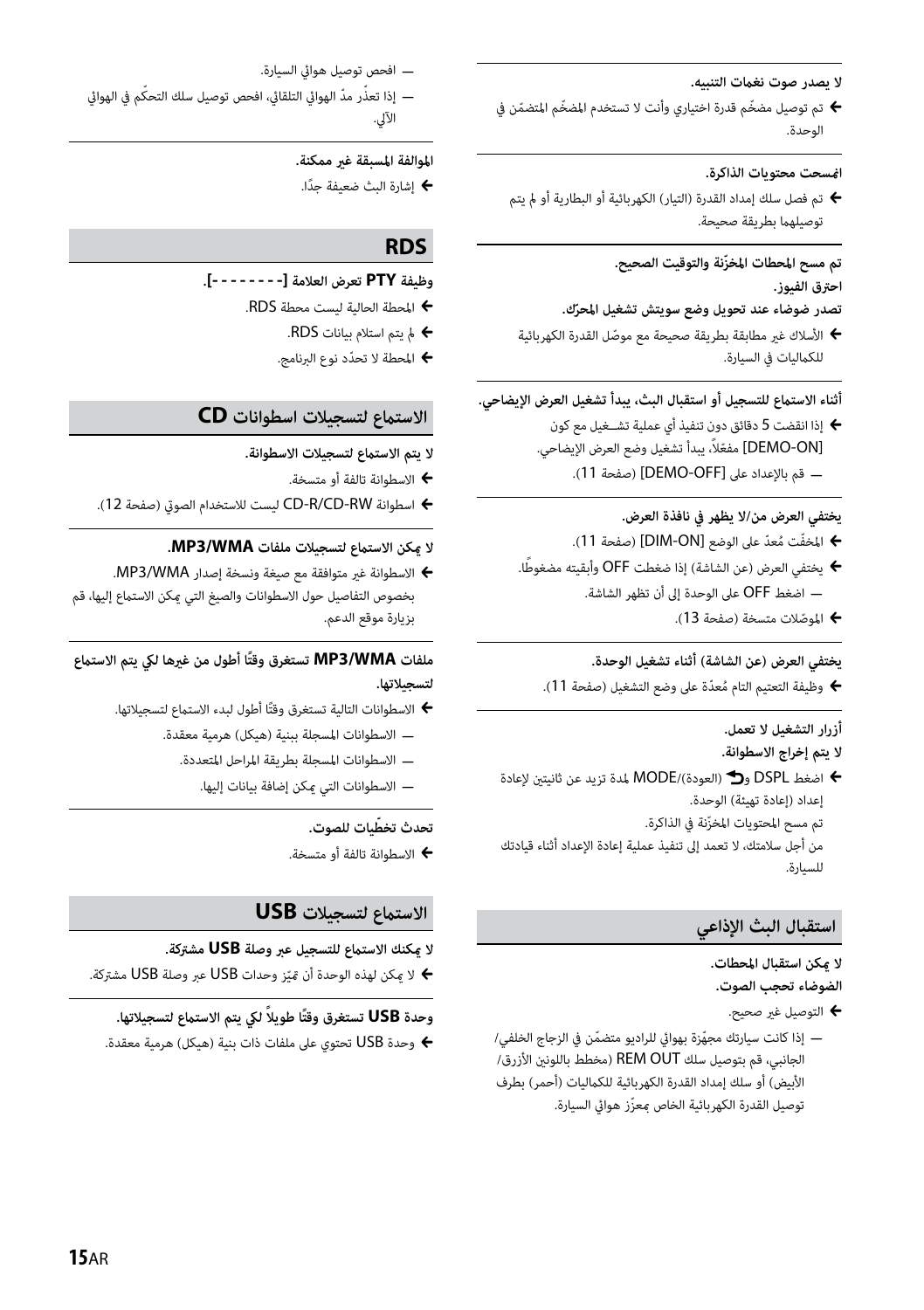#### **ّ قسم مشغل تسجيلات USB**

واجهة الربط: USB) سرعة كاملة) الحد الأقصى للتيار: 500 ميلي أمبري الحد الأقصى لعدد البيانات التي ميكن متييزها: الفولدرات (الألبومات): 128 الملفات (المقطوعات) لكل فولدر: 512 صيغ التشفير وفكّ التشفير المناظرة: (.wma) WMA (.mp3) MP3

#### **ّ قسم مضخم القدرة**

الخرج: مخارج السامعات معاوقة السماعات: 4 – 8 أوم الحد الأقصى لخرج القدرة: 55 W × 4) عند 4 أوم)

#### **عام**

المخارج: طرف توصيل مخارج الصوت (خلفي، فرعي) طرف التحكّم في الهوائي الآلي/مضخّم القدرة (REM OUT) المداخل: ّ طرف دخل وحدة التحكم عن بعد طرف دخل الهوايئ مقبس دخل AUX) مقبس ميني سترييو) منافذ USB متطلبات القدرة الكهربائية: بطارية سيارة تيار مباشر 12 فولت (أرضي سالب) الأبعاد: حوالى 178 مم x 50 مم x 177 مم (عرض/ارتفاع/عمق) أبعاد التركيب: حوالى 182 مم x 53 مم x 160 مم (عرض/ارتفاع/عمق) الكتلة: حوالى 1.2 كجم محتويات العبوة: الوحدة الرئيسية (عدد 1) ّ وحدة التحكم عن بعد (عدد 1): 211X-RM أجزاء للتركيب والتوصيلات (1 طقم)

قد لا يتعامل الوكيل في منطقتك ببعض الكماليات المدرجة أعلاه. يُرجى سؤال الوكيل لمعرفة المعلومات التفصيلية.

التصميم والمواصفات عرضة للتغيري دون إشعار.

#### **حقوق الطبع**

BrowZer-Quick هي علامة تجارية لشركة Corporation Sony.

ُتعد Media Windows إما علامة تجارية مسجلة أو علامة تجارية لشركة Corporation Microsoft في الولايات المتحدة و/أو دول أخرى.

#### هذا المُنتَج محمى موجب حقوق ملكية فكرية معينة لشركة Microsoft Corporation. استعمال أو توزيع هذه التكنولوجيا خارج نطاق هذا المُنتَج محظور إلا بترخيص من شركة Microsoft أو شركة تابعة لشركة Microsoft وحاصلة على تفويض بذلك.

براءات الاختراع وتقنية تشفير صوت MPEG Layer-3 مرخصة من شركة .Thomson و Fraunhofer IIS

Android هي علامة تجارية لشركة .Inc Google استعامل هذه العلامة التجارية خاضع لتصريح Permissions Google.

## **ّي الخلل وإصلاحه تحر**

قامًة المراجعة التالية تساعدك في حل المشاكل التي قد تواجهها فيما يخص وحدتك. قبل مراجعة قامئة المراجعة أدناه، راجع خطوات التوصيل والتشغيل. لمعرفة التفاصيل حول استعامل الفيوز ونزع الوحدة من لوحة العدادات، راجع دليل التركيب/التوصيلات المرفق مع هذه الوحدة. إذا لم تُحَل المشكلة، قم بزيارة موقع الدعم (صفحة 16).

#### **عام**

#### **لا يتم إمداد القدرة الكهربائية إلى الوحدة.**

 إذا تم إيقاف تشغيل الوحدة واختفت الشاشة، لا ميكن تشغيل الوحدة باستعمال وحدة التحكّم عن بعد. قم بتشغيل الوحدة.

#### **لا يصدر الصوت.**

 ّ وضع التحكم في المضائل [FADER [َ غري مضبوط لنظام ذي سامعتي تكبري.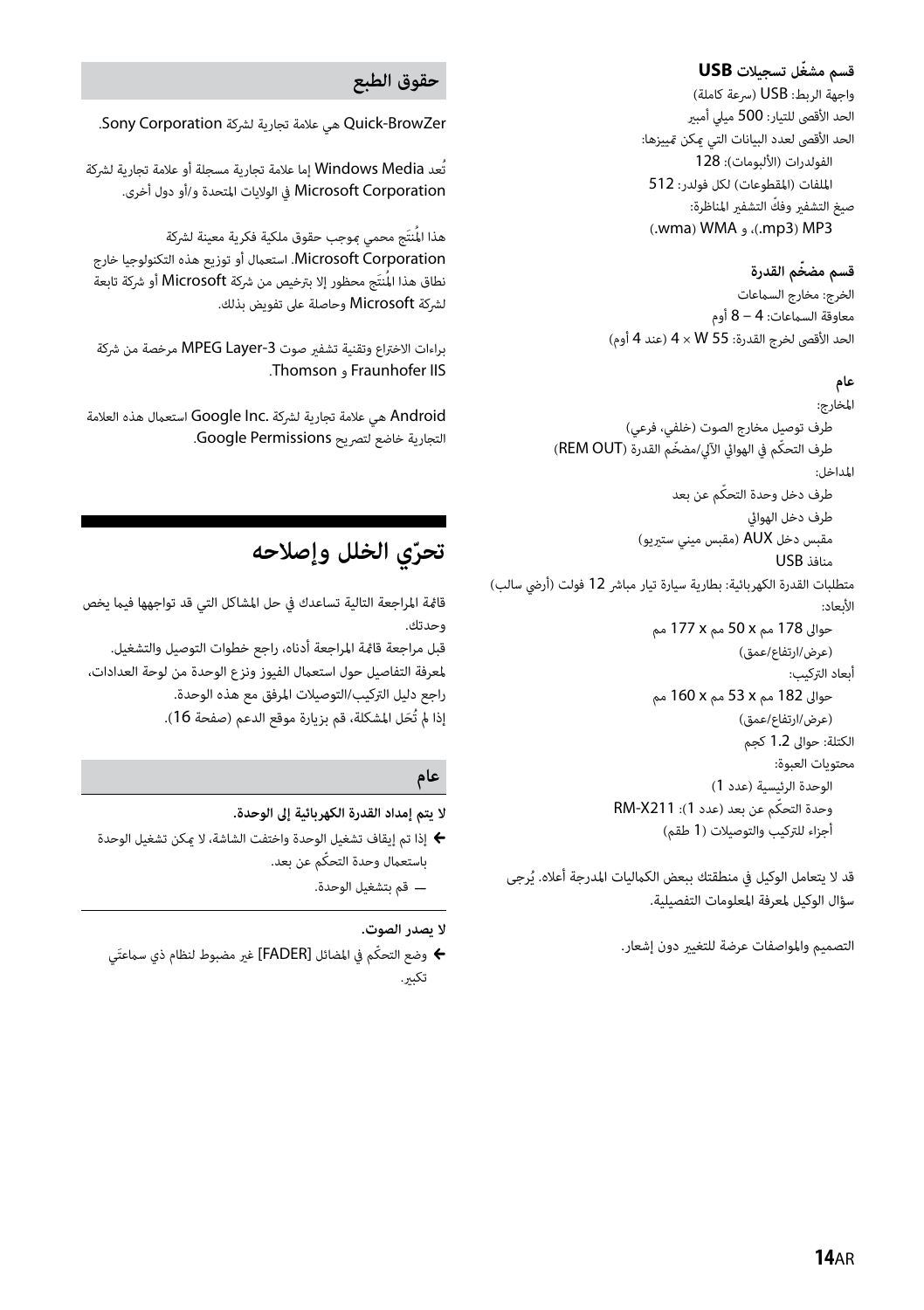## **الصيانة**

**ّ استبدال بطارية الليثيوم الخاصة بوحدة التحكم عن بعد**

عندما تصبح البطارية ضعيفة، يصبح مدى وحدة التحكّم عن بعد قصيرًا. استبدل البطارية ببطارية ليثيوم 2025CR جديدة. استعامل أي بطارية أخرى ميكن أن ينطوي على خطر الحريق أو الانفجار.



#### **ملاحظات حول بطارية الليثيوم**

- ً احتفظ ببطارية الليثيوم بعيدا عن متناول الأطفال. إذا تم ابتلاع البطارية، قم باستشارة طبيب على الفور.
	- امسح البطارية بقطعة قامش جافة للتأكد من جودة التلامس.
		- ّ تأكد من التقيد بالقطبية الصحيحة عند تركيب البطارية.
	- لا متسك البطارية مبلقاط معدين، وإلا فقد يحدث متاس كهربايئ.

#### **تحذير**

قد تنفجر البطارية إذا أسيئ التعامل معها. لا تقم بإعادة شحن البطارية أو تفكيكها أو إلقائها في النار.

#### **ّ تنظيف الموصلات**

ّ ميكن للوحدة ألا تعمل بطريقة صحيحة إذا كانت الموصلات بني الوحدة واللوحة الأمامية غري نظيفة. لمنع ذلك، افصل اللوحة الأمامية (صفحة 5) ونظّف الموصّلات باستعمال قطعة من القطن. لا تستخدم قوة زائدة. وإلا ّ فقد تتلف الموصلات.





#### **ملاحظات**

- من أجل السلامة، أوقف تشغيل المحرّك قبل تنظيف الموصّلات، وانزع المفتاح ّ من سويتش تشغيل المحرك.
	- لا تلمس الموصّلات أبدًا بشكل مباشر بأصابعك أو بأي جهاز معدني.

## **المواصفات**

#### **قسم موالف البث**

#### **FM**

نطاق موالفة البث: 87.5 – 108.0 م هـ طرف توصيل الهوايئ: موصّل الهوائي الخارجي التردد الوسطي: 25 ك هـ الحساسية القابلة للاستعمال: 8 ديسيبل ق قابلية الاختيار: dB 75 عند 400 ك هـ نسبة الإشارة إلى الضوضاء: dB 80) سترييو) الفصل: dB 50 عند 1 ك هـ استجابة الترددات: 20 – 15,000 هـ

#### **MW**

نطاق موالفة البث: 531 - 1,602 ك هـ طرف توصيل الهوايئ: ّ موصل الهوايئ الخارجي التردد الوسطي: 9,124.5 ك هـ أو 9,115.5 ك هـ4.5/ ك هـ الحساسية: 26 مايكروفولت

#### **SW**

نطاق موالفة البث: 1SW: 2,940 – 7,735 ك هـ 2SW: 9,500 – 18,135 ك هـ (باستثناء 10,140 – 11,575 ك هـ) طرف توصيل الهوايئ: موصّل الهوائي الخارجي التردد الوسطي: 9,124.5 ك هـ أو 9,115.5 ك هـ4.5/ ك هـ الحساسية: 26 مايكروفولت

#### **ّ قسم مشغل اسطوانات CD**

نسبة الإشارة إلى الضوضاء: dB 95 استجابة الترددات: 10 – 20,000 هـ تفاوت الطبقات والخفقان: أقل من الحد الذي ميكن قياسه صيغ التشفير وفكّ التشفير المناظرة: (.wma) WMA (.mp3) MP3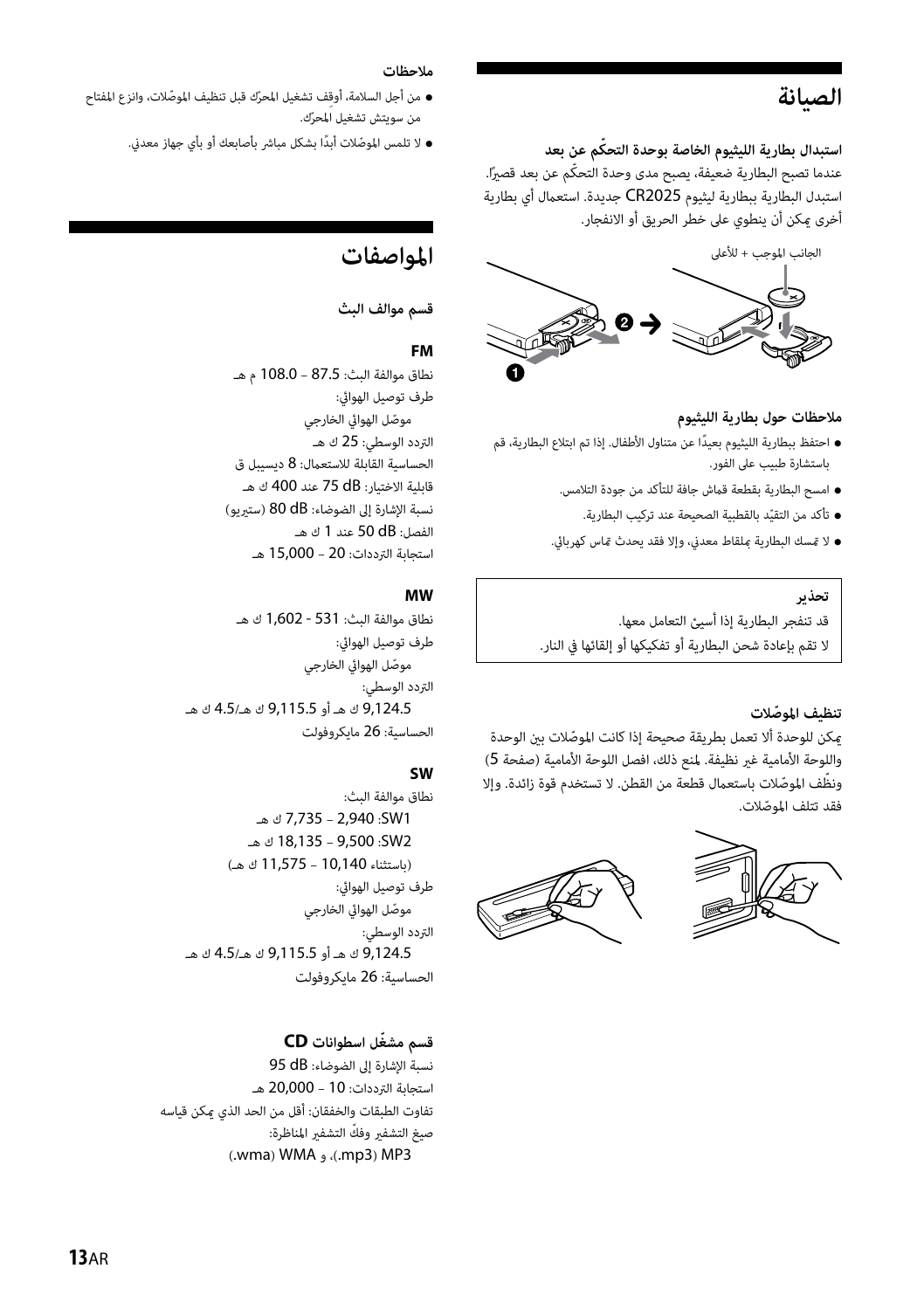#### **معلومات إضافية**

## **تنبيهات احتياطية**

- اترك الوحدة لتبرد إذا كانت سيارتك قد ظلت متوقفة في ضوء الشمس المباشر.
	- لا ينبغي للوحة الأمامية أو الأجهزة الصوتية التي يتم إحضارها إلى داخل السيارة أن تُترَك في السيارة لئلا يتسبّب ذلك في حدوث خلل بفعل درجة الحرارة المرتفعة في ضوء الشمس المباشر.
		- ّ يتم مد الهوايئ الآلي بطريقة تلقائية.

#### **ّ تكثف الرطوبة**

ّ إذا حدث تكثف للرطوبة داخل الوحدة، انزع الاسطوانة وانتظر لمدة ساعة تقريبًا حتى تجف؛ وإلا فلن تعمل الوحدة بطريقة صحيحة.

#### **للمحافظة على جودة صوت عالية**

لا تدع السوائل تتناثر على الوحدة أو الاسطوانات.

#### **ملاحظات حول الاسطوانات**

- ّ لا تعرض الاسطوانات لضوء الشمس المباشر أو لمصادر الحرارة مثل معابر الهواء الساخن، ولا تتركها في سيارة متوقفة في ضوء الشمس المباشر.
- قبل الاستامع للاسطوانات، امسحها بخرقة تنظيف بادئًا من المركز ومتحفًا نحو الحواف. < لا تستعمل مذيبات مثل البنزين أو النرث أو المنظفات المتوفرة في الأسواق.
- ّ هذه الوحدة مصممة لتشغيل وظيفة الاستماع لتسجيلات الاسطوانات التي تستوفي المقاييس المعيارية للاسطوانات المدمجة (CD (ّ . الاسطوانات المزدوجة وبعض الاسطوانات الموسيقية المشفرة بواسطة تقنيات حامية حقوق الطبع لا تستوفي شروط المقاييس المعيارية للاسطوانات المدمجة (CD(، لذا فقد لا تتمكن هذه الوحدة من تشغيل تلك الاسطوانات.
- الاسطوانات التي لا مكن لهذه الوحدة تشغيل وظيفة الاستماع إليها
- ّ الاسطوانات المثبت عليها بطاقات أو ملصقات أو أشرطة لاصقة ّ أو ورق. مثل هذا العمل ميكن أن يتسبب في حدوث خلل أو قد يتلف الاسطوانة.

 ً الاسطوانات ذات الأشكال غري العادية (مثلا على شكل قلب أو مربع أو نجمة). محاولة القيام مبثل هذا العمل ميكن أن تتلف الوحدة.

الاسطوانات مقاس 8 سم.

#### **CD-R/CD-RW اسطوانات حول ملاحظات**

- (فقط CD-R/CD-RW) :لعدد الأقصى الحد
- الفولدرات (الألبومات): 150 (مبا في ذلك الفولدر الجذري)
- الملفات (المقطوعات) والفولدرات: 300 (قد يكون أقل من 300 إذا كان اسم الفولدر/الملف يحتوي على عدد كبري من رموز (حروف) الكتابة)
	- رموز (حروف وأرقام وعلامات) الكتابة التي ميكن عرضها لاسم الفولدر/الملف: 32 (جولييت)64/ (روميو)
- إذا بدأت اسطوانة متعددة مراحل التسجيل مبرحلة DA-CD، يتم متييزها على أنها اسطوانة DA-CD، ولا يتم الاستامع لتسجيلات المراحل الأخرى.
- الاسطوانات التي لا مكن لهذه الوحدة تشغيل وظيفة الاستماع إليها
- اسطوانات RW-CD/R-CD ّ المسجلة مبستوى جودة تسجيل منخفض.
- اسطوانات RW-CD/R-CD ّ المسجلة باستخدام جهاز تسجيل غير متوافق.
- اسطوانات RW-CD/R-CD المختومة بطريقة غري صحيحة.
- اسطوانات RW-CD/R-CD ّ غري تلك المسجلة بصيغة اسطوانة CD الموسيقية أو صيغة 3MP التي تستوفي معايري 9660ISO 2 Level1/ Level أو جولييت/روميو أو التسجيل متعدد المراحل.

### **ترتيب الاستامع لملفات WMA3/MP**



إذا كانت لديك أي أسئلة أو واجهتك أي مشاكل تتعلق بوحدتك ومل يشتمل عليها هذا الدليل، قم باستشارة وكيل Sony الأقرب إليك.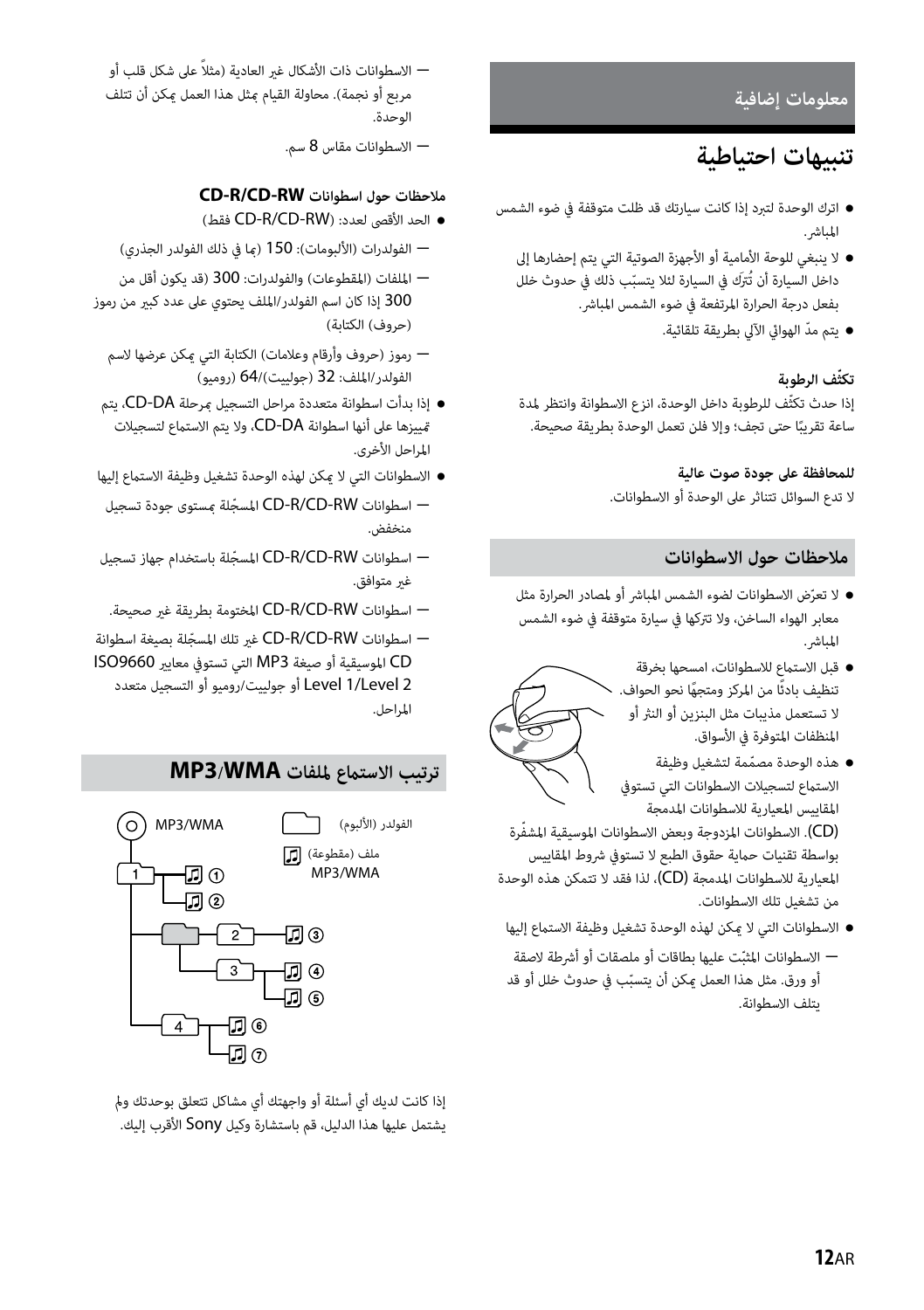## **إعداد الصوت SOUND**

الإعداد المسبق للمكافئ **PRESET 3EQ**

يقوم باختيار منحنى المكافئ من منحنيات المكافئ التالية أو يقوم باختيار وضع الإيقاف: [XPLOD[،] VOCAL[،] EDGE[، .[OFF] ،[CUSTOM] ،[GRAVITY] ،[SPACE] ،[CRUISE] ميكن حفظ إعداد منحنى المكافئ في الذاكرة لكل مصدر.

#### إعداد المكافئ **SETTING 3EQ**

يقوم بإعداد المنحنى المخصوص [CUSTOM [من منحنيات المكافئ .EQ3

يختار إعدادات المكافئ: [LOW) [منخفض)، [MID) [متوسط)، [HIGH) [مرتفع). لاستعادة منحنى المكافئ المُعدّ في المصنع، اضغط ENTER وأبقه مضغوطًا قبل اكتمال الإعداد.

#### **BALANCE**) التوازن)

يضبط توازن الصوت: [-15RIGHT) [ميني 15-) - [CENTER[ (منتصف) - [LEFT-15] (يسار -15).

#### **FADER**) المضائل)

يضبط المستوى النسبي: [-15FRONT) [أمام - 15) - [CENTER) [منتصف) - [-15REAR) [خلف - 15).

#### **LOUDNESS**) علو الصوت الدينامييك)

يعزّز مؤثر الجهير (الصوت الخفيض العميق) ومؤثر الثلاثي (الصوت العالي الحاد) لإعطاء صوت واضح في مستويات الصوت المنخفضة. [ON) [تشغيل)، [OFF) [إيقاف).

**LEVEL SW**) مستوى مجهار الترددات فائقة الانخفاض) يضبط مستوى صوت مجهار الترددات فائقة الانخفاض: [dB +2 – [ .[-2 dB] – [0 dB]

**VOL AUX**) مستوى صوت المصدر الخارجي AUX( ّ يضبط مستوى صوت كل جهاز خارجي موصل: .[-8 dB] – [0 dB] – [+18 dB] هذا الإعداد يلغي الحاجة لضبط مستوى الصوت بني المصادر.

## **إعداد الشاشة (العرض على الشاشة) DISPLAY**

#### **DEMO**) العرض الإيضاحي)

يقوم بتفعيل العرض الإيضاحي: [ON) [تشغيل)، [OFF) [إيقاف).

#### **OUT BLK**) التعتيم التام)

يوقف الإضاءة تلقائيًا لأي مصدر (مثلاً أثناء استقبال البث الإذاعي/ الاستامع لتسجيل اسطوانة CD، إلخ) إذا انقضت 5 ثوان دون تنفيذ أي عملية تشغيل: [ON) [تشغيل)، [OFF) [إيقاف). ّ لإعادة تشغيل الإضاءة، اضغط أي زر على الوحدة أو وحدة التحكم عن بعد.

#### **DIMMER** ّ) المخفت)

ّ يغري سطوع الشاشة: [ON) [تشغيل)، [OFF) [إيقاف).

#### **SCR AUTO**) التحريك التلقايئ)

يقوم بتحريك البنود الطويلة تلقائيًا: [ON] (تشغيل)، [OFF] (إيقاف).

#### **M.DISPLAY** (العرض الحركي)

يعرض أمْاطًا متحرّكة: [ON] (تشغيل)، [OFF] (إيقاف).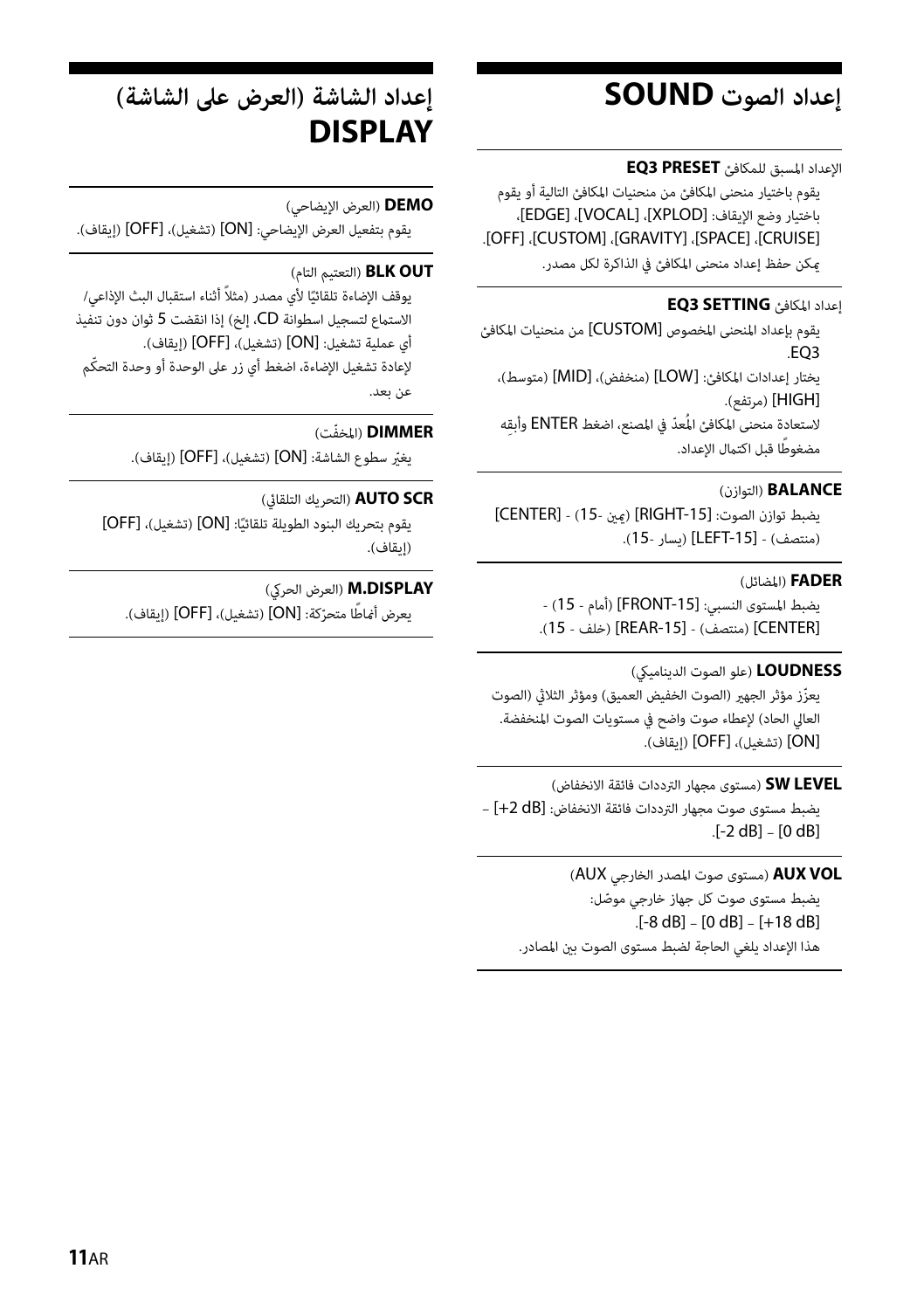**الإعدادات**

## **إلغاء وضع العرض الإيضاحي DEMO**

ميكنك إلغاء العرض الإيضاحي الذي يظهر عندما تكون الوحدة متوقفة عن العمل.

- **1 اضغط MENU ِ وأد ّ ر قرص التحكم لاختيار [DISPLAY[، ثم اضغطه.**
	- **2 ِأد ّ ر قرص التحكم لاختيار [DEMO[، ثم اضغطه.**
	- **3 ِأد ّ ر قرص التحكم لاختيار [OFF-DEMO[، ثم اضغطه.** بذلك يكتمل الإعداد.
		- **4 اضغط (العودة) مرتني.**

تعود الشاشة إلى الوضع العادي لاستقبال البث/الاستماع للتسجيل.

## **عملية الإعداد الأساسي**

ّ ميكنك إعداد البنود المتضمنة في القامئة من خلال الإجراء التالي. ً ميكن إعداد البنود التالية تبعا للمصدر والإعداد.

 **1 اضغط MENU.**

 **2 ِأد ّ ر قرص التحكم لاختيار فئة الإعداد، ثم اضغطه.**

فئات الإعداد هي كما يلي:

- الإعداد العام GENERAL) صفحة 10)
- إعداد الصوت SOUND) صفحة 11)
- إعداد الشاشة (العرض على الشاشة) DISPLAY) صفحة 11)
	- **3 ِأد ّ ر قرص التحكم لانتقاء الخيارات، ثم اضغطه.**

**للعودة إلى المنظر السابق للشاشة** اضغط (العودة).

## **الإعداد العام GENERAL**

**ADJ-CLOCK**) ضبط الساعة) (صفحة 6)

### منبّه التحذير) **CAUT ALM**

يقوم بتفعيل منبّه التحذير: [ON] (تشغيل)، [OFF] (إيقاف) (صفحة 5). (متاح فقط عند إيقاف الوحدة.)

#### **BEEP**

يقوم بتفعيل صوت نغامت التنبيه: [ON) [تشغيل)، [OFF[ (إيقاف).

#### **AUTO OFF**

يوقِف التشغيل تلقائيًا بعد مدة زمنية مرغوبة عند إيقاف الوحدة: [60M] ،(دقيقة 30] (30M] ،(ثانية 30] (30S] ،(لا] (NO] (60 دقيقة).

#### **A-AUX**) صوت المصدر الخارجي)

يقوم بتفعيل عرض المصدر الخارجي AUX على الشاشة: [ON[ (تشغيل)، [OFF) [إيقاف). (متاح فقط عند إيقاف الوحدة.)

#### **CT**) توقيت الساعة)

يقوم بتفعيل وظيفة توقيت الساعة CT:] ON) [تشغيل)، [OFF[ (إيقاف).

#### **BTM**) صفحة 7)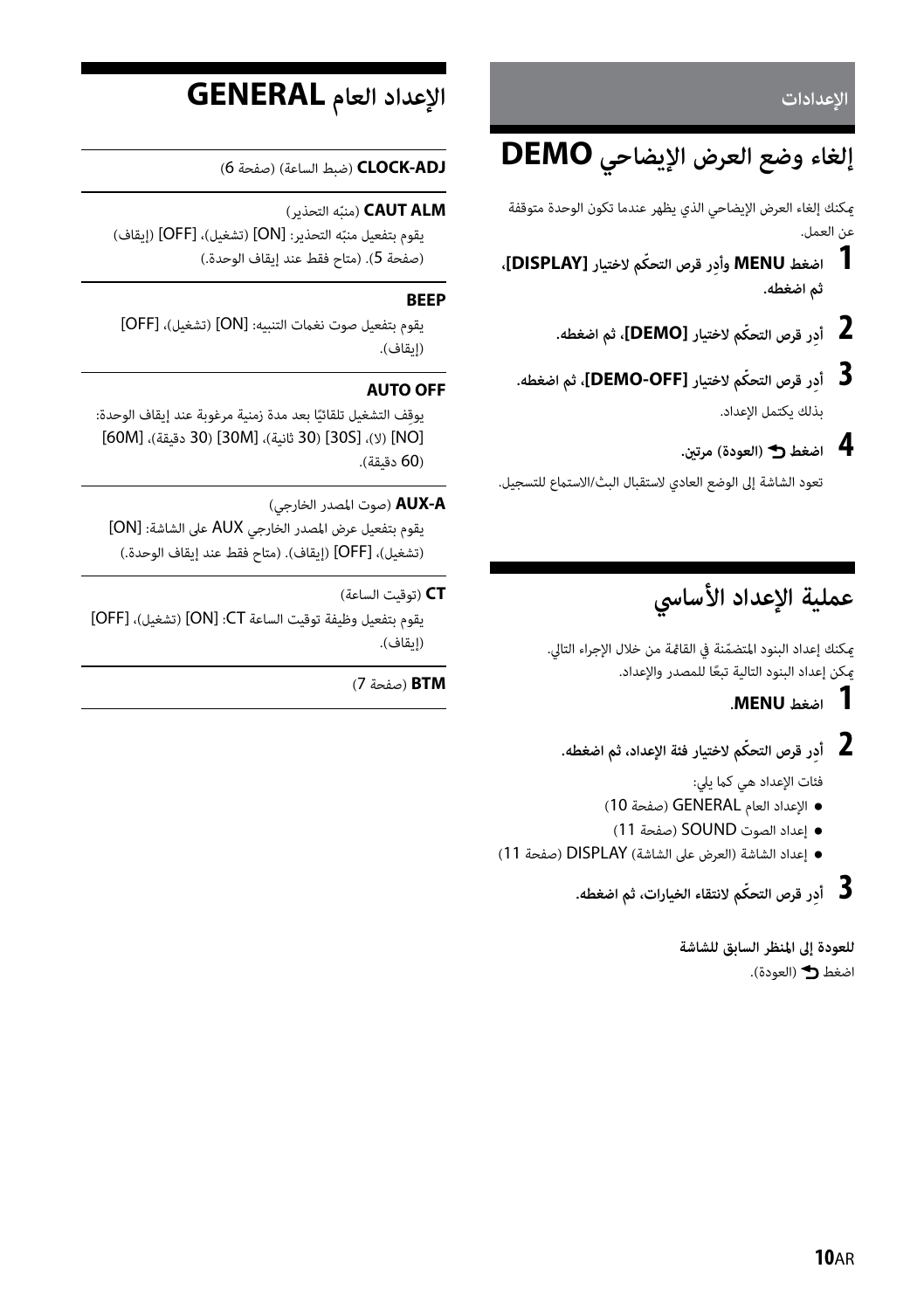## **البحث عن المقطوعات والاستامع إليها**

**الاستامع (العرض) المتكرر والاستامع (العرض) بترتيب ّ متغري**

- **متكرر، أو SHUF ّ للاستامع بترتيب متغري.<sup>1</sup> أثناء الاستامع للتسجيل، اضغط (التكرار) للاستامع بشكل**
- **2 اضغط (التكرار) أو SHUF بشكل متكرر لاختيار وضع**  الاستماع المرغوب إما الاستماع المتكرر أو الاستماع بترتيب **ّ متغري.** مكن للاستماع للتسحيل في وضع الاستماع المختار أن يستغرق وقتًا قبل أن يبدأ.

تختلف أوضاع الاستماع المتاحة تبعًا لمصدر الصوت المختار.

### **البحث عن مقطوعة بدلالة الاسم (Quick-BrowZer™)**

 **1 أثناء الاستامع لاسطوانة CD أو USB، اضغط ّ (التصفح)**\* **لعرض قامئة فئات البحث.** 

عندما تظهر قامئة المقطوعات، اضغط (العودة) بشكل متكرر.

أثناء الاستماع لتسجيل USB، اضغط  $\mathsf Q$  (التصفّح) لمدة تزيد عن ثانيتين  $^*$ للعودة مباشرة إلى بداية لائحة الفئات.

- **2 ِأد ّ ر قرص التحكم لاختيار فئة البحث المرغوبة، ثم اضغطه للتأكيد.**
	- **ّ 3 ر الخطوة 2 للبحث عن المقطوعة المرغوبة. كر** يبدأ الاستماع للتسجيل.

**لإنهاء وضع BrowZer-Quick** اضغط  $\mathsf Q$  (التصفّح).

**ّ البحث بدلالة بنود التخطي** 

**(وضع القفز)**

- **1 اضغط ّ (التصفح)**
	- **2 اضغط + SEEK.**
- **3 ِأد ّ ر قرص التحكم لاختيار البند.**

ّ يتم تخطي بنود القامئة بخطوات كل منها %10 من العدد الكلي للبنود.

**BrowZer-Quick.<sup>4</sup> اضغط ENTER ّ للعودة إلى وضع المتصفح السريع**

يظهر البند المختار.

 **5 ِأد ّ ر قرص التحكم لاختيار البند المرغوب، ثم اضغطه.** يبدأ الاستماع للتسجيل.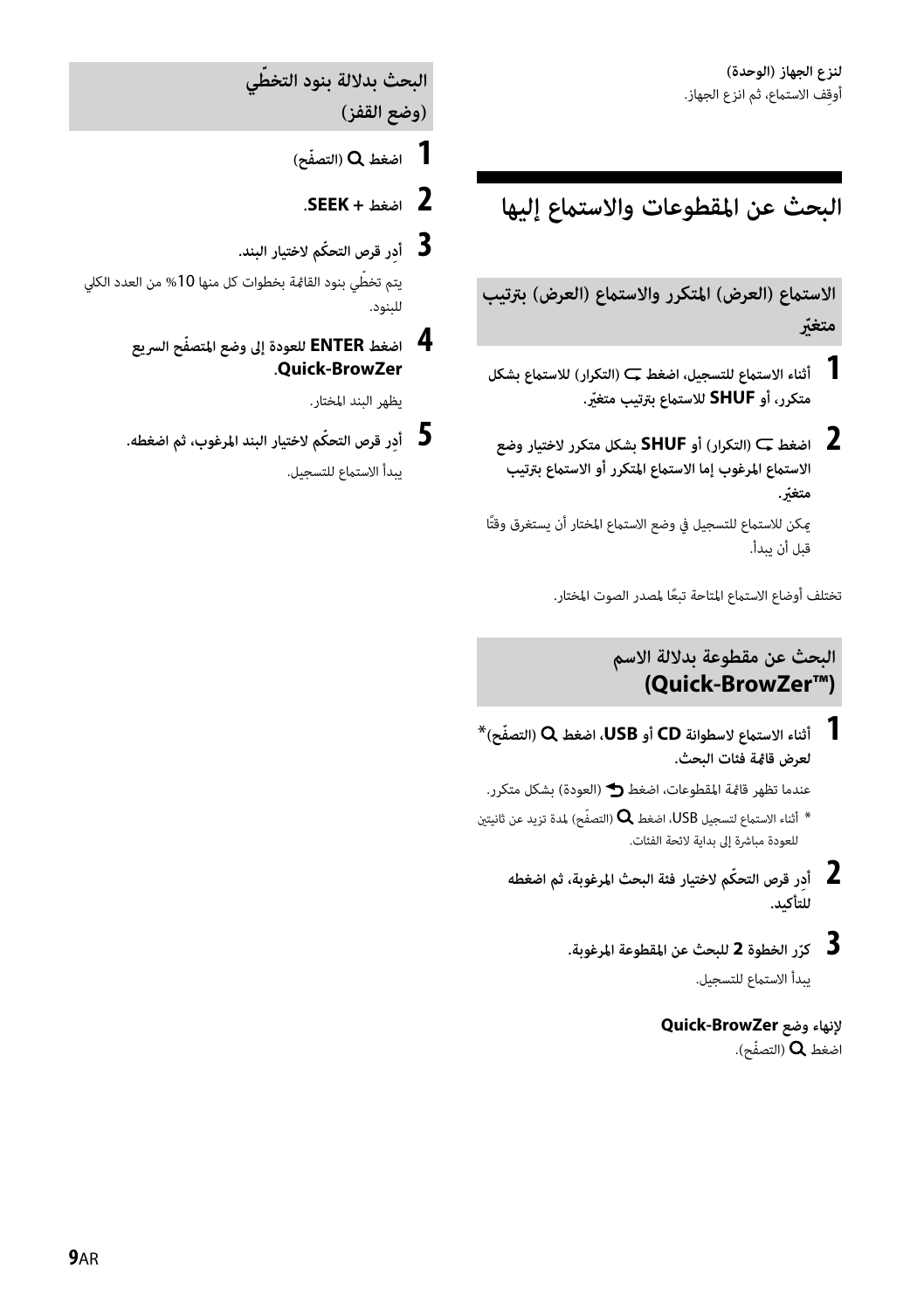## **استعامل نظام البيانات الإذاعية (RDS)**

## **اختيار أنواع البرامج (PTY(**

استعمل PTY لعرض أو البحث عن نوع برنامج مرغوب.

- **1 اضغط PTY أثناء استقبال بث FM.**
- **2 ِأد ّ ر قرص التحكم إلى أن يظهر نوع البرنامج المرغوب، ثم اضغطه.**

تبدأ الوحدة بالبحث عن محطة تبث نوع البرنامج المختار.

**أنواع البرامج**

**NEWS**) أخبار)، **AFFAIRS**) أحداث راهنة)، **INFO**) معلومات)، **SPORT**) رياضة)، **EDUCATE**) تعليم)، **DRAMA**) متثيليات)، **CULTURE**) ثقافة)، **SCIENCE**) علوم)، **VARIED** ّ) منوعات)،  **EASY** ،(الروك موسيقى (**ROCM M** ،(البوب موسيقى (**POP M** كلاسيكية موسيقى (**LIGHT M** ،(M.O.R. هادئة موسيقى (**M** خفيفة)، **CLASSICS**) موسيقى كلاسيكية جادة)، **OTHER M**) أمناط موسيقية أخرى)، **WEATHER**) الأحوال الجوية)، **SOCIAL A** ،(أطفال برامج (**CHILDREN** ،(مال (**FINANCE** (شؤون اجتامعية)، **RELIGION**) دين)، **IN PHONE**) مداخلات هاتفية)، **TRAVEL**) سفر)، **LEISURE**) ترويح)، **JAZZ**) موسيقى الجاز)، **COUNTRY**) موسيقى ريفية)، **M NATION**) موسيقى وطنية)، **OLDIES**) ألحان قدمية)، **M FOLK**) موسيقى شعبية)، **DOCUMENT**) برامج وثائقية)

### **ضبط توقيت الساعة (CT(**

تقوم بيانات CT ّ المتضمنة في بث RDS بضبط توقيت الساعة.

 **1 قم بإعداد [ON-CT [في قامئة الإعداد العام GENERAL (صفحة 10).**

#### الاستماع للتسجيل

## الاستماع للاسطوانة

 **1 ِ أدخل الاسطوانة (الوجه الذي عليه الكتابة للأعلى).**



يبدأ تلقائيًا الاستماع للتسجيل.

## **الاستامع لجهاز USB**

مكن استعمال أجهزة (وحدات) USB من الفئة MSC (فئة التخزين الجماعي) (مثل مشغّل فلاش USB، مشغّل وسائط رقمية، هاتف AndroidTM (المتوافقة مع مقياس USB. قد يتطلّب الأمر تهيئة وضع توصيل USB على الوضع MSC وذلك تبعًا ّ لمشغل الوسائط الرقمية أو هاتف Android.

#### **ملاحظات**

- بخصوص التفاصيل حول توافق وحدة USB التي لديك، قم بزيارة موقع الدعم (صفحة 16).
	- الاستامع لملفات WMA3/MP التالية غري مدعوم.
		- ملفات الضغط عديم الفقد
		- ّ الملفات المحمية بحقوق الطبع
		- ملفات DRM) إدارة الحقوق الرقمية)
			- ملفات الصوت متعددة القنوات

### **1 قم بتوصيل جهاز (وحدة) USB مبنافذ USB) صفحة 6).**

يبدأ الاستماع للتسجيل. إذا كان الجهاز موصّلاً بالفعل، لبدء الاستماع للتسجيل اضغط SRC لاختيار [USB[.



**لإيقاف الاستامع إلى (عرض) التسجيل** اضغط OFF وأبقه مضغوطًا لمدة ثانية واحدة.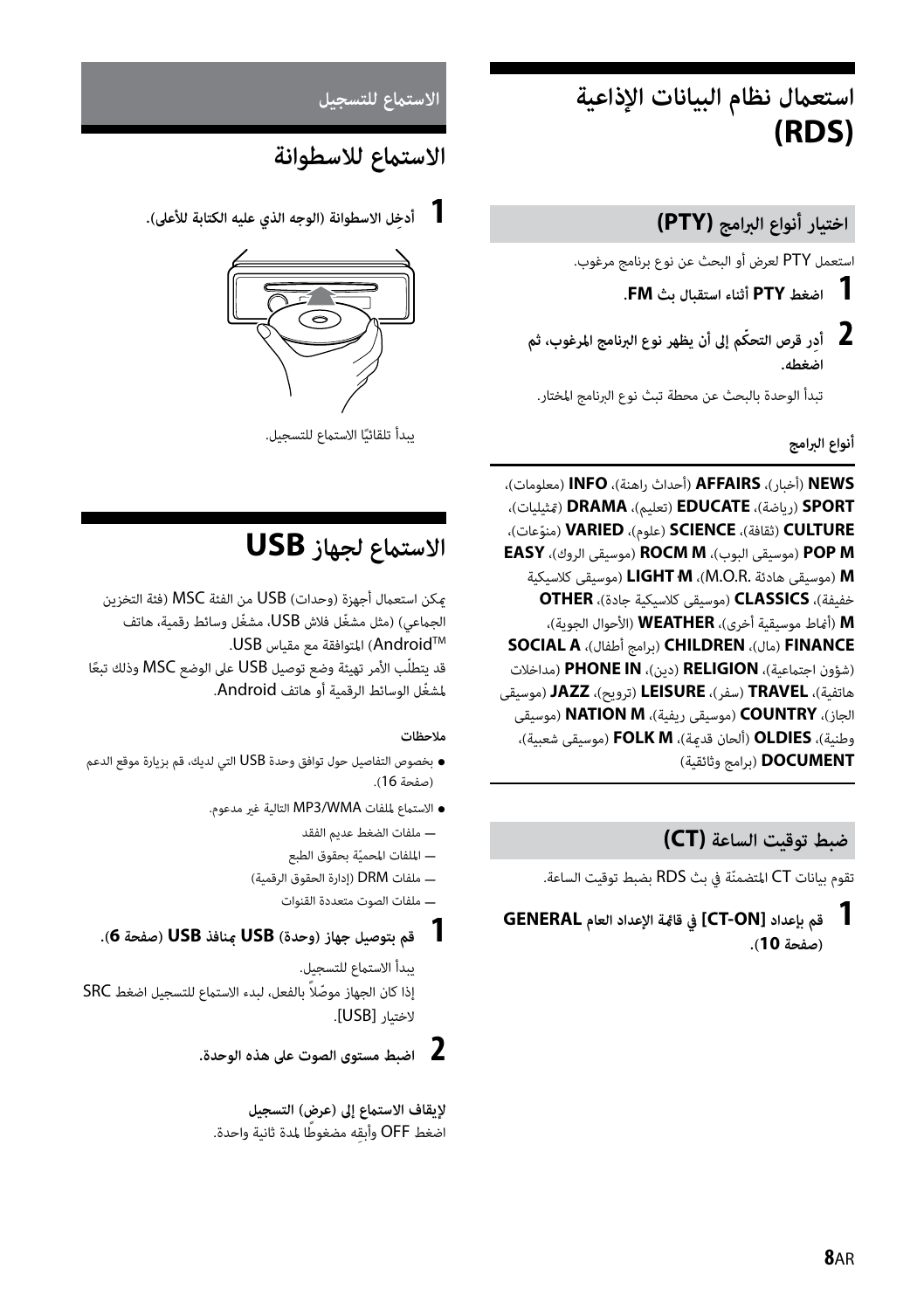الاستماع للراديو

## الاستماع للراديو

للاستماع للراديو، اضغط SRC لاختيار [TUNER].

## **ًا (BTM( التخزين تلقائي**

- **1 اضغط MODE لتغيري الحزمة الموجية (1FM أو 2FM أو .(SW2 أو SW1 أو MW أو FM3**
- **2 اضغط MENU ِ وأد ّ ر قرص التحكم لاختيار [GENERAL[، ثم اضغطه.**
	- **3 ِأد ّ ر قرص التحكم لاختيار [BTM[، ثم اضغطه.** تقوم الوحدة بتخزين المحطات على أزرار الأرقام حسب ترتيب التردد.

#### **الموالفة**

- **1 اضغط MODE لتغيري الحزمة الموجية (1FM أو 2FM أو .(SW2 أو SW1 أو MW أو FM3**
	- **2 قم بتنفيذ الموالفة (الضبط على المحطة أو التردد).**

```
ً للموالفة يدويا
اضغط -/+ SEEK وأبقه مضغوطًا للبحث عن التردد التقريبي،
ثم اضغط +/- SEEK بشكل متكرر للضبط الدقيق على التردد 
                                               المرغوب.
                                         ً للموالفة تلقائيا
                                      اضغط +/- SEEK
```
يتوقف البحث (الاستطلاع) عندما تستقبل الوحدة محطة ما. كرّر هذا الإجراء إلى أن يتم استقبال المحطة المرغوبة.

### **ً التخزين يدويا**

**(من 1 إلى <sup>6</sup> ِ ) وأبق ً ه مضغوطا لعرض العبارة [MEM[.<sup>1</sup> أثناء استقبال بث المحطة التي تريد تخزينها، اضغط زر الرقم** 

### **ّ استقبال المحطات المخزنة**

 **1 قم باختيار الحزمة، ثم اضغط زر الرقم (من 1 إلى 6).**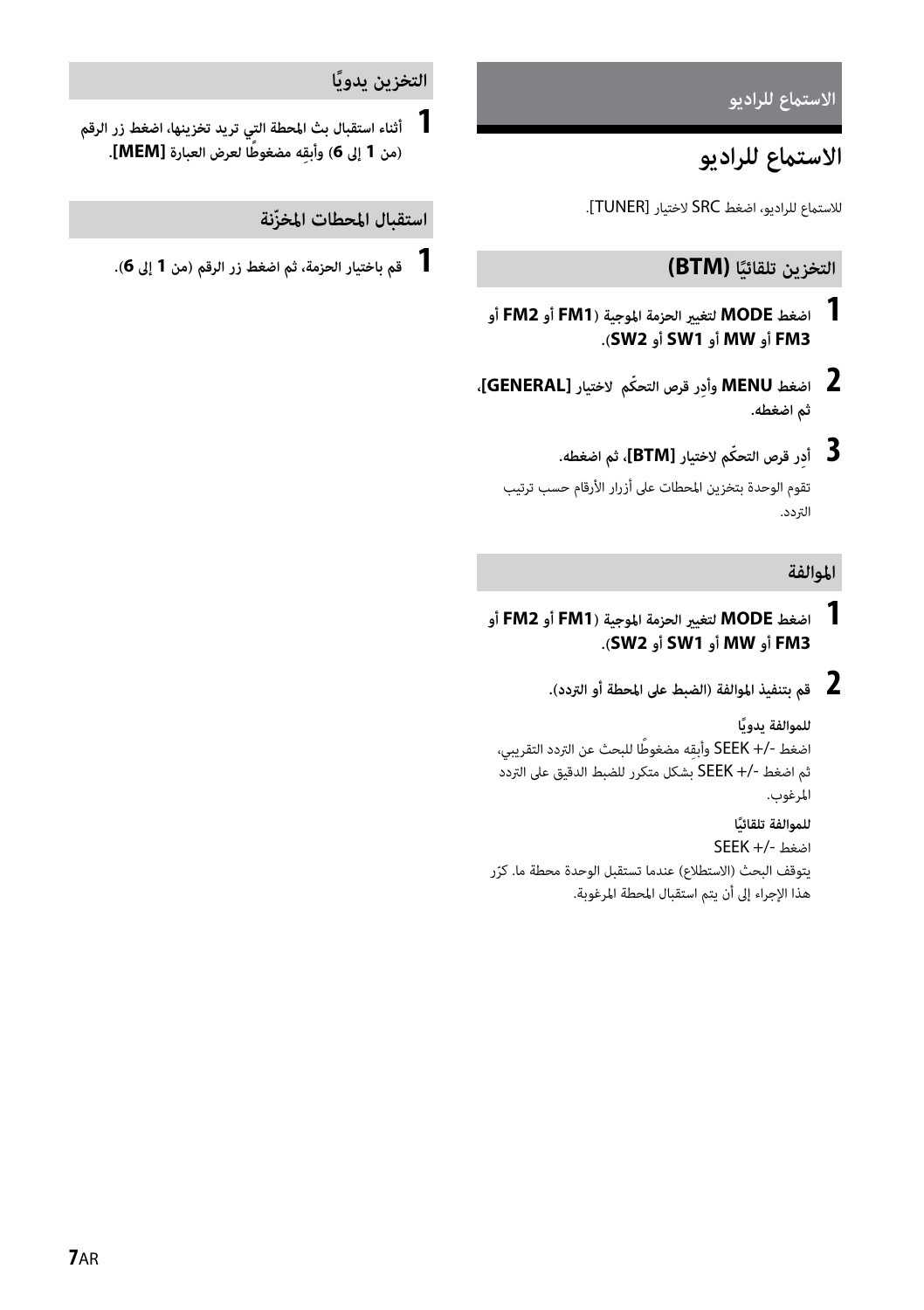## **ضبط الساعة**

- **1 اضغط MENU ِ وأد ّ ر قرص التحكم لاختيار [GENERAL[، ثم اضغطه.**
	- **2 ِأد ّ ر قرص التحكم لاختيار [ADJ-CLOCK[، ثم اضغطه.** تومض قراءة الساعات.
		- لتحريك القراءة الرقمية، اضغط –+/ SEEK.**<sup>3</sup> ِأد ّ ر قرص التحكم لضبط الساعات والدقائق.**
			- **4 بعد ضبط الدقائق، اضغط MENU.** بذلك يكتمل الضبط وتبدأ الساعة بالعمل.

لعرض الساعة، اضغط DSPL.

## **توصيل جهاز صويت نقال آخر**

- **1 ِ أوقف تشغيل الجهاز الصويت النقال.**
- **2 قم بخفض مستوى صوت هذه الوحدة.**
- **3 قم بتوصيل الجهاز الصويت النقال مبقبس دخل المصدر الخارجي AUX) مقبس ميني سترييو) الموجود على هذه الوحدة باستعامل سلك توصيل\* (غري مرفق).**
	- \* تأكد من استخدام قابس من النوع المستقيم.



## **توصيل جهاز USB**

- **1 قم بخفض مستوى صوت هذه الوحدة.**
	- **2 قم بتوصيل جهاز USB بالوحدة.**



## **4 اضغط SRC لاختيار [AUX[.**

**ّ لمطابقة مستوى صوت الجهاز الموصل بالمصادر الأخرى** ابدأ الاستماع للجهاز الصوتي النقال مستوى صوت معتدل، واضبط على مستوى صوت استامعك المعتاد على هذه الوحدة. اضغط MENU وأدر قرص التحكّم. .(11 صفحة] (AUX VOL] [SOUND] باختيار قم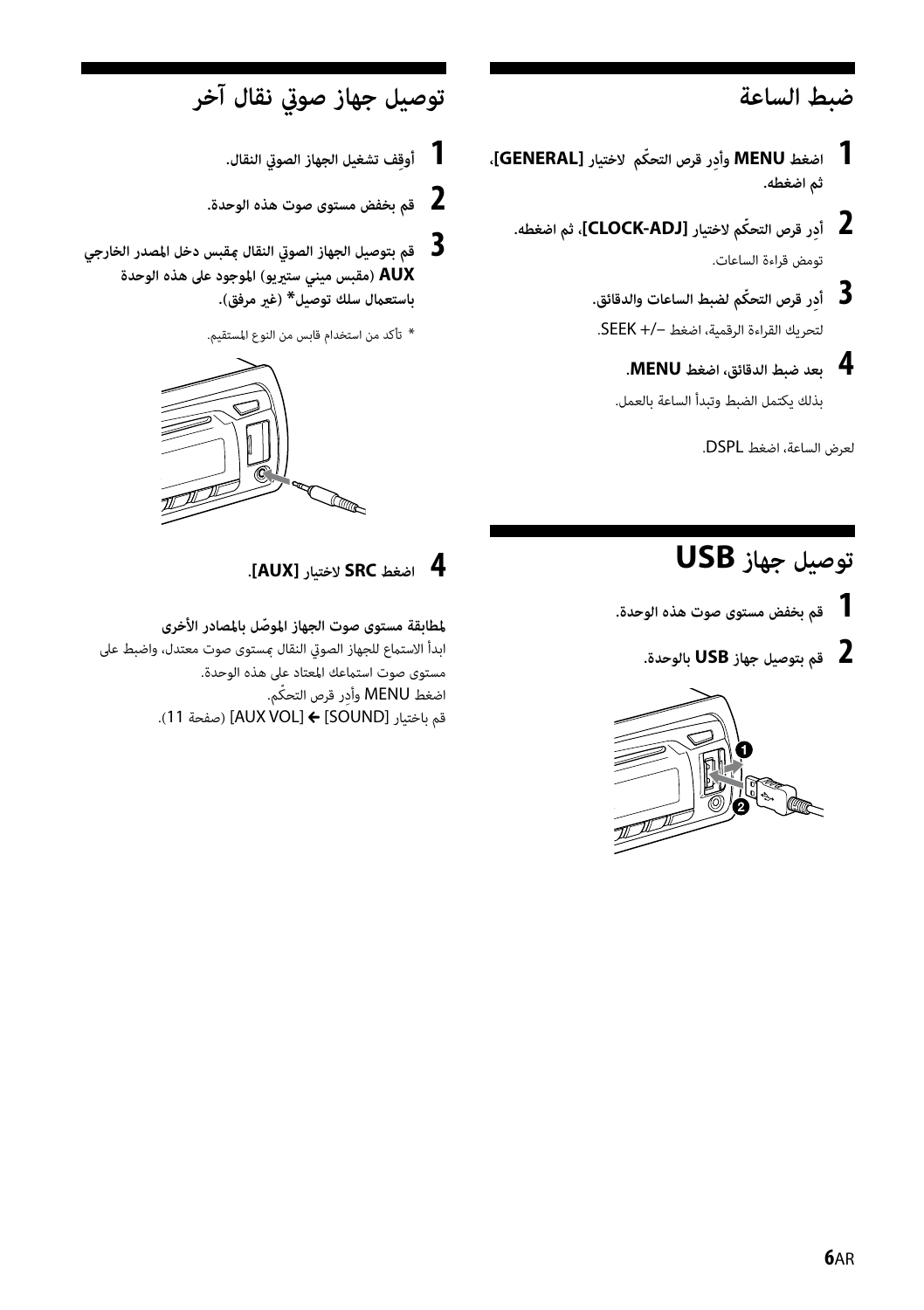### **ّ وحدة التحكم عن بعد 211X-RM**



لزر (مستوى الصوت) + VOL نقطة ملموسة.

انزع شريط (رقاقة) العزل قبل الاستعمال.



- **(توهني (ATT** توهني (إضعاف) الصوت. لإلغاء توهني الصوت، اضغطه مرة أخرى.
	- **SOUND 17**

فتح قامئة الصوت SOUND بشكل مباشر.

#### **MENU-**

اضغطه وأبقِه مضغوطًا لفتح قامًة الإعداد.

- **← (I<< )/** $\uparrow$  **(+)/** (-)/→ (>>I)/ENTER [18] يكن تشغيل بنود الإعداد إلخ باستعمال ♦/♦/♦/.
	- **رفع/خفض (مستوى الصوت) +/- VOL**

**البدء**

## **نزع اللوحة الأمامية**

ميكنك نزع اللوحة الأمامية لهذه الوحدة لمنع السرقة.

 **1 اضغط OFF ِ وأبق ً ه مضغوطا.**

يتم إيقاف الوحدة.

 **2 اضغط زر تحرير اللوحة الأمامية ، ثم انزع اللوحة بسحبها نحوك.**



#### **ّمنبه التحذير**

إذا أدرت سويتش تشغيل المحرّك إلى وضع الإيقاف OFF دون نزع اللوحة الأمامية، يصدر صوت منبّه التحذير لبضعة ثوان. لا يصدر صوت المنبّه إلا إذا كان المضخّم الصوتي المتضمّن في الوحدة مستخدمًا.





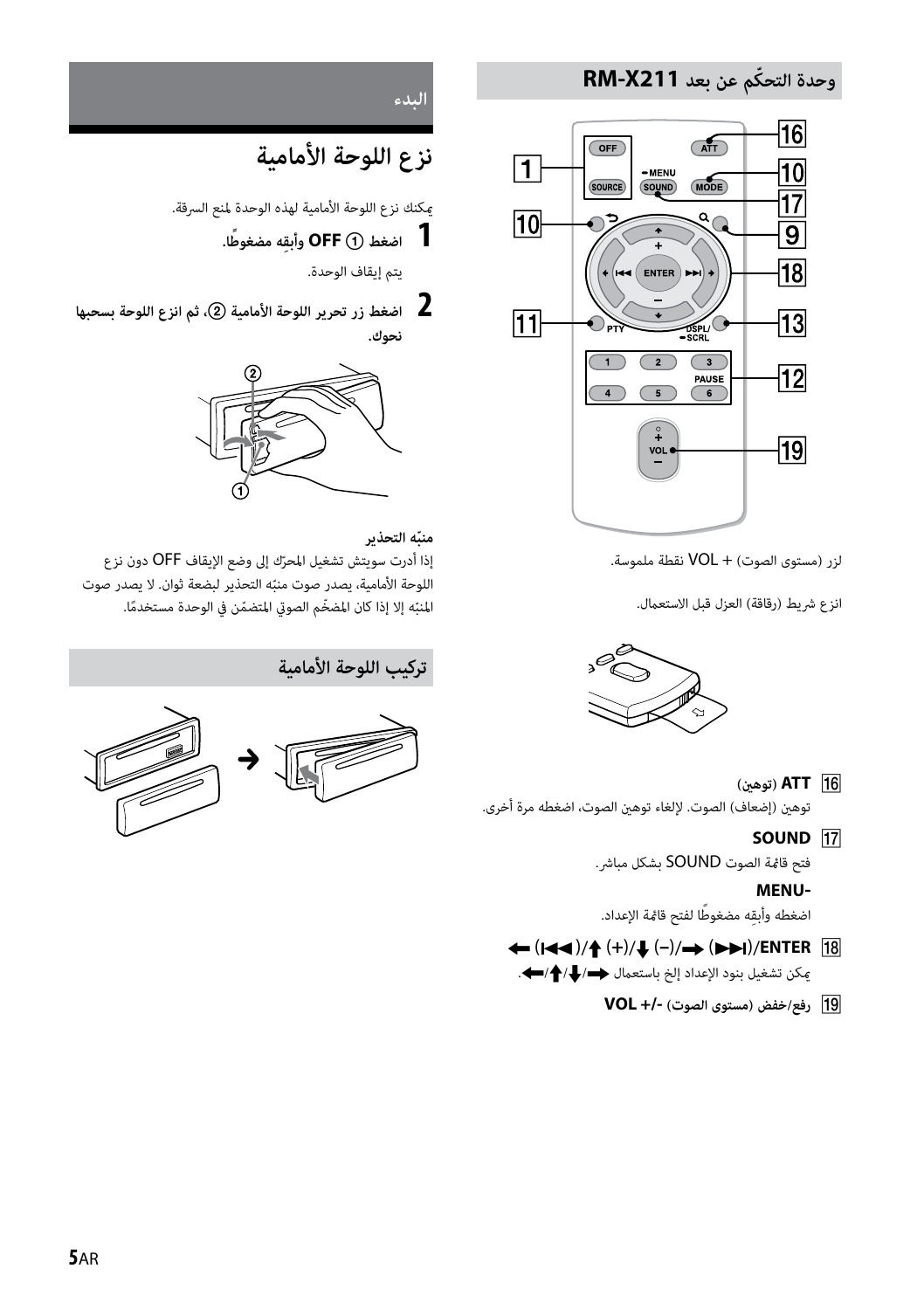## **ّ دليل الأجزاء ومفاتيح التحكم**

**الوحدة الرئيسية**



لزر الرقم /3 (التكرار) نقطة ملموسة.

```
(المصدر (SRC
```

```
تشغيل التيار الكهربايئ.
         تغيير المصدر.
```
#### **-OFF) إيقاف)**

```
لإيقاف التيار، اضغطه وأبقه مضغوطًا لمدة ثانية واحدة.
لإيقاف التيار وإيقاف عرض الشاشة، اضغطه وأبقه مضغوطًا لمدة
                                            تزيد عن ثانيتني.
      إذا تم إيقاف الوحدة واختفت الشاشة، لا ميكنك التشغيلها 
                            باستعمال وحدة التحكّم عن بعد.
```
- **زر تحرير اللوحة الأمامية**
	- **زر البحث +/- SEEK**
- الموالفة على محطات الراديو تلقائيًا. للموالفة يدويًا، اضغطه وأبقِه ً مضغوطا.

/**) السابق/اللاحق)** /**) الترجيع/التقديم السريع)**

> **ّ قرص التحكم** ِأدره لضبط مستوى الصوت.

#### **ENTER**

تثبيت إدخال البند المختار.

#### **MENU**

فتح قامئة الإعداد.

- **ِ ّ ل أوامر التحكم عن بعد مستقب**
	- **فتحة (تحميل) الاسطوانة**
		- **نافذة العرض**
- **) إخراج الاسطوانة)**
- **ّ) التصفح) (صفحة 9)** الدخول في وضع المتصفّح أثناء الاستماع للتسجيل.
	- **) العودة)**
	- العودة إلى المنظر السابق للشاشة.
		- **MODE) صفحة 7)**
- **PTY) نوع البرنامج)** اختيار نوع البرنامج PTY في نظام البيانات الإذاعية RDS.
- **أزرار الأرقام (من 1 إلى 6)** استقبال المحطات الإذاعية المخزّنة. لتخزين المحطات، اضغطه وأبقه ً مضغوطا.

#### **ALBUM**  $\Psi/\triangle$

تخطّى ألبوم لجهاز صوق. لتخطّى الألبومات بشكل مستمر، اضغطه وأبقه مضغوطًا.

 **(التكرار)**

**SHUF) تغيري الترتيب)**

### **PAUSE**

 **DSPL) الشاشة (العرض على الشاشة))** تغير البنود المعروضة على الشاشة.

### **-SCRL) التحريك)**

اضغطه وأبقه مضغوطًا لتحريك بند معروض على الشاشة.

- **مقبس دخل المصدر الخارجي AUX**
	- **USB منافذ**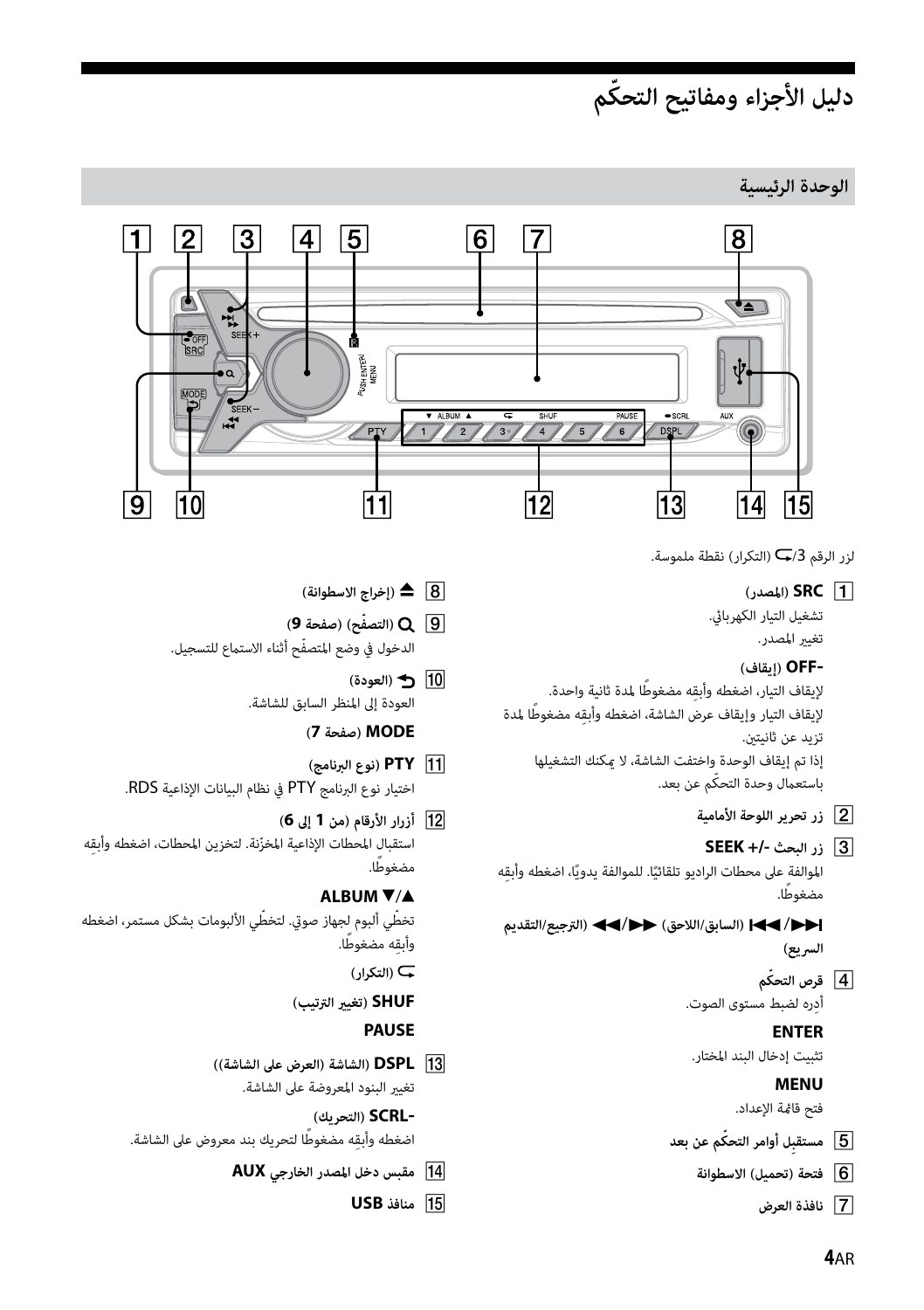## جدول المحتويات

### البدء

## 

## الاستماع للتسجيل

### الإعدادات

| الإعداد المسبق للمكافئ EQ3 PRESET  11      |
|--------------------------------------------|
|                                            |
| إعداد الشاشة (العرض على الشاشة) DISPLAY 11 |
|                                            |

## معلومات إضافية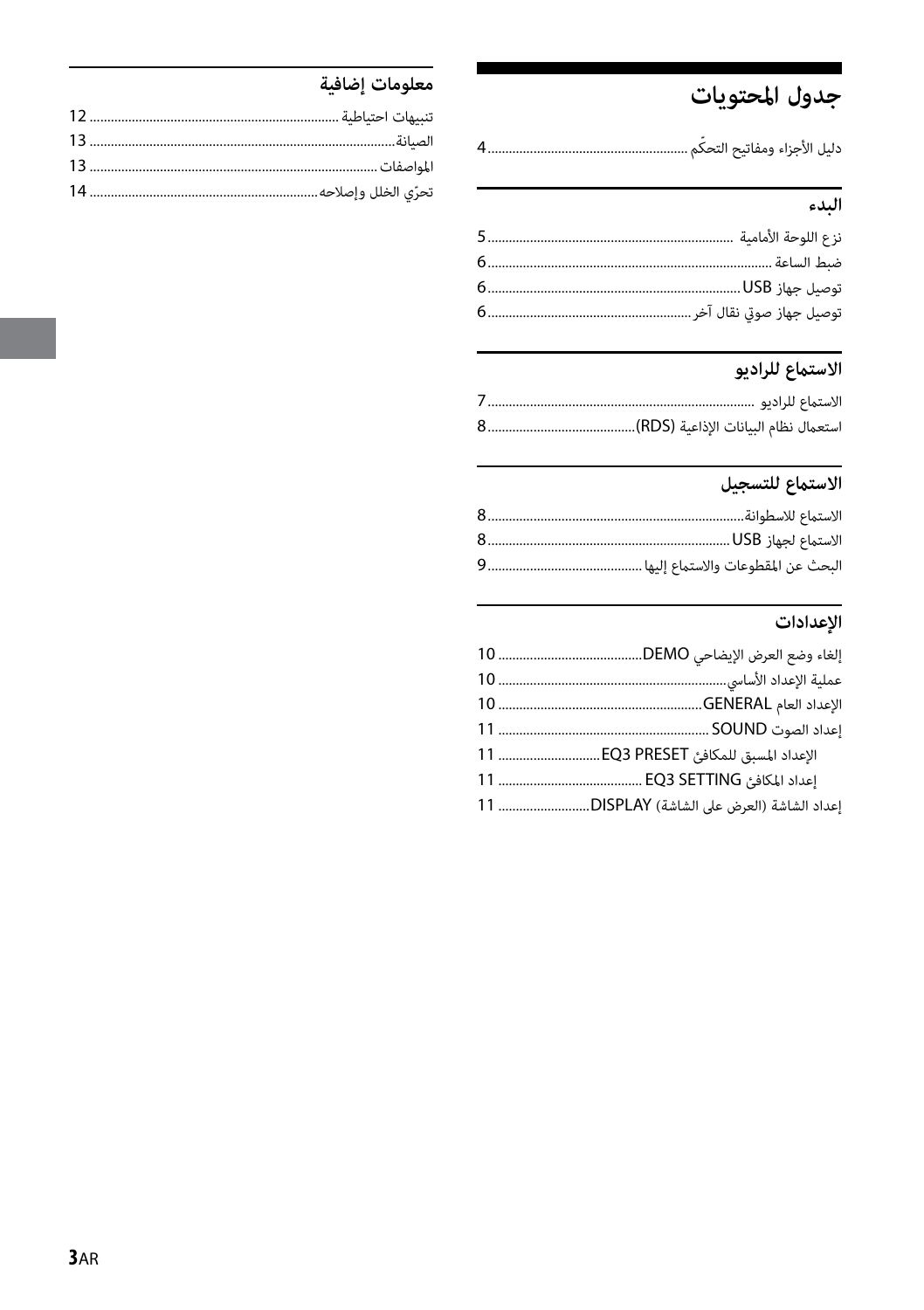تأكد من تركيب هذه الوحدة في لوحة عدادات السيارة لتحقيق السلامة. بخصوص التركيب والتوصيلات، راجع دليل التركيب/ التوصيلات المرفق.

خصائص الصمام الثنائي الباعث لضوء الليزر

مدة الانبعاث: مستمر

 خرج الليزر: أقل من 53.3 مايكرو وات (هذا الخرج هو القيمة المقاسة عند مسافة 200 مم من سطح العدسة الشيئية على كتلة اللاقط البصري بفتحة عدسة قدرها 7 مم.)

#### **ملاحظات حول بطارية الليثيوم**

لا تعرض بطارية الليثيوم لحرارة شديدة كأشعة الشمس المباشرة أو النار أو ما شابه.

#### **ّ تحذير إذا كان سويتش تشغيل محر ّ ك سيارتك لا يتضمن وضع الكامليات ACC**

تأكد من إعداد (تهيئة) وظيفة الإيقاف التلقايئ OFF AUTO) صفحة 10). يتم إيقاف الوحدة بشكل تام وتلقايئ في الموعد المبرمج بعد تحويل الوحدة إلى وضع الإيقاف، الأمر الذي يحول دون استنزاف شحنة البطارية. إذا مل تقم بإعداد وظيفة الإيقاف التلقايئ OFF AUTO، اضغط OFF وأبقه مضغوطًا إلى أن يختفي العرض (عن الشاشة) كلما ّ قمت بتحويل سويتش تشغيل المحرك إلى وضع الإيقاف.